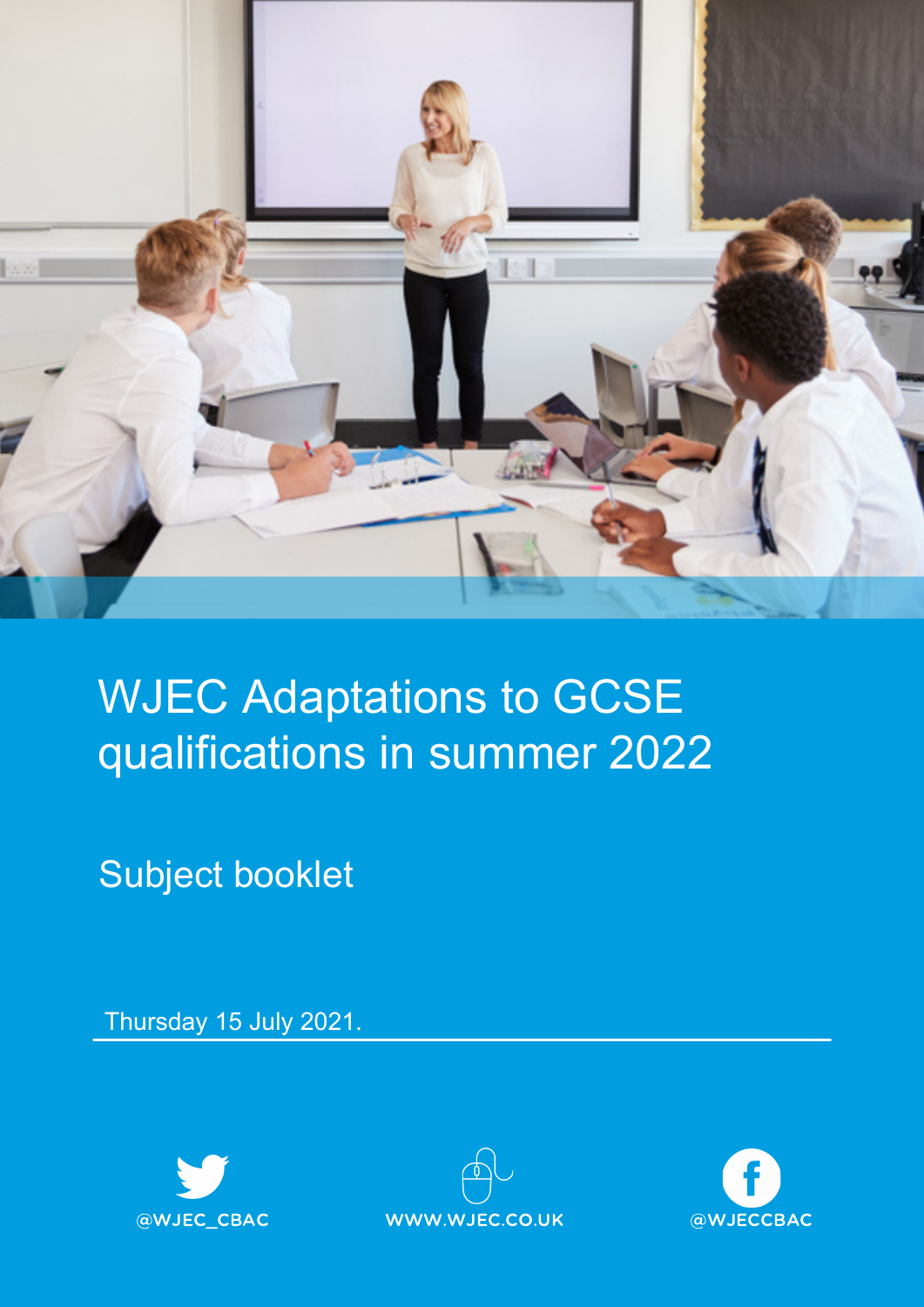#### **Adaptations to GCSE Assessments in summer 2022**

Due to the extensive disruption to teaching and learning throughout 2020 and 2021, Qualifications Wales announced on 23rd March 2021, in order to mitigate lost teaching and learning time and facilitate current social distancing guidelines that GCSEs, AS and A levels will be adapted for learners sitting these qualifications in summer 2022.

In their regulatory document [Requirements for Adapting Assessments for GQ Qualifications](https://protect-eu.mimecast.com/s/8cTOCpQ31In16vEiPVqQW?domain=qualificationswales.org/)  [in 2022](https://protect-eu.mimecast.com/s/8cTOCpQ31In16vEiPVqQW?domain=qualificationswales.org/)*,* Qualifications Wales has set out clear principles (quoted below) which we have followed in making adaptations to GCSEs for 2022. Compliance with these requirements will be monitored by Qualifications Wales. Therefore, this document, which sets out the individual subject adaptations for all our GCSEs approved by Qualifications Wales for use by centres in Wales and other jurisdictions, should be read in conjunction with Qualifications Wales' document.

The adaptations for each subject have been carefully designed following Qualifications Wales' principles:

**Principle 1** – WJEC must seek to ensure that Learners are not advantaged or disadvantaged relative to their peers in other jurisdictions.

**Principle 2** – WJEC must seek to ensure that all qualifications are a reliable indication of the knowledge, skills and understanding specified in the qualification following any Adaptations to assessments.

**Principle 3** – WJEC must seek to ensure that qualification content, in general, is not reduced; however, content can be restructured so it can reasonably be streamlined, such as in relation to optional units.

**Principle 4** – WJEC must seek to ensure that the Manageability of assessment is maximised, where this will allow for an increase in teaching time in order to minimise the impact on outcomes.

**Principle 5** – WJEC must seek to maintain standards, as far as possible, within the same qualification in line with previous years.

**Principle 6** – WJEC must seek to maintain standards, as far as possible, across similar qualifications made available by WJEC and by other awarding bodies.

**Principle 7** – WJEC must seek to ensure that flexibility in the delivery of assessments is maximised so as to reduce the impact of disruption, illness or quarantine, including lockdown at a local level.

All learners taking GCSE qualifications in summer 2022 will have experienced disruption to their education between March 2020 and the end of the 2020-2021 academic year. As well as considering the principles above, our starting point has been to review the adaptations which were developed for summer 2021 and consider whether changes to these are necessary for learners sitting our qualifications in summer 2022. We have worked to the following assumptions:

1. All learners will have missed out on some opportunities to develop vital skills and knowledge, particularly in practical work which cannot be undertaken while working remotely. Therefore, we cannot assume that learners, taking their assessments in summer 2022, will have the same breadth of skills and knowledge as would normally be expected.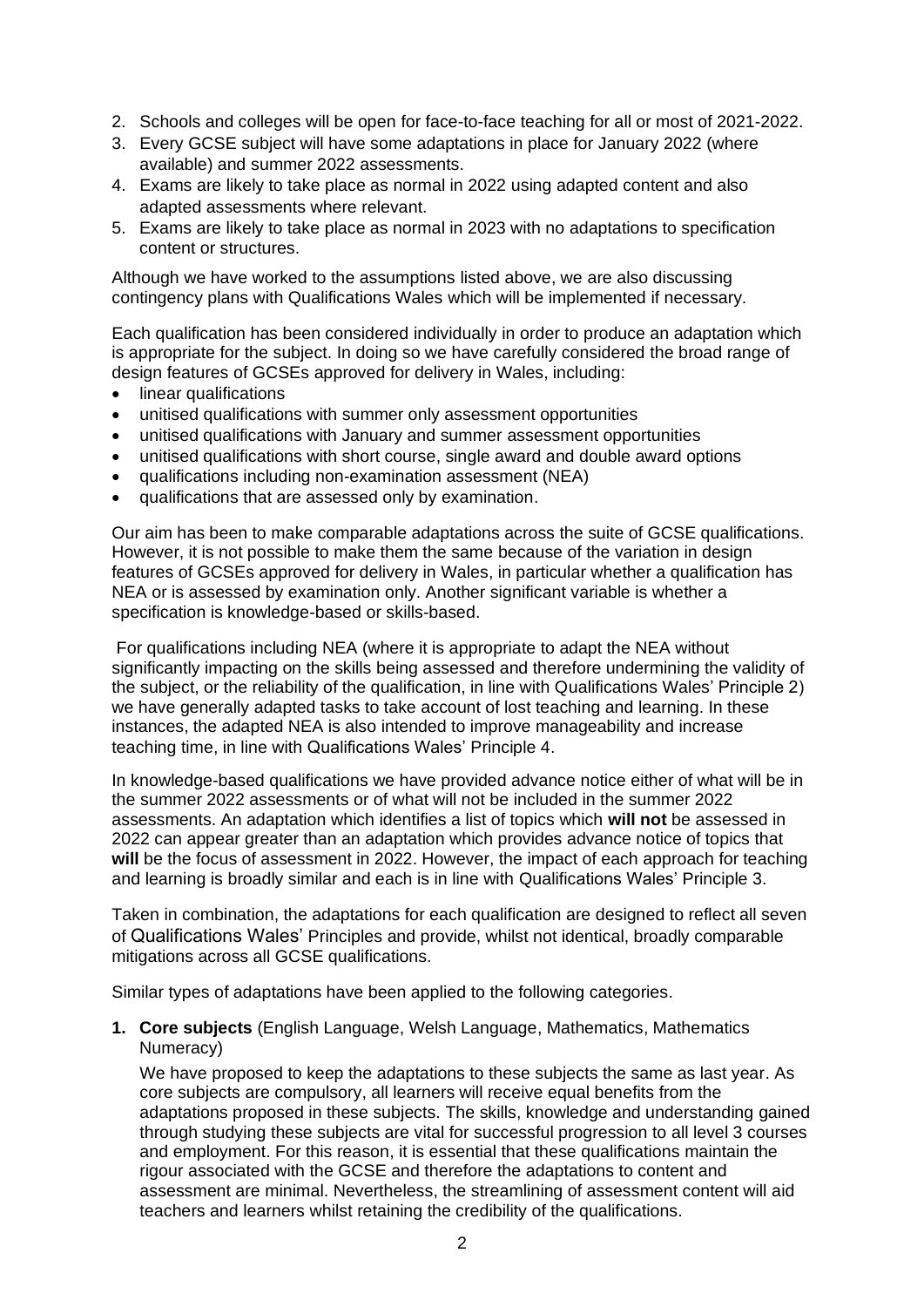#### **2. Core subjects** (Science Suite)

As core subjects are compulsory, all learners will receive equal benefits from the adaptations proposed for the GCSE Sciences. We reviewed last year's adaptations and proposed the reintroduction of practical work. However, teachers have expressed concern about whether it will be feasible to deliver practical work in 2021-2022 and therefore we have decided not to progress with this proposal.

As the skills gained through practical work are extremely valuable in preparing learners for the next stage of their education and in helping them understand the scientific theories they are studying we would encourage centres to undertake practical work where safe and possible to do so to develop learners' understanding and skills. Please note that practical style questions will still be present in the written exams in summer 2022 and the specified practical work remains part of the specification content. The science suite of unitised qualifications exhibits a common entry pattern with almost all learners taking the same units in year 10. We have, therefore, decided that in 2022, learners cashing in for the qualification at the end of their course of study will sit only the specified units which are normally sat in year 11. This mitigation provides a substantial reduction in assessment for learners sitting the qualification in 2022.

**3. Providing optionality at a unit level for some GCSEs** (English Literature, Welsh Literature, Welsh Second Language, History) **or within a unit** for GCSE Religious Studies.

The adaptations for these subjects are the same as last year. These qualifications are unitised with many learners taking one or more units in the summer of year 10 or in January of year 11. However, unlike the science suite, there is no consistent unit entry pattern across centres. Learners cashing-in their qualification in 2022 are given an option to select one (English Literature, Welsh Literature and Welsh Second Language) or two (History) units, from a choice of units. Unit content and assessment will remain the same and this adaptation applies in January 2022 and summer 2022. It is important to note, however, that this adaptation does **not** apply to those commencing their courses in 2021, intending to cash-in in 2023.

The adaptation for GCSE Religious Studies provides optionality within each question paper which will allow learners to choose any three out of the four questions on each paper.

**4. Streamlining NEA assessment in 2022** (Art and Design, Computer Science, Design and Technology, Drama, Food and Nutrition, Geography, French, German, Spanish, Health and Social Care and Child Care, Media Studies, Music, Physical Education).

In order to mitigate lost teaching and learning time we have decided to continue with adaptations to NEA. However, as NEA is fundamental in developing the skills required for progression in these subjects, we have ensured that all subjects with NEA (apart from Computer Science where practical work is also undertaken in preparation for Unit 2) retain some elements of NEA and in some cases, where it was removed altogether in 2021, we have reinstated NEA for 2022. In each case the adaptation has been made to help centres facilitate practical courses in a safe environment while following guidance on social distancing. Some of these subjects with more minor changes to the NEA also have adaptations to assessments by examination.

**5. Streamlining content for assessment by examination in 2022** (Business, Design and Technology, French, German, Spanish, Geography, ICT, Media Studies).

The adaptations for 2022 are the same as those developed for 2021. In these qualifications we have stipulated that some content will not be subject to assessment in 2022. In some, but not all, cases this means that questions will also be removed from the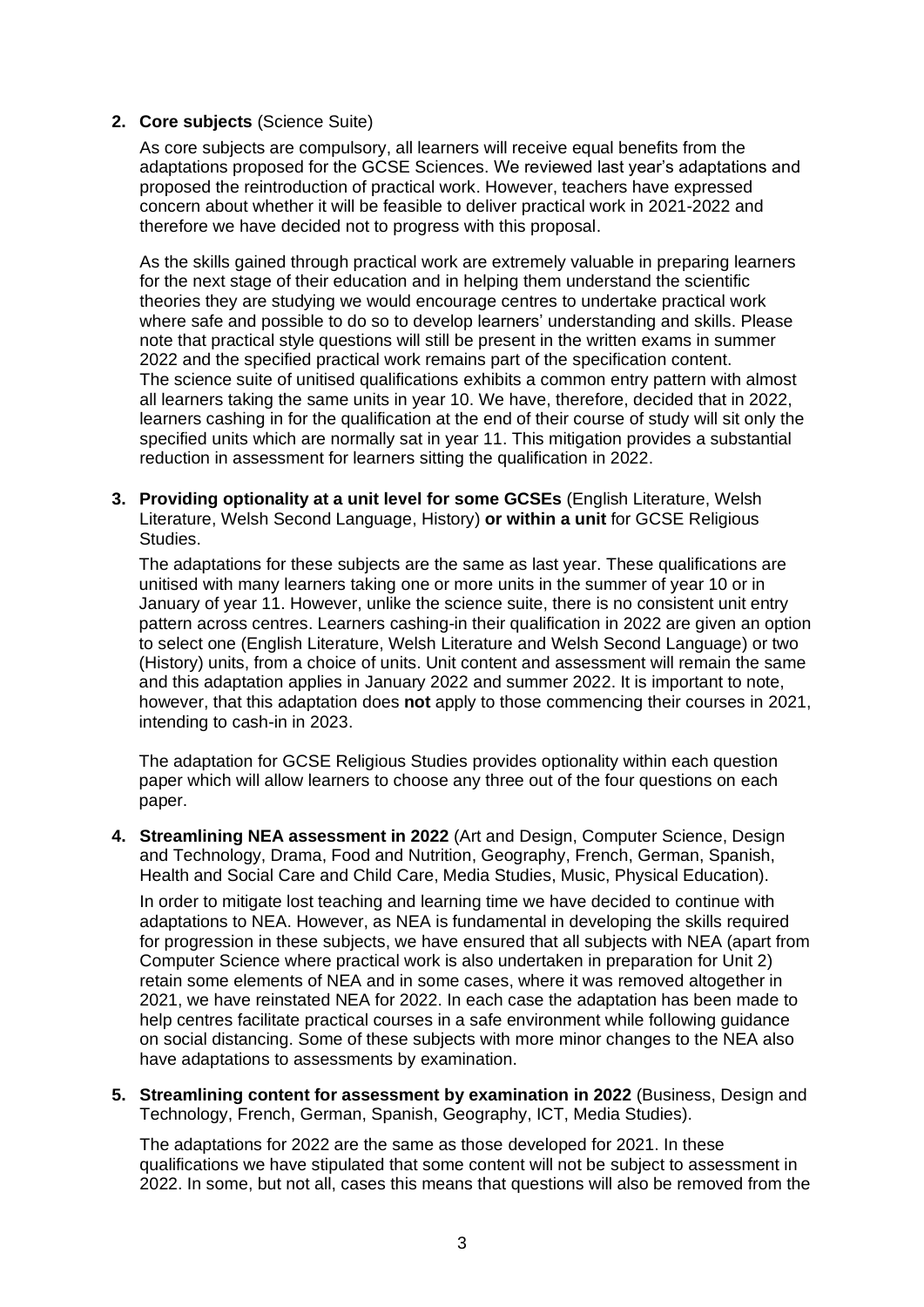assessment and the 2022 paper will look different to usual. Where this is the case an updated sample assessment will be provided prior to the examinations.

**6. Removal of a unit** (ICT (Single Award) and Health and Social Care and Child Care (Double Award)).

In recognition that learners would usually have sat short course ICT and single award HSCCC examination units early, we have removed Unit 1 from the full course ICT and double award HSCCC qualifications for assessment in 2022. This adaptation does not apply to the short course ICT or single award HSCCC qualifications.

**7. Visiting examinations and moderations** (Art and Design, Design and Technology, Drama and Physical Education).

Due to the current uncertainty about potential future social distancing restrictions, we proposed that in 2022 only, all subjects that are normally assessed by a visiting examiner or moderator will be assessed remotely. As noted below, we have decided to undertake further engagement with centres on this in early September. We will communicate assessment arrangements for these qualifications by the end of September 2021.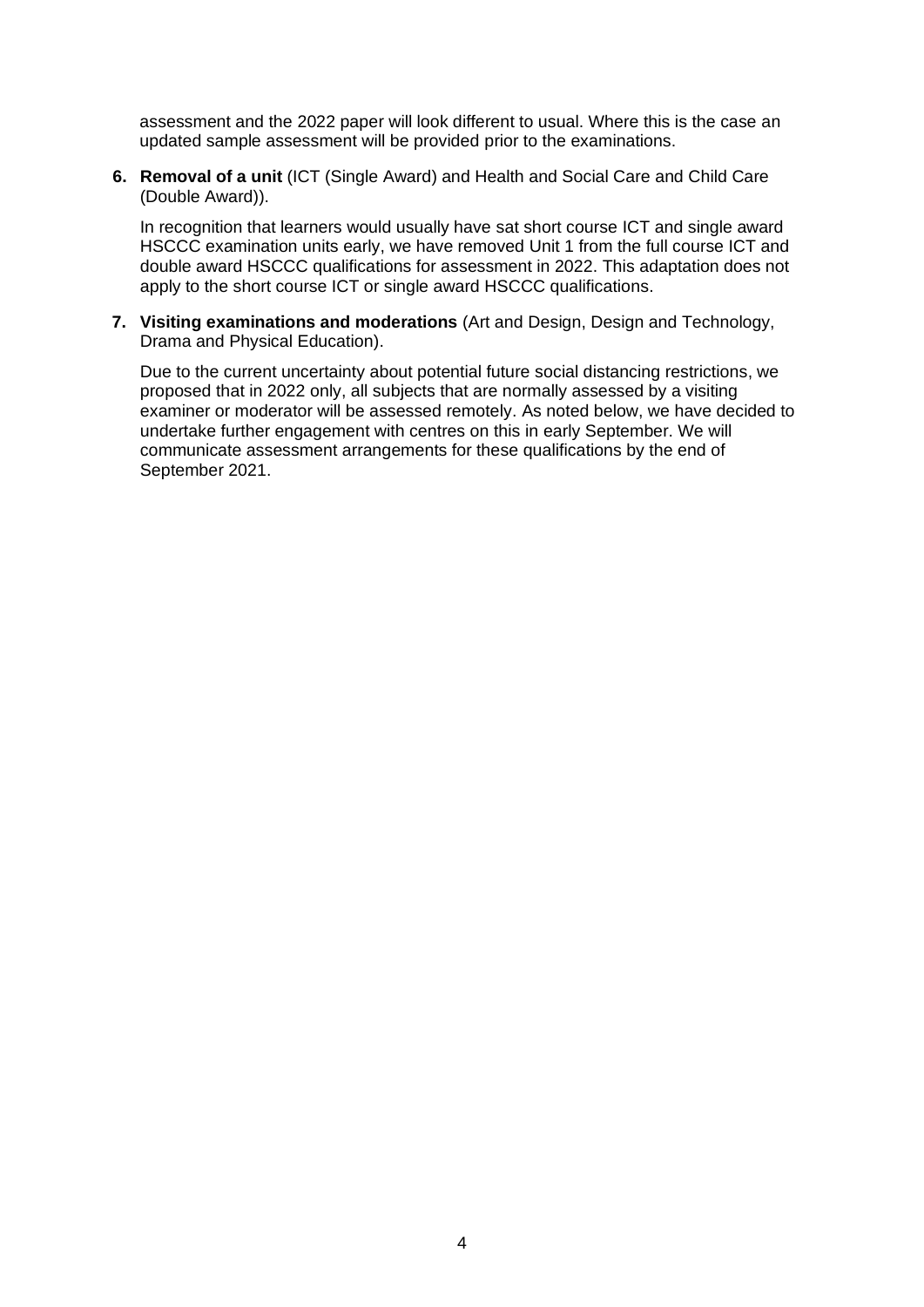# **Consultation**

WJEC consulted centres between 19 May and 23 June 2021 on proposed adaptations to our approved GCSEs for summer 2022. In relation to the proposed adaptations, we asked centres to what extent did they agree that:

- the proposal is appropriate to mitigate lost teaching and learning time?
- the proposal helps alleviate issues linked to social distancing for practical work?
- the adapted qualification remains a valid and reliable measure of learners' attainment in the subject?
- the proposed adaptations will allow learners to progress to AS/A level in the subject?

For qualifications that are normally assessed by a visiting examiner or moderator, we also asked centres to what extent did they agree that:

- remote moderation/examination would allow learners to be accurately and reliably assessed in the qualification in 2022?
- remote moderation/examination in the qualification will be manageable for centres in 2022?

Finally, we provided an opportunity for written comments on our proposals.

We received around 800 responses to the GCSE consultation, most of which came from subject teachers/subject leads. We are very grateful to colleagues in centres who responded to this consultation. We have analysed the extent to which you agreed or disagreed with the statements in each of the consultation questions and we have read all of the comments provided.

We have set out in this document the adaptations which will be implemented for each qualification, including any changes made to reflect responses to our survey. We have also included for each qualification a summary of outcomes to the survey, along with a rationale for the adaptations to be implemented in 2022. The summary of outcomes section includes tabulated percentages for each option on the *'strongly agree'* to *'strongly disagree'* scale. When interpreting these percentages, it is important to take account of the number of responses received because these are relatively small for many GCSE qualifications.

It has not been possible to address every concern raised by centres in relation to disrupted teaching and learning or assessment arrangements for 2022. Some of the comments suggested arrangements which are outside of the remit of WJEC and are dependent on government policy and/or regulatory decisions.

Primarily, WJEC must ensure the integrity of each qualification so that we are able to award qualifications in 2022 which are valid, robust and commensurate with those taken by other cohorts. These matters will be carefully considered by WJEC when setting grade boundaries during the awarding process for the summer 2022 series.

In qualifications where we asked questions about remote moderation/assessment, the survey results are reported back in the table of responses. However, this booklet does not include a final decision on the use of remote moderation/assessment in 2022 because we have decided to undertake further engagement with centres on this in early September. We will communicate assessment arrangements for these qualifications by the end of September.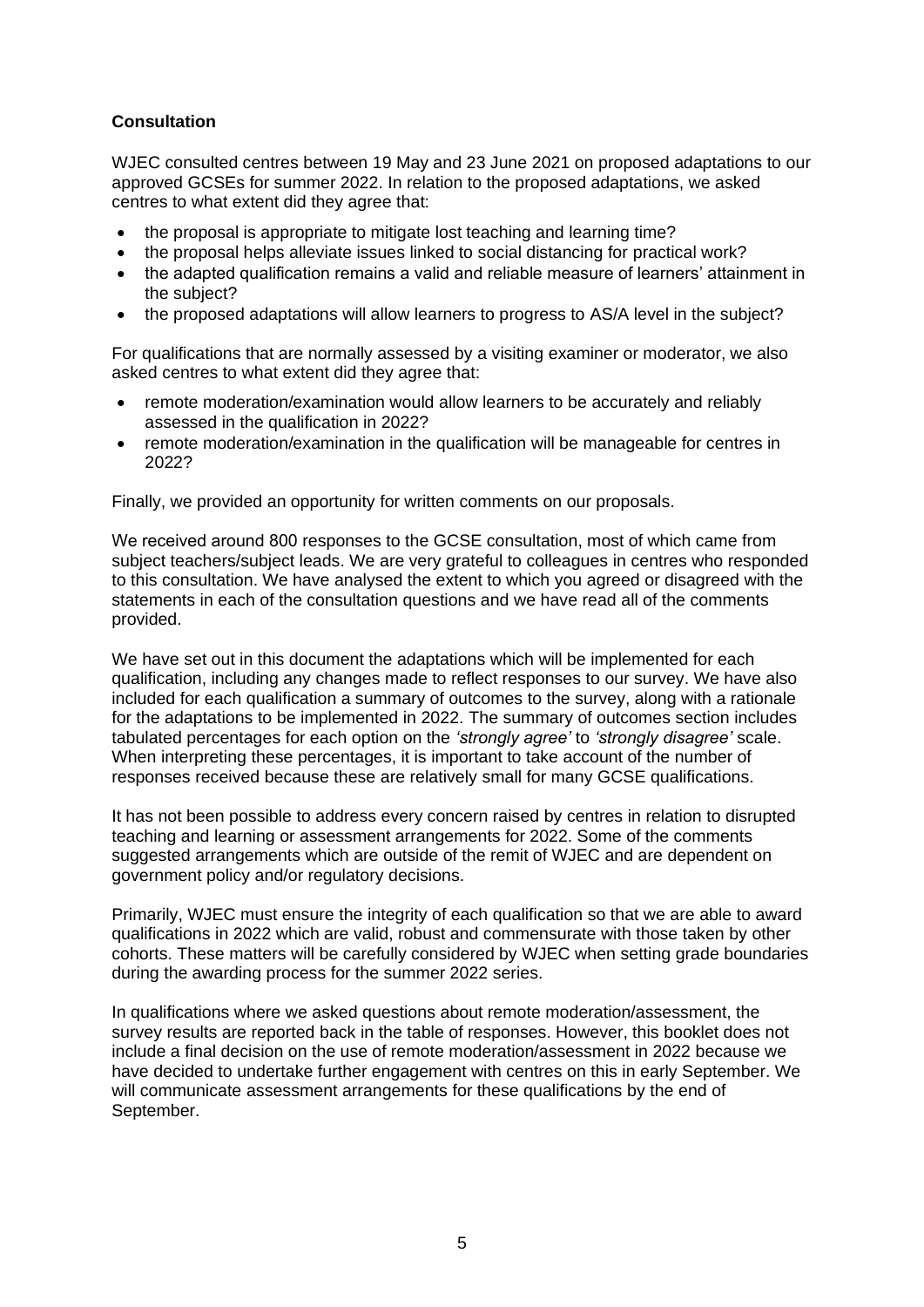# **Subject index**

- Art and Design
- Business
- Computer Science
- Design and Technology
- Drama
- English Language
- English Literature
- Food and Nutrition
- French/German/Spanish
- Geography
- Health and Social Care and Child Care (Single Award)
- Health and Social Care and Child Care (Double Award)
- History
- ICT (including Short Course)
- Mathematics
- Mathematics Numeracy
- Media Studies
- Music
- Physical Education (Full Course)
- Physical Education (Short Course)
- Religious Studies (including Short Course)
- Science Suite
- Welsh Language
- Welsh Literature
- Welsh Second Language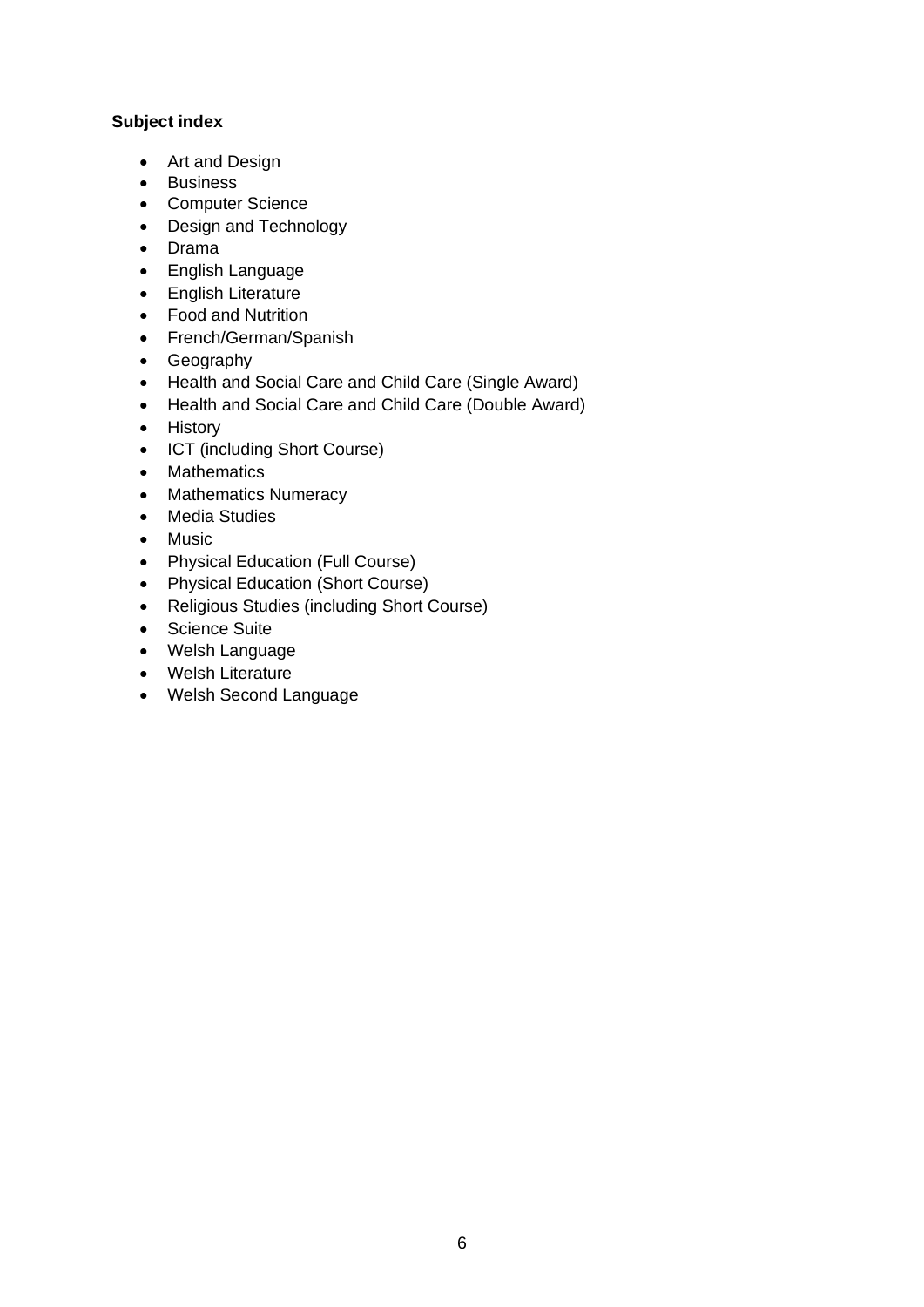# **Art and Design**

#### **Unit 1: Portfolio (NEA) 60%**

There are no changes to this unit.

# **Unit 2: Externally set assignment (NEA) 40%**

Unit 2 will not be subject to assessment in 2022.

#### **Summary of survey outcomes**

There were 151 responses to the GCSE Art and Design survey. Thank you to all who participated.

Responses to questions are summarised in the table below. 'N' shows the number of respondents to each question and percentages are rounded to whole numbers.

| Question                                                                                                                              |     |                   |                  | Percentages                             |                     |                      |
|---------------------------------------------------------------------------------------------------------------------------------------|-----|-------------------|------------------|-----------------------------------------|---------------------|----------------------|
| To what extent do you agree<br>that:                                                                                                  | N   | Strongly<br>agree | Tend to<br>agree | <b>Neither</b><br>agree nor<br>disagree | Tend to<br>disagree | Strongly<br>disagree |
| the proposal is appropriate to<br>mitigate lost teaching and<br>learning time?                                                        | 116 | 28%               | 30%              | 13%                                     | 8%                  | 21%                  |
| *the proposal helps alleviate<br>issues linked to social<br>distancing for practical work?                                            | 113 | 23%               | 23%              | 19%                                     | 11%                 | 20%                  |
| the adapted qualification<br>remains a valid and reliable<br>measure of learners'<br>attainment in this subject?                      | 111 | 38%               | 31%              | 9%                                      | 11%                 | 12%                  |
| the proposed adaptations will<br>allow learners to progress to<br>GCE in this subject?                                                | 110 | 31%               | 38%              | 9%                                      | 9%                  | 13%                  |
| remote moderation/<br>examination would allow<br>learners to be accurately and<br>reliably assessed in this<br>qualification in 2022? | 124 | 10%               | 15%              | 6%                                      | 13%                 | 57%                  |
| remote moderation/<br>examination in this<br>qualification will be<br>manageable for centres in<br>2022?                              | 122 | 10%               | 20%              | 3%                                      | 10%                 | 57%                  |

**\***4% of respondents answered 'not applicable' to this question.

As shown in the table above, the majority of respondents agreed that the proposals were appropriate to mitigate lost teaching and learning time. There was general agreement that the proposals alleviate issues linked to social distancing and practical work, whilst a high proportion of respondents agreed that the proposals allow learners to progress to GCE in this subject. There was a high rate of agreement that the adapted qualification remains a valid and reliable measure of learners' attainment in this subject.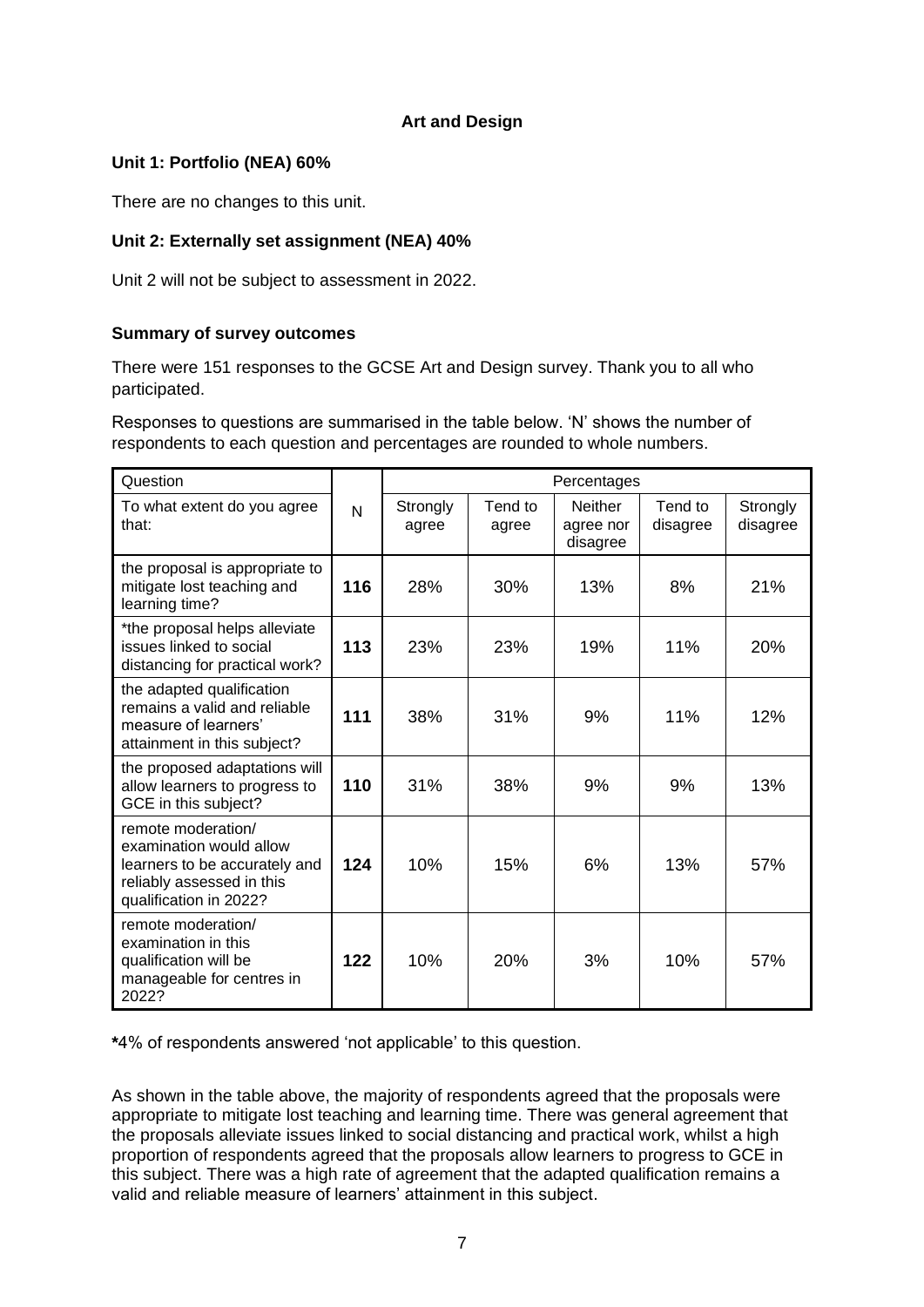In general, comments reflected strong agreement that the removal of the ESA offered a sensible compromise that would allow students to demonstrate the skills, understanding and knowledge appropriate to the assessment objectives; with all grades accessible, whilst providing necessary flexibility of approach, in view of the limitations imposed on teaching and learning opportunities.

Approximately two thirds of respondents did not agree with the proposals pertaining to remote moderation, in relation to the accuracy and reliability of the assessment or manageability for centres.

The majority of commentators expressed concerns about the manageability of recording and submitting digital portfolios. Others commented on issues of accuracy and reliability of the assessment/moderation and inequalities in resources across centres.

As noted below, taking account of responses to the questions related to remote moderation we have decided to undertake further engagement with centres in September.

#### **Rationale**

We have decided to progress with the removal of Unit 2 for the summer 2022 assessment.

This adaptation is the same as the adaption for 2021. Unit 1 (Portfolio) is generally completed throughout Year 10 (3 terms) and during the first term of Year 11 (4 terms in total). This year it is less likely that learners will have made so much progress on this unit, but they are highly likely to have already completed some work on the Portfolio. Given that learners will still be working on this well into 2022, we propose not to release the Unit 2 assignment this year, to allow learners to prioritise work on their portfolio. This will mitigate lost teaching and learning opportunities.

This adaptation is designed to enable centres to adapt their programmes of study in line with any required social distancing guidelines; to help mitigate further potential disruptions; and to alleviate any logistical and health and safety issues pertaining to the ESA 10-hour practical test, which must be taken under exam conditions.

Controls for Unit 1 are limited and the Portfolio can be delivered over a longer period. The same knowledge, understanding, skills and assessment objectives are covered in both units; hence the qualification will still target the full grade range.

This adaptation retains the drawing and annotation requirements, therefore ensuring learners will still be able to progress to Level 3.

In relation to the question on whether to introduce remote moderation via video/photographic evidence, we have decided to undertake further engagement with centres on this in early September and will communicate moderation arrangements by the end of September.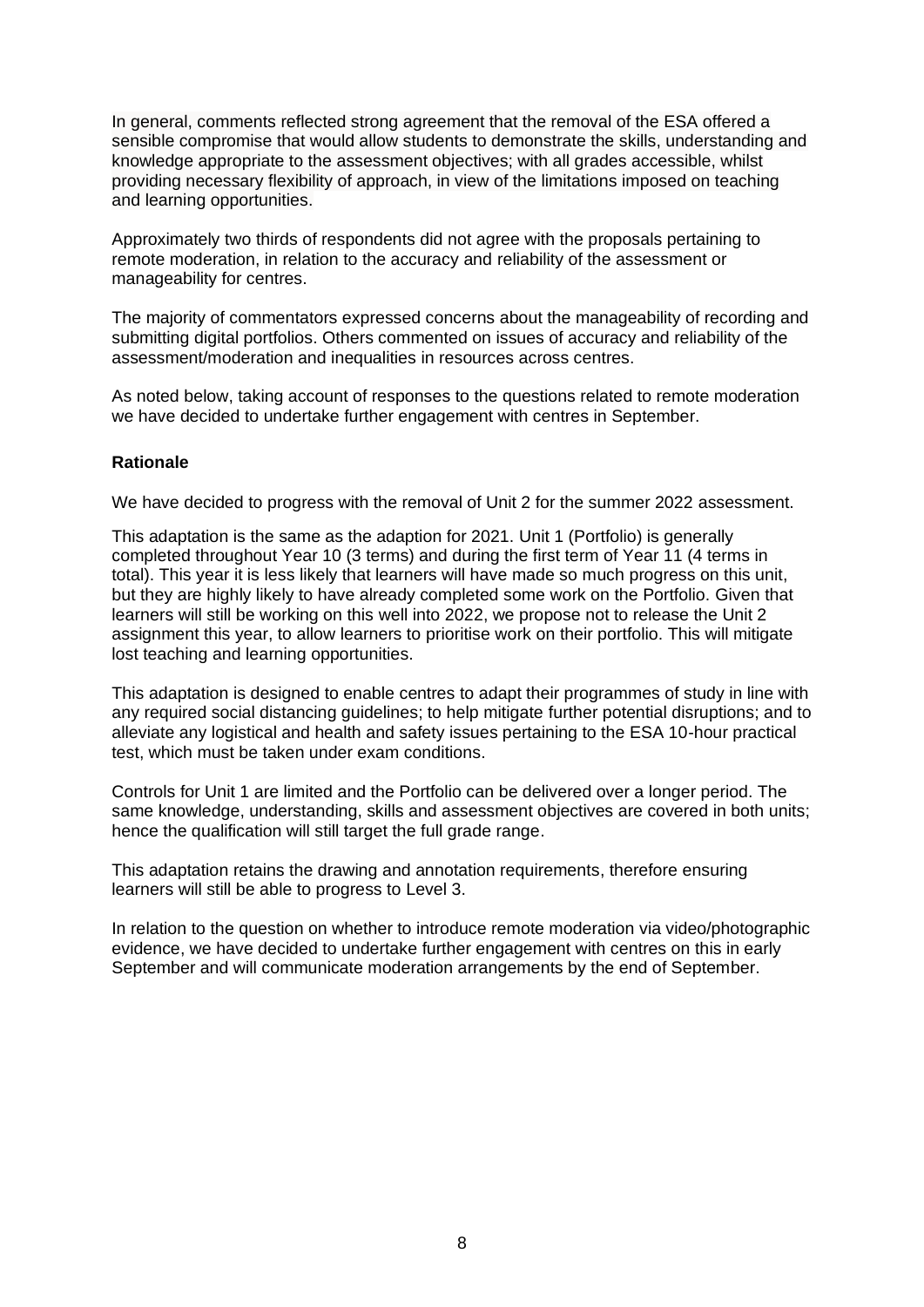# **Business**

# **Content:**

The content to be assessed will be streamlined so that the following content areas will not be subject to assessment in 2022:

| <b>Business Activity</b>         | Franchising<br>The advantages and disadvantages of operating as a franchisor and<br>franchisee                                                                                                                                                                                                                                                                                                                                                                                                                                                                                                                                                                                                                                                     |
|----------------------------------|----------------------------------------------------------------------------------------------------------------------------------------------------------------------------------------------------------------------------------------------------------------------------------------------------------------------------------------------------------------------------------------------------------------------------------------------------------------------------------------------------------------------------------------------------------------------------------------------------------------------------------------------------------------------------------------------------------------------------------------------------|
| Influences on<br><b>Business</b> | The European Union and the European single market<br>The impact of membership and non-membership of the European<br>Union to businesses and their stakeholders                                                                                                                                                                                                                                                                                                                                                                                                                                                                                                                                                                                     |
| <b>Business</b><br>Operations    | Supply chain<br>The various stages of the movement of goods and services from their<br>source to the end customer:<br>The relationship between the functional areas of a business and its<br>supply chain<br>The impact of supply and logistical decisions on businesses and their<br>stakeholders                                                                                                                                                                                                                                                                                                                                                                                                                                                 |
| Finance                          | What is meant by a cash-flow forecast, construct, calculate and<br>interpret cash-flow forecasts<br>The impact of cash-flow forecasts on a business and its stakeholders<br>Recommend and justify what can be done to improve cash-flow<br>problems                                                                                                                                                                                                                                                                                                                                                                                                                                                                                                |
| Marketing                        | The different pricing strategies used by businesses<br>The use of different pricing strategies for different businesses in<br>different contexts and scenarios                                                                                                                                                                                                                                                                                                                                                                                                                                                                                                                                                                                     |
| Human<br><b>Resources</b>        | The importance of having an effective recruitment process to employ<br>the right people with the right job skills<br>The recruitment process and how this will differ for different<br>businesses in different contexts<br>The different methods of recruitment used by different businesses in<br>different contexts<br>The advantages and disadvantages of the different methods of<br>recruitment<br>The most appropriate recruitment process and methods for different<br>businesses in different contexts and scenarios<br>The benefits of a motivated workforce<br>The methods which businesses use to motivate its workforce<br>The most appropriate method a business can use to motivate<br>employees in different contexts and scenarios |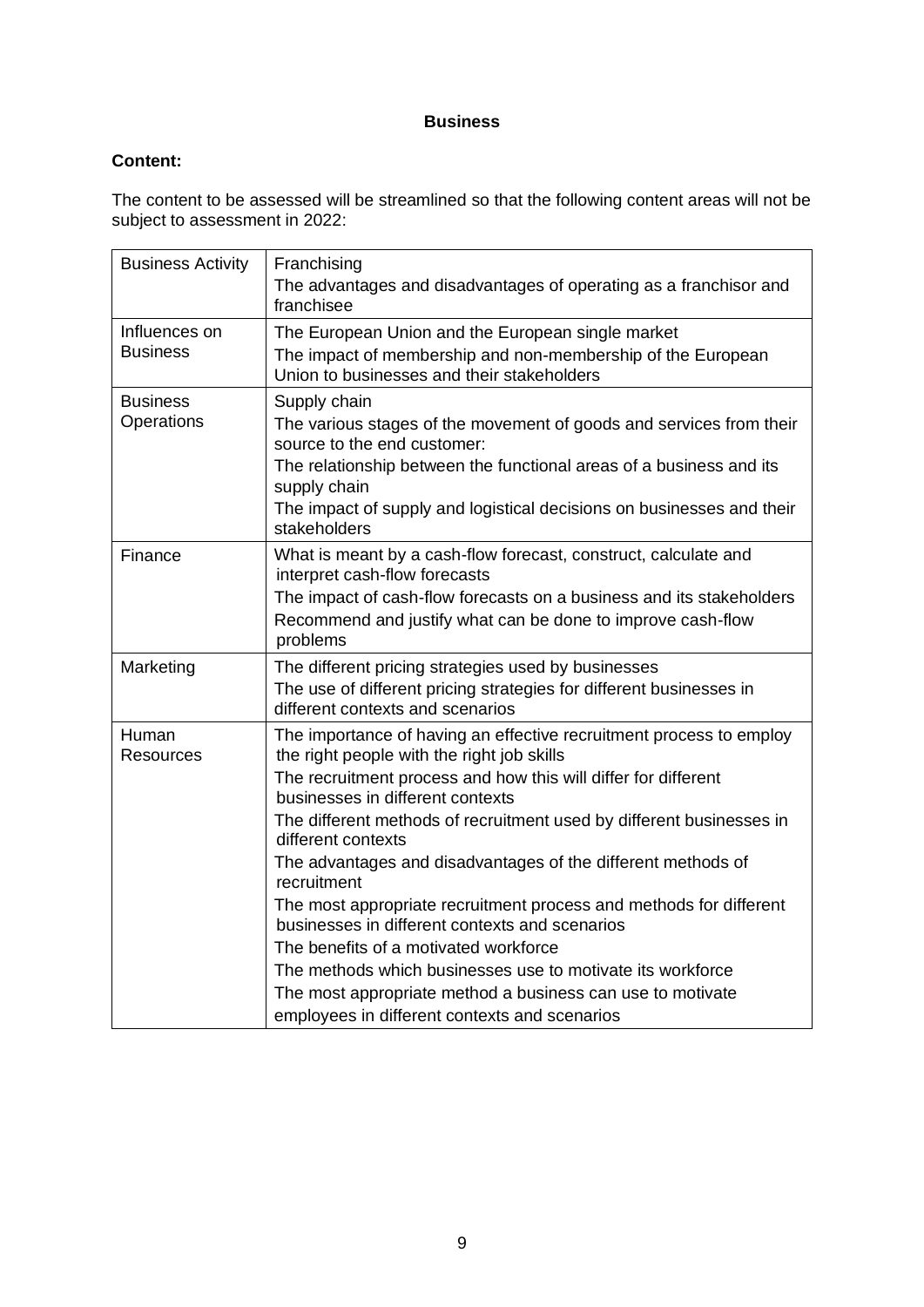#### **Assessment:**

#### **Unit 1: Business World (written exam) 62.5%**

There are no changes to the assessment of this unit.

#### **Unit 2: Business Perceptions (written exam) 37.5%**

Learners answer questions on **one** case study and corresponding set of questions rather than the usual two. The length of the examination will be reduced from 90 minutes to 45 minutes.

#### **Summary of survey outcomes**

There were 16 responses to the GCSE Business survey. Thank you to all who participated.

Responses to questions are summarised in the table below. 'N' shows the number of respondents to each question and percentages are rounded to whole numbers.

| Question                                                                                                         |    |                   |                  | Percentages                             |                     |                      |
|------------------------------------------------------------------------------------------------------------------|----|-------------------|------------------|-----------------------------------------|---------------------|----------------------|
| To what extent do you agree<br>that:                                                                             | N  | Strongly<br>agree | Tend to<br>agree | <b>Neither</b><br>agree nor<br>disagree | Tend to<br>disagree | Strongly<br>disagree |
| the proposal is appropriate to<br>mitigate lost teaching and<br>learning time?                                   | 15 | 33%               | 40%              | 0%                                      | 13%                 | 13%                  |
| *the proposal helps alleviate<br>issues linked to social<br>distancing for practical work?                       | 15 | 20%               | 13%              | 7%                                      | 7%                  | 13%                  |
| the adapted qualification<br>remains a valid and reliable<br>measure of learners'<br>attainment in this subject? | 15 | 53%               | 27%              | 13%                                     | 7%                  | 0%                   |
| the proposed adaptations will<br>allow learners to progress to<br>GCE in this subject?                           | 15 | 47%               | <b>27%</b>       | 13%                                     | 13%                 | $0\%$                |

**\***40% of respondents answered 'not applicable' to this question.

As shown in the table, a high majority of respondents were supportive of the suggested changes and in agreement with the proposal.

A few of these responses offered alternative proposals. These proposals, however, did not fully meet Qualification Wales' principles as outlined on page 1, were mixed and gave no single strong steer, or were not valid adaptations for this specification. Therefore, we confirm the proposed adaptions for GCSE Business for 2022.

# **Rationale**

The decision to streamline content is identical to last year's adaptation to enable teachers to continue with their adapted schemes of work. It is representative of the reduced teaching and learning time and a cross section has been selected to mitigate the different order of teaching in programmes of study for different centres. Not assessing distinct aspects of content, such as a specific business function, was considered and rejected on the grounds of disadvantaging some centres and compromising the integrity of the qualification.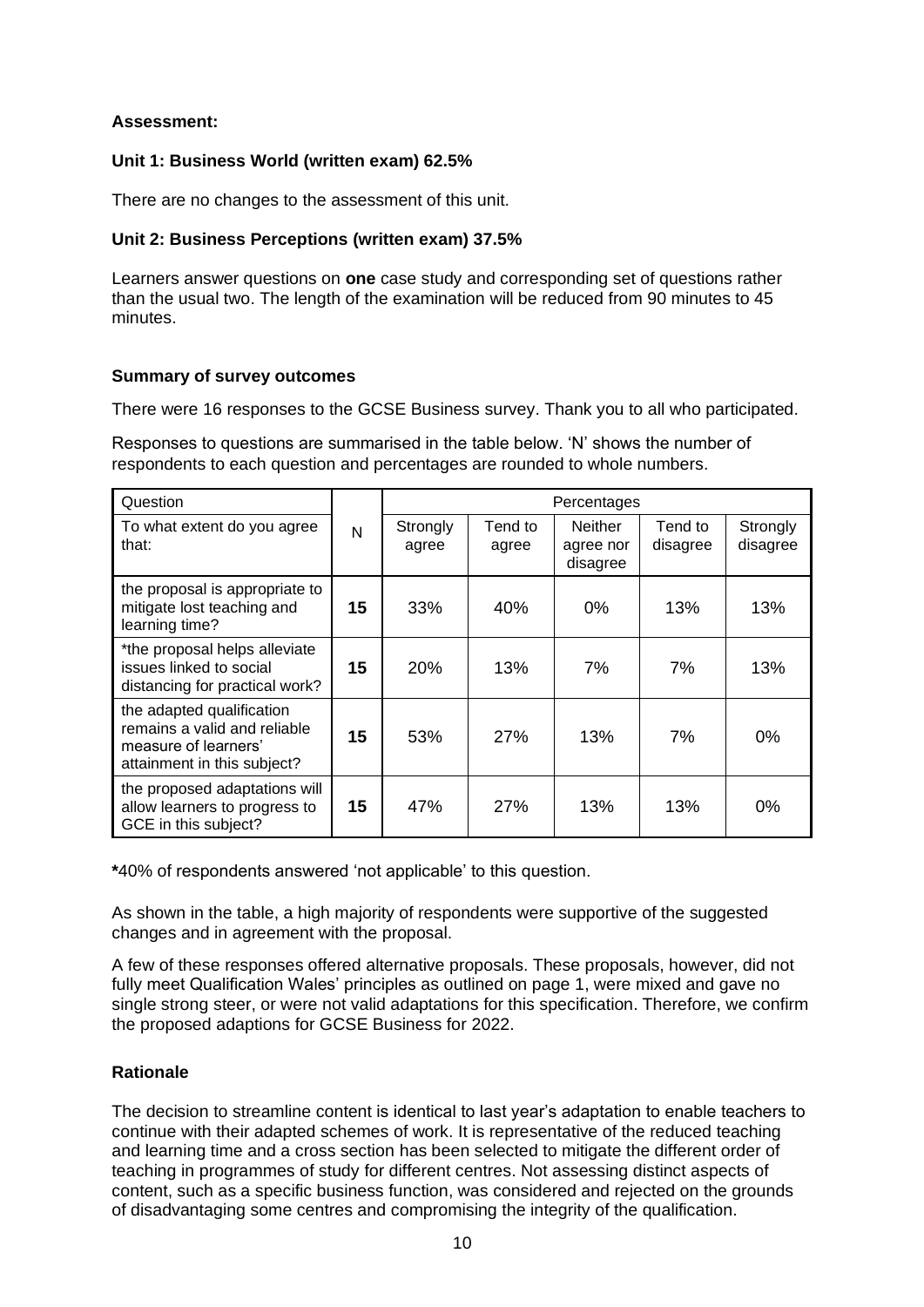The removal of one case study and set of questions from Unit 2 will still require learners to use the skills identified in the specification and will keep the assessment objectives in balance, thus ensuring the reliability and validity of the qualification. Consideration was given to keeping both data questions and giving a choice to learners to choose one, however, this makes the streamlining of content more problematic and may cause confusion for learners on the day of the exam. Consideration was also given to streamlining content for assessment in Unit 1. However, this was rejected due to the type of questions and stimulus used in this paper and its well-known status with centres.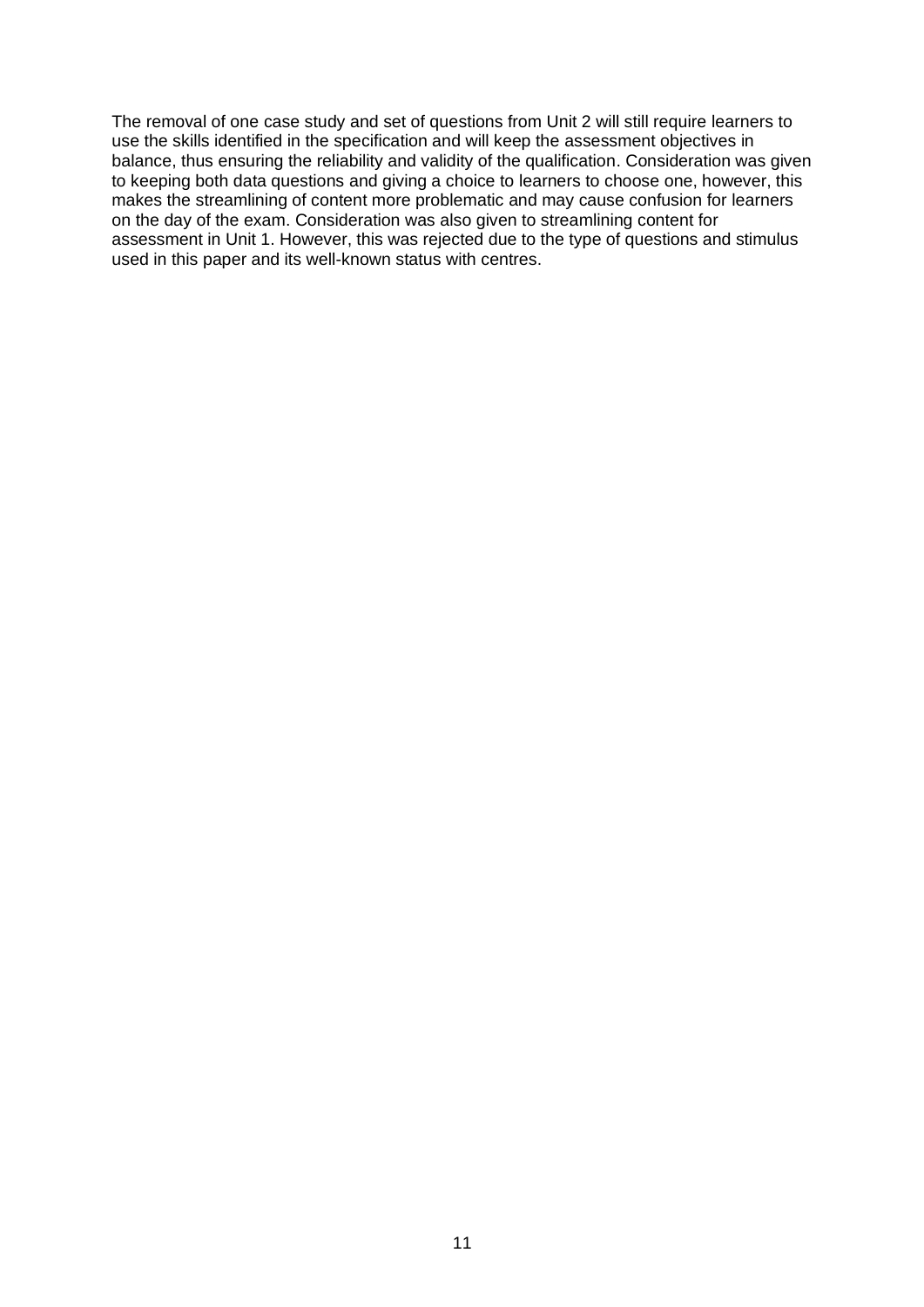# **Computer Science**

# **Unit 1: Understanding Computer Science (Written exam) 50%**

There are no changes to this unit.

# **Unit 2: Computational Thinking and Programming (On-screen exam) 30%**

There are no changes to this unit.

# **Unit 3: Software Development (NEA) 20%**

Unit 3 will not be subject to assessment in summer 2022.

#### **Summary of survey outcomes**

There were 17 responses to the GCSE Computer Science survey. Thank you to all who participated.

Responses to questions are summarised in the table below. 'N' shows the number of respondents to each question and percentages are rounded to whole numbers.

| Question                                                                                                         |    | Percentages       |                  |                                         |                     |                      |  |
|------------------------------------------------------------------------------------------------------------------|----|-------------------|------------------|-----------------------------------------|---------------------|----------------------|--|
| To what extent do you agree<br>that:                                                                             | N  | Strongly<br>agree | Tend to<br>agree | <b>Neither</b><br>agree nor<br>disagree | Tend to<br>disagree | Strongly<br>disagree |  |
| the proposal is appropriate to<br>mitigate lost teaching and<br>learning time?                                   | 13 | 46%               | 31%              | 8%                                      | 0%                  | 15%                  |  |
| *the proposal helps alleviate<br>issues linked to social<br>distancing for practical work?                       | 12 | 42%               | 25%              | 8%                                      | 0%                  | 8%                   |  |
| the adapted qualification<br>remains a valid and reliable<br>measure of learners'<br>attainment in this subject? | 11 | 45%               | 27%              | 0%                                      | 9%                  | 18%                  |  |
| the proposed adaptations will<br>allow learners to progress to<br>GCE in this subject?                           | 11 | 27%               | 45%              | 9%                                      | $0\%$               | 18%                  |  |

**\***17% of respondents answered 'not applicable' to this question.

The number of respondents was statistically low and whilst acknowledging the reservations of some respondents who disagreed, the majority agreed with the proposal. Although we saw no reason to change the adaptation as originally proposed on the basis of these responses, we decided to undertake further engagement with a number of computer science teachers across Wales before confirming the removal of NEA. We received a clear message that this is the most appropriate adaptation to the qualification for 2022.

# **Rationale**

This adaptation is the same as the adaption for summer 2021. In addition to the 20 hours learners spend completing their NEA, centres spend a significant amount of time teaching skills and content required for Unit 3. Unit 3 NEA assesses both AO2 and AO3. Both these assessment objectives are also assessed in Unit 2 in which learners perform practical programming.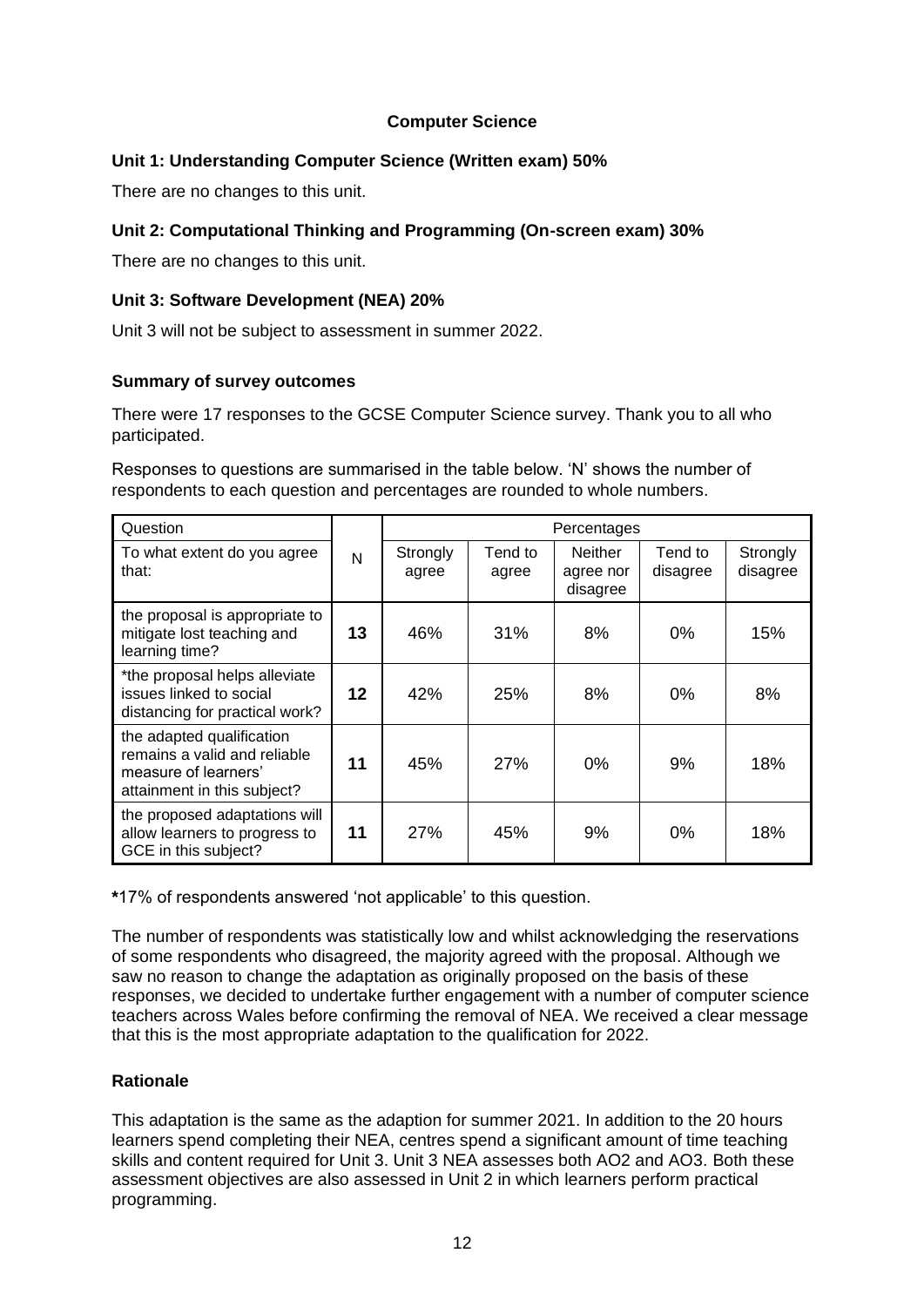# **Design and Technology**

#### **Engineering Design Fashion and Textiles Product Design**

#### **Unit 1: Design and Technology in the 21st Century (written exam) 50%**

There is no change to the assessment of this unit. However, the following amplification points currently in the Design and Technology specifications will not be subject to assessment in 2022. There is no restriction on the learner using any amplification points removed as part of their NEA studies for Unit 2. This adaptation is the same as last year's.

#### **Engineering Design**

| <b>Content</b> | Amplification points that will not be subject to assessment in 2022                                                                                                                                                                                                                                                           |
|----------------|-------------------------------------------------------------------------------------------------------------------------------------------------------------------------------------------------------------------------------------------------------------------------------------------------------------------------------|
| a              | <b>Ferrous Metals</b><br>Strengths and weaknesses<br>$\bullet$<br>Cast iron, mild steel, medium carbon steel and high carbon steel<br>$\bullet$<br>Stainless steel, high-speed steel and high-tensile steel<br>$\bullet$<br>Physical properties including melting point, thermal and electrical<br>$\bullet$<br>conductivity. |
| b              | <b>Nil</b>                                                                                                                                                                                                                                                                                                                    |
| $\mathbf C$    | Nil                                                                                                                                                                                                                                                                                                                           |
| d              | Quantum Tunnelling Composite (QTC) - when used in circuits the<br>$\bullet$<br>resistance changes under compression.                                                                                                                                                                                                          |
| e              | Pulley systems, for example curtain rails, sewing machine.<br>$\bullet$<br>Levers and linkages, for example scissors.<br>$\bullet$                                                                                                                                                                                            |
| f              | The function of AND, OR, EOR, NOT, and NAND logic gates<br>$\bullet$<br>Combining logic gates to form control systems<br>$\bullet$<br>Levers.<br>$\bullet$                                                                                                                                                                    |
| g              | Nil                                                                                                                                                                                                                                                                                                                           |
| $\mathsf{h}$   | Manufactured boards are commonly available in sheet form and in<br>$\bullet$<br>standard sizes and various thicknesses.                                                                                                                                                                                                       |
| i              | Nil                                                                                                                                                                                                                                                                                                                           |
| j              | <b>Under: Deforming/Reforming</b><br><b>Bending plastics</b><br>$\bullet$<br>Laser cutter<br>$\bullet$<br>3D printing.<br>$\bullet$                                                                                                                                                                                           |
|                | <b>Under: Assembly and components</b><br>Components for a particular purpose, including nuts, bolts, washers,<br>screws, rivets.<br>The main stages in the following joining processes:<br>Temporary: machine bolt and nut, self-tapping bolts, cutting threads for                                                           |
| k              | appropriate fixing bolt.<br><b>Nil</b>                                                                                                                                                                                                                                                                                        |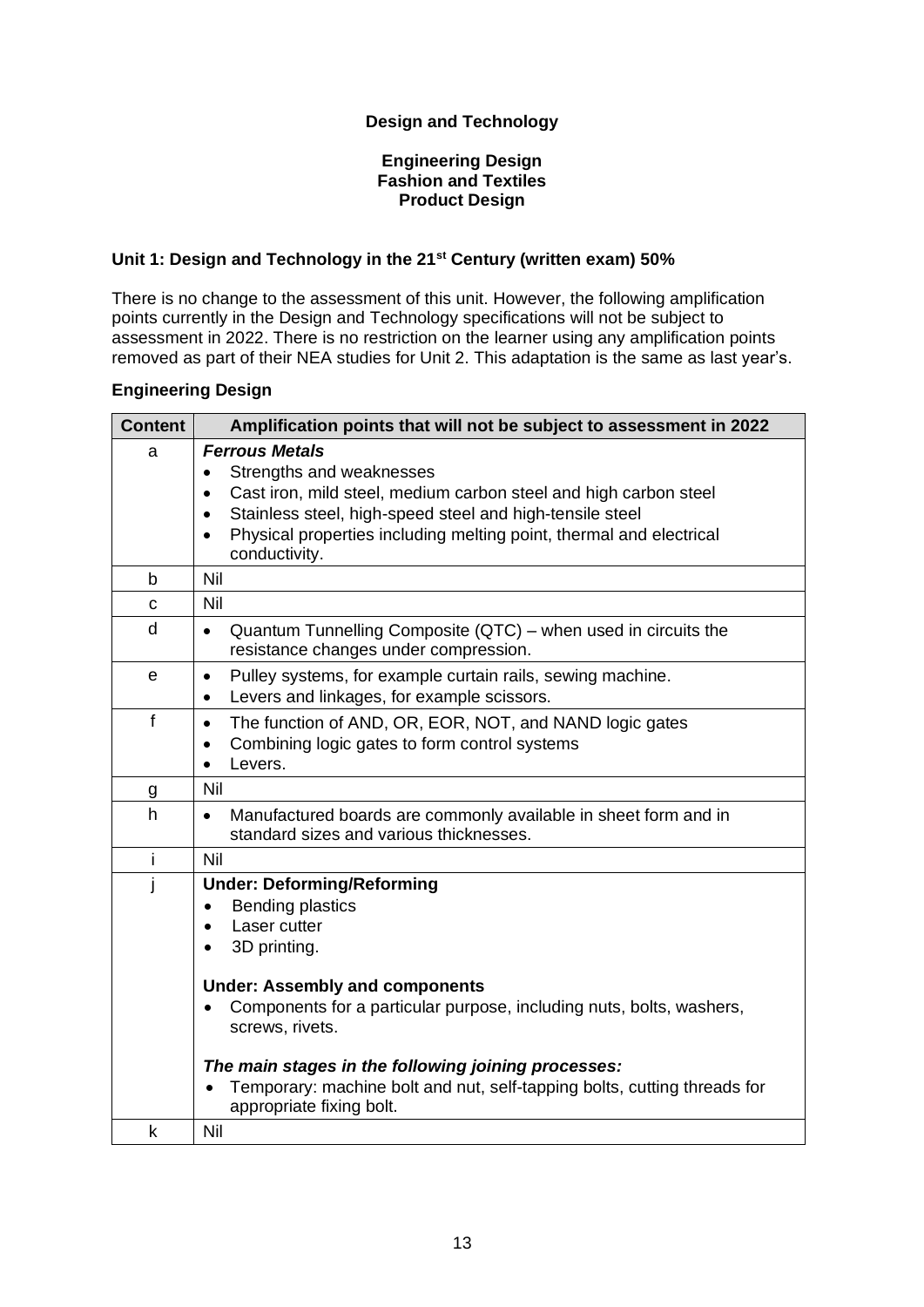# **Fashion and Textiles**

| <b>Content</b> | Amplification points that will not subject to assessment in 2022                                                                                                                                                                                                                                                                                                                                                    |
|----------------|---------------------------------------------------------------------------------------------------------------------------------------------------------------------------------------------------------------------------------------------------------------------------------------------------------------------------------------------------------------------------------------------------------------------|
| a              | Regenerated: Viscose, rayon, acetate, lyocell (Tencel®)<br>$\bullet$                                                                                                                                                                                                                                                                                                                                                |
| b              | Under technical textiles remove reference to:<br>Geo textiles for landscaping and agricultural textiles<br>Bonding breathable waterproof membranes to outer fabrics for all-weather<br>$\bullet$<br>wear: Gore-tex, Permatex, Sympatex<br>Nomex.<br>$\bullet$                                                                                                                                                       |
| $\mathbf C$    | The differences between a thermoforming (thermoplastic) and<br>$\bullet$<br>thermosetting material.                                                                                                                                                                                                                                                                                                                 |
| d              | Microfibres in clothing manufacture<br>$\bullet$<br>Phase changing materials: breathable materials, pro-active heat and<br>$\bullet$<br>moisture management.                                                                                                                                                                                                                                                        |
| e              | Blending and mixing fibres to improve the properties and uses of yarns<br>$\bullet$<br>and materials<br>Blends for example: polyester and cotton, silk and viscose, hemp and<br>$\bullet$<br>cotton or silk.<br>Mixture for example: cotton and wool, lycra with wool or nylon.<br>$\bullet$<br>Bonding breathable waterproof membranes to outer fabrics for all weather<br>$\bullet$<br>wear (Gore-tex, Permatex). |
| $\mathbf{f}$   | To enhance aesthetic quality:<br>$\bullet$<br>Colouring, surface decoration, glazing, stiffening, increasing lustre,<br>(calendaring, mercerising), brushing, stain resistance (Scotch guard,<br>Teflon).                                                                                                                                                                                                           |
| g              | Nil                                                                                                                                                                                                                                                                                                                                                                                                                 |
| h              | How manufacturing systems are organised: line production, progressive<br>$\bullet$<br>bundle system and production.                                                                                                                                                                                                                                                                                                 |
| İ              | Hot notch marking in industry.<br>$\bullet$                                                                                                                                                                                                                                                                                                                                                                         |
| j              | Painting: felt tip, dimensional, fabric paint, silk paints.<br>$\bullet$                                                                                                                                                                                                                                                                                                                                            |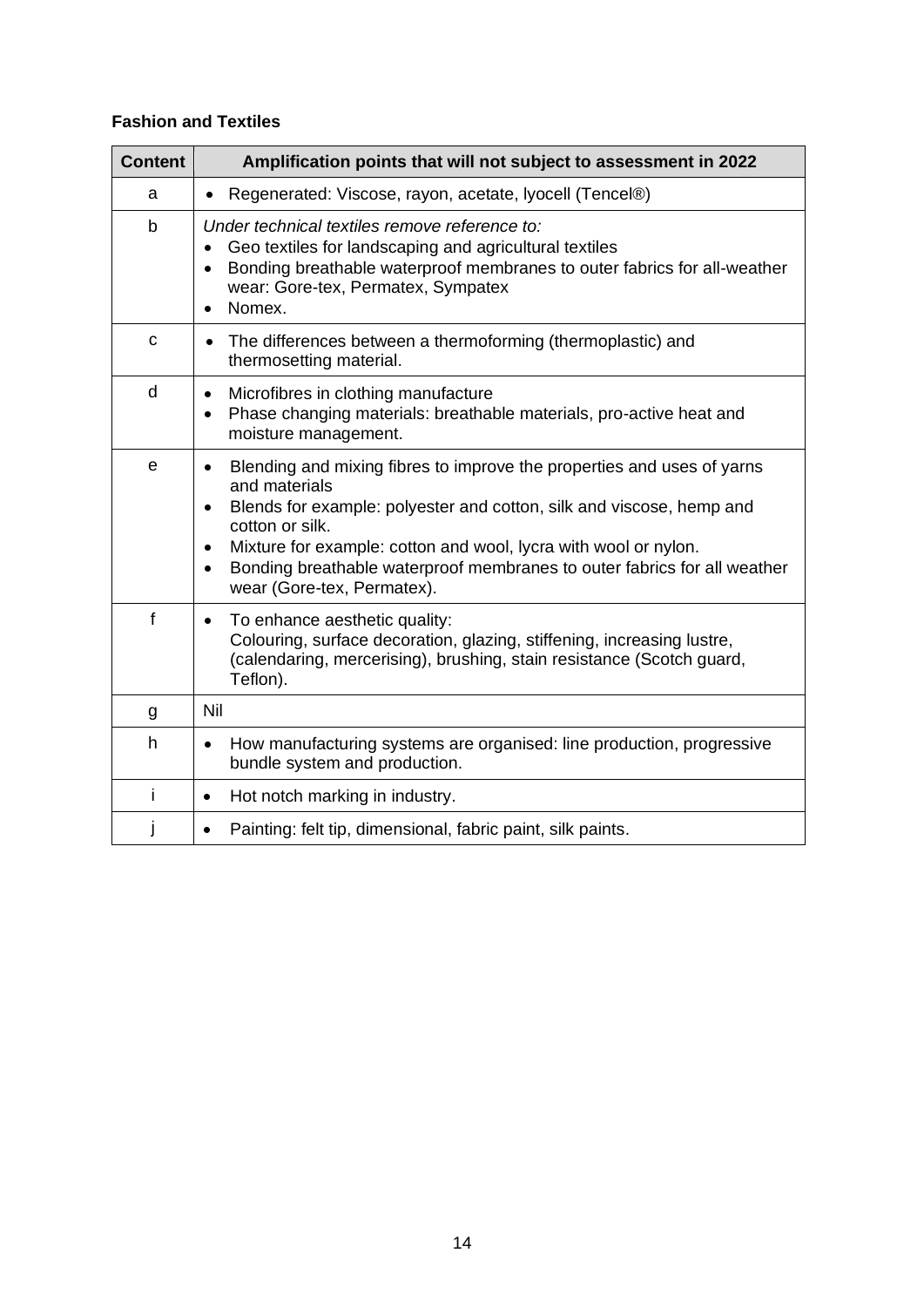# **Product Design**

| <b>Content</b> | Amplification points that will not subject to assessment in 2022                                                                                                                                                                                                                                                                                                                                                                            |
|----------------|---------------------------------------------------------------------------------------------------------------------------------------------------------------------------------------------------------------------------------------------------------------------------------------------------------------------------------------------------------------------------------------------------------------------------------------------|
| а              | The aesthetic and functional properties of common papers, cards and<br>$\bullet$<br>boards including cartridge paper, photocopy paper, bleed proof paper,<br>mounting board, foam board, solid white board, corrugated board and<br>duplex board.                                                                                                                                                                                           |
| b              | The aesthetic and functional properties of hardwoods and softwoods<br>$\bullet$<br>including beech, oak, balsa, jelutong, scots pine, western red cedar and<br>parana pine<br>Natural timber is protected using different finishes and these finishes are<br>sometimes used to improve aesthetic appeal.                                                                                                                                    |
| C              | Nil                                                                                                                                                                                                                                                                                                                                                                                                                                         |
| d              | Nil                                                                                                                                                                                                                                                                                                                                                                                                                                         |
| e              | Quantum Tunnelling Composite (QTC) – when used in circuits the<br>$\bullet$<br>resistance changes under compression<br>Polymorph<br>$\bullet$<br>Thermochromic polymers or dyes.<br>$\bullet$                                                                                                                                                                                                                                               |
| f              | Natural and Manufactured timber<br>The difference between a hardwood and softwood.<br>Papers and boards<br>The basic sources of paper and boards<br>Recycled boards<br>The use of microns to measure thickness of paper and boards<br>$\bullet$<br>The physical and working properties of paper and board including:<br>$\bullet$<br>texture, weight, thickness, strength, surface finish, transparency, folding<br>ability and absorbency. |
| g              | Nil                                                                                                                                                                                                                                                                                                                                                                                                                                         |
| h              | Natural timber is available in different sectional forms, various standard<br>sizes and can have a different finish (sawn or planed)<br>Plastic polymers are available in a wide range of forms including: powders,<br>granules, pellets, liquids, films, sheets and extruded shapes<br>Standard sizes of papers and boards. i.e. rolls, A5, A4, A3. and<br>measured in grams per square metre.                                             |
| T              | On-press and the finishing processes used by commercial printers to<br>produce products in batches or mass/high volume.                                                                                                                                                                                                                                                                                                                     |
| j              | Nil                                                                                                                                                                                                                                                                                                                                                                                                                                         |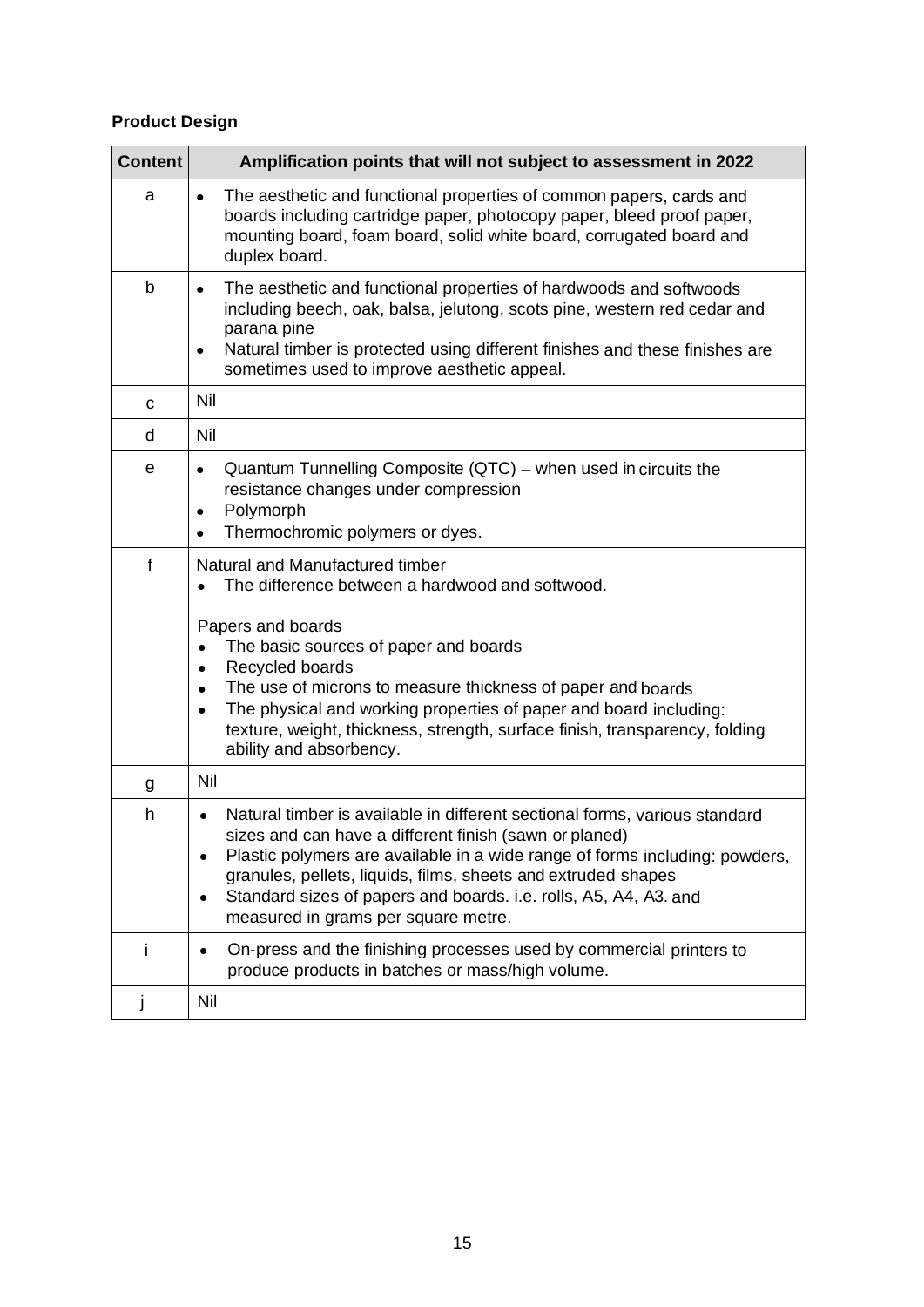#### **Unit 2: Design and make task (NEA) 50%**

The adaptation is to accept a model/mock-up instead of the finished product. For Fashion and Textiles we would accept a toile in calico or an appropriate substitute fabric, with samples to indicate all construction details. This will allow centres to spend significantly less time on the NEA than the 35 hours suggested in the specification. Learners would be at liberty to submit the finished product in the usual manner if they wish to do so.

We have also removed the requirement to 'Evaluate a prototype's fitness for purpose' from the assessment in summer 2022.

These adaptations are the same as those for 2021.

#### **Summary of survey outcomes**

There were 26 responses to the GCSE Design and Technology survey. Thank you to all who participated.

Responses to questions are summarised in the table below. 'N' shows the number of respondents to each question and percentages are rounded to whole numbers.

| Question                                                                                                                              |    |                   |                  | Percentages                             |                     |                      |
|---------------------------------------------------------------------------------------------------------------------------------------|----|-------------------|------------------|-----------------------------------------|---------------------|----------------------|
| To what extent do you agree<br>that:                                                                                                  | N  | Strongly<br>agree | Tend to<br>agree | <b>Neither</b><br>agree nor<br>disagree | Tend to<br>disagree | Strongly<br>disagree |
| the proposal is appropriate to<br>mitigate lost teaching and<br>learning time?                                                        | 17 | 0%                | 24%              | 29%                                     | 18%                 | 29%                  |
| *the proposal helps alleviate<br>issues linked to social<br>distancing for practical work?                                            | 17 | 0%                | 18%              | 29%                                     | 18%                 | 29%                  |
| the adapted qualification<br>remains a valid and reliable<br>measure of learners'<br>attainment in this subject?                      | 16 | $0\%$             | 44%              | 6%                                      | 25%                 | 25%                  |
| the proposed adaptations will<br>allow learners to progress to<br>GCE in this subject?                                                | 16 | 6%                | 38%              | 31%                                     | 13%                 | 13%                  |
| remote moderation/<br>examination would allow<br>learners to be accurately and<br>reliably assessed in this<br>qualification in 2022? | 18 | 11%               | 28%              | 17%                                     | 17%                 | 28%                  |
| remote moderation/<br>examination in this<br>qualification will be<br>manageable for centres in<br>2022?                              | 17 | 6%                | 29%              | 12%                                     | 29%                 | 24%                  |

**\***6% of respondents answered 'not applicable' to this question.

Although there were only a small number of responses to the survey, we have considered each one, and all comments provided, in the context of Qualifications Wales' seven Principles listed on page 1 of this document. Taking all relevant factors into account, we have decided to implement the adaptations as proposed in the consultation.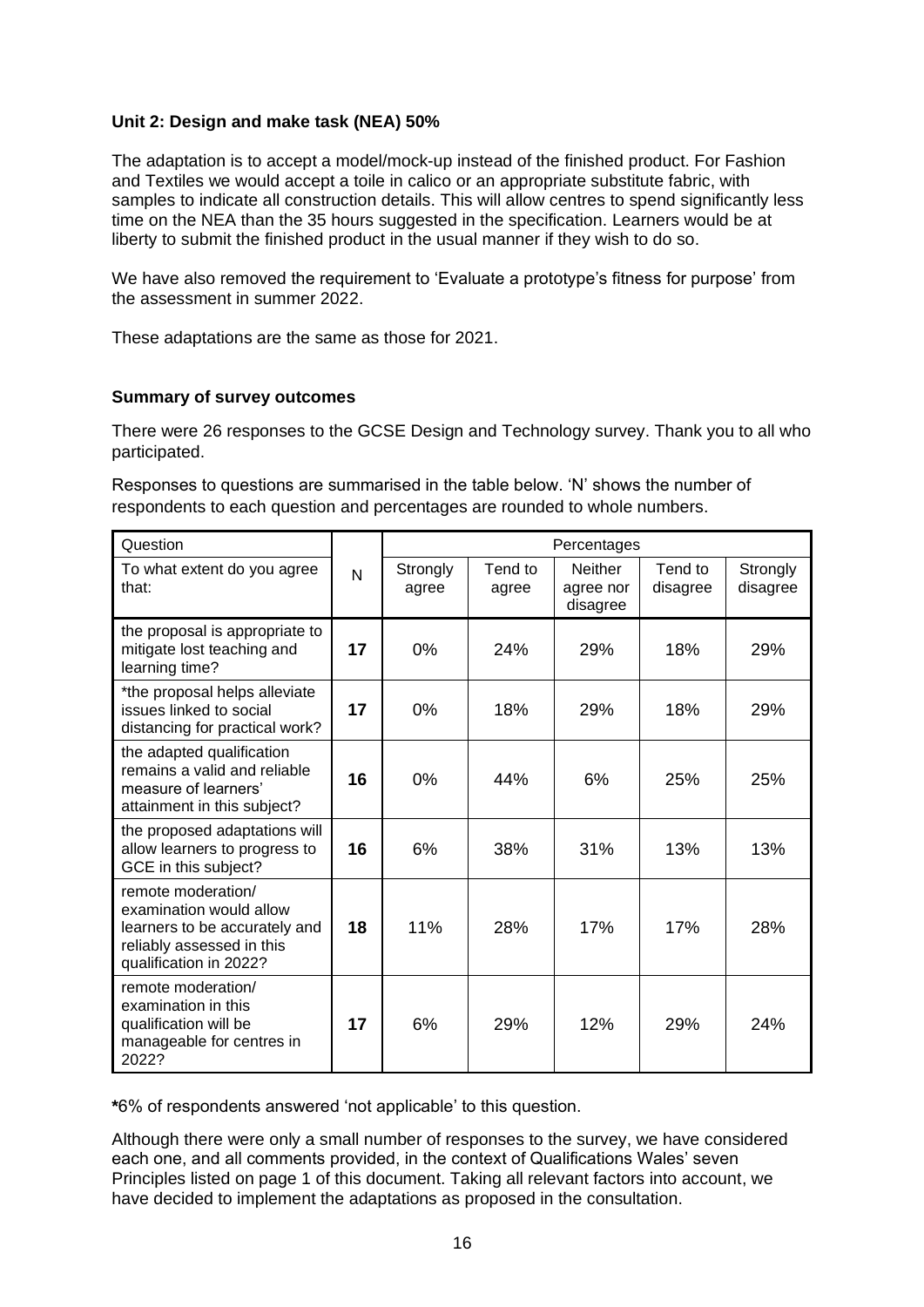#### **Rationale**

Reducing the expectation of the final made product/protype will alleviate concerns in relation to delivering the course while following social distancing guidelines and mitigate lost teaching and learning time.

To mitigate the lost teaching and learning time we have proposed the streamlining of indepth content within the exam as the same skills and assessment objectives are addressed in Unit 2 and this would not, therefore, inhibit learners' progression to level 3. Ensuring that learners sit both the exam and the NEA ensures that the qualification remains a credible assessment of the learners' abilities.

In relation to the question on whether to introduce remote moderation via video/photographic evidence, we have decided to undertake further engagement with centres on this in early September and will communicate moderation arrangements by the end of September.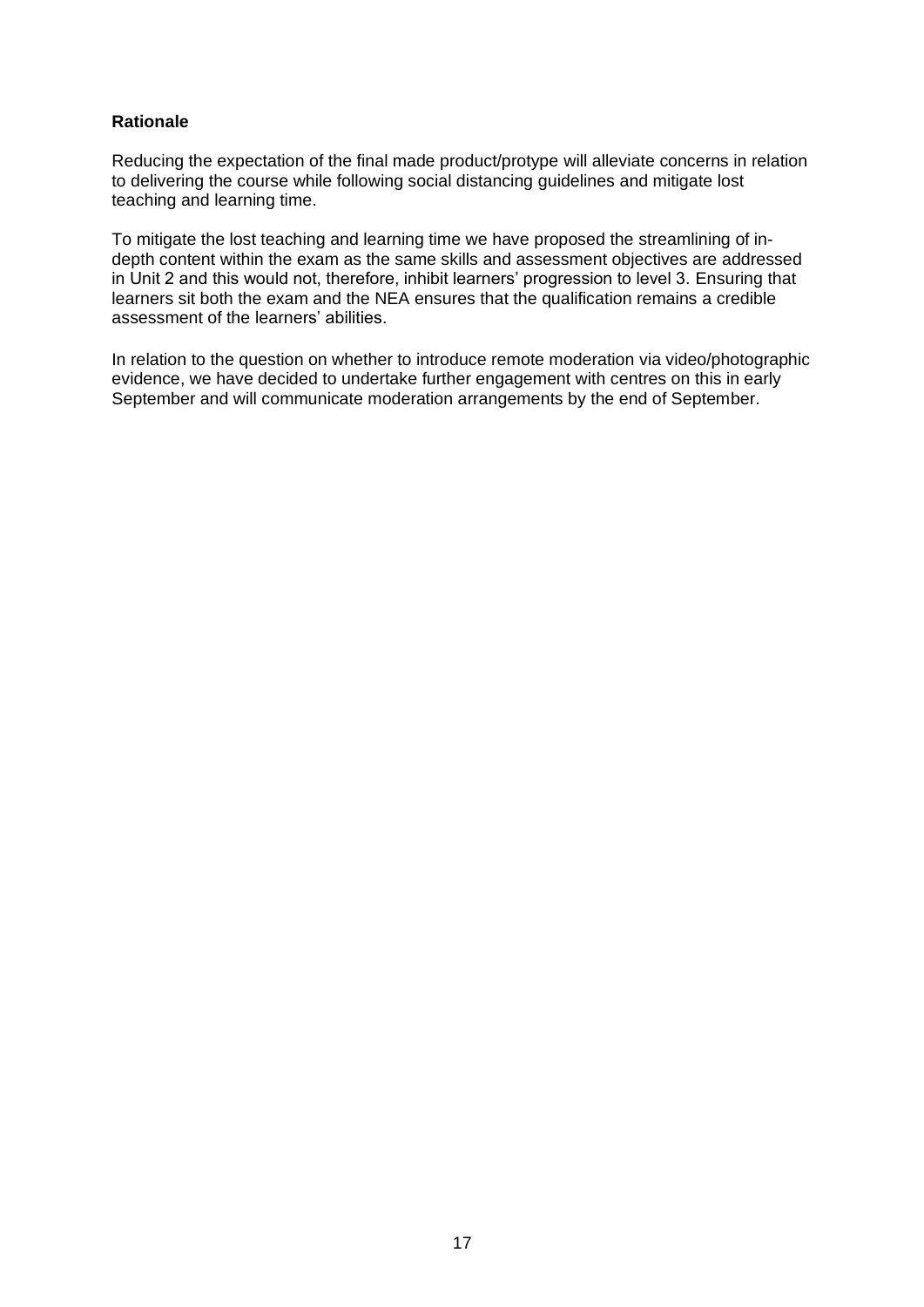#### **Drama**

#### **Unit 1: Devising Theatre (NEA) 40%**

The adaptations to Unit 1 are the same as last year's.

Minimum group size: reduced to 1 actor.

The length of the piece will depend on the number of actors in the group. The timings for the 2022 series are:

1 actor: 1.5-5 minutes 2 actors: 2-10 minutes 3 actors: 3-12 minutes 4 actors: 4-14 minutes 5 actors: 5-16 minutes.

In line with the reduction in time for performers the minimum number of cues from lighting and sound designers would be reduced from five to four. The minimum requirement for costume designers has been reduced from two full costumes, hair and make-up for two different characters to one full costume, hair and make-up for one character. Set design cannot be reduced as learners are only required to complete one design.

#### **Unit 2: Performing Theatre (NEA) 20%**

We have reinstated this unit for assessment in 2022 with the following adaptations:

Minimum group size: reduced to one actor.

The length of the piece will depend on the number of actors in the group. The timings for the 2022 series are:

One actor: 1.5-5 minutes Two actors: 2-10 minutes Three actors: 3-12 minutes Four actors: 4-14 minutes.

Learners are required to study only **one** 10-15-minute extract, instead of two, within the context of the whole text from one complete performance text of their own choice. Learners may create a performance or design using this extract only.

#### **Unit 3: Interpreting Theatre (Written examination) 40%**

In order to mitigate the reinstatement of Unit 2, we have also adapted Unit 3.

We will provide advance notice of the examination extract for Section A. Details of extended extracts for each of the five texts would be released to centres in September 2021, from which a smaller extract will be chosen as the specified extract within the examination. At the same time, advance notice will also be given regarding the topic of the wider knowledge question within Section A.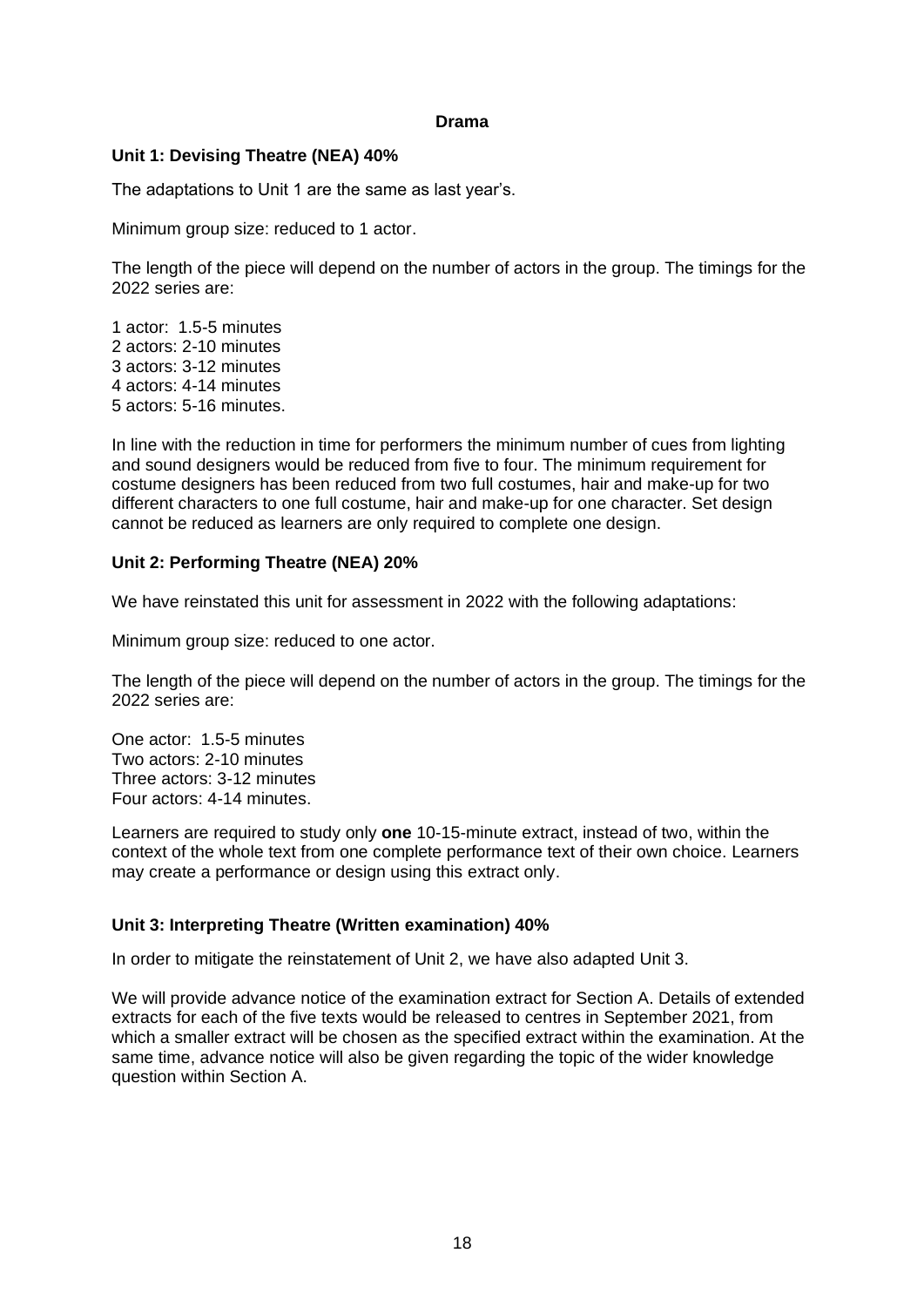#### **Summary of survey outcomes**

There were 18 responses to the GCSE Drama survey. Thank you to all who participated.

Responses to questions are summarised in the table below. 'N' shows the number of respondents to each question and percentages are rounded to whole numbers.

| Question                                                                                                                              |    |                   |                  | Percentages                      |                     |                      |
|---------------------------------------------------------------------------------------------------------------------------------------|----|-------------------|------------------|----------------------------------|---------------------|----------------------|
| To what extent do you agree<br>that:                                                                                                  | N  | Strongly<br>agree | Tend to<br>agree | Neither<br>agree nor<br>disagree | Tend to<br>disagree | Strongly<br>disagree |
| the proposal is appropriate to<br>mitigate lost teaching and<br>learning time?                                                        | 14 | 36%               | 43%              | $0\%$                            | 14%                 | 7%                   |
| the proposal helps alleviate<br>issues linked to social<br>distancing for practical work?                                             | 14 | 29%               | 71%              | $0\%$                            | 0%                  | 0%                   |
| the adapted qualification<br>remains a valid and reliable<br>measure of learners'<br>attainment in this subject?                      | 14 | 50%               | 43%              | 0%                               | 7%                  | 0%                   |
| the proposed adaptations will<br>allow learners to progress to<br>GCE in this subject?                                                | 14 | 57%               | 43%              | $0\%$                            | $0\%$               | 0%                   |
| remote moderation/<br>examination would allow<br>learners to be accurately and<br>reliably assessed in this<br>qualification in 2022? | 14 | 36%               | 36%              | 7%                               | 14%                 | 7%                   |
| remote moderation/<br>examination in this<br>qualification will be<br>manageable for centres in<br>2022?                              | 14 | 14%               | 43%              | 21%                              | 14%                 | 7%                   |

As shown in the table, a high majority of respondents were supportive of the suggested changes and in agreement with the proposals.

Comments were varied and focussed mainly on Unit 2, with the majority welcoming the return of this practical unit. Only one respondent felt that this unit should not be reinstated.

# **Rationale**

We are reinstating Unit 2 performing as many learners choose to study the subject because they enjoy and excel within the practical elements. It is hoped that by allowing learners to perform a monologue any issues with social distancing will be mitigated. Therefore, the adaptations to the number of performers and the timings within Unit 1 would be retained and also extended to Unit 2. This offers centres flexibility regarding the practical work.

The design requirements for Unit 2 are not being adapted as the current requirements are already in line with the adapted requirements within Unit 1. Centres will have the option of basing their Unit 2 performance or design on one extract only. This is to facilitate the performance of monologues within the unit, and to aid with the process of choosing suitable extracts, given the reduced timings within the unit.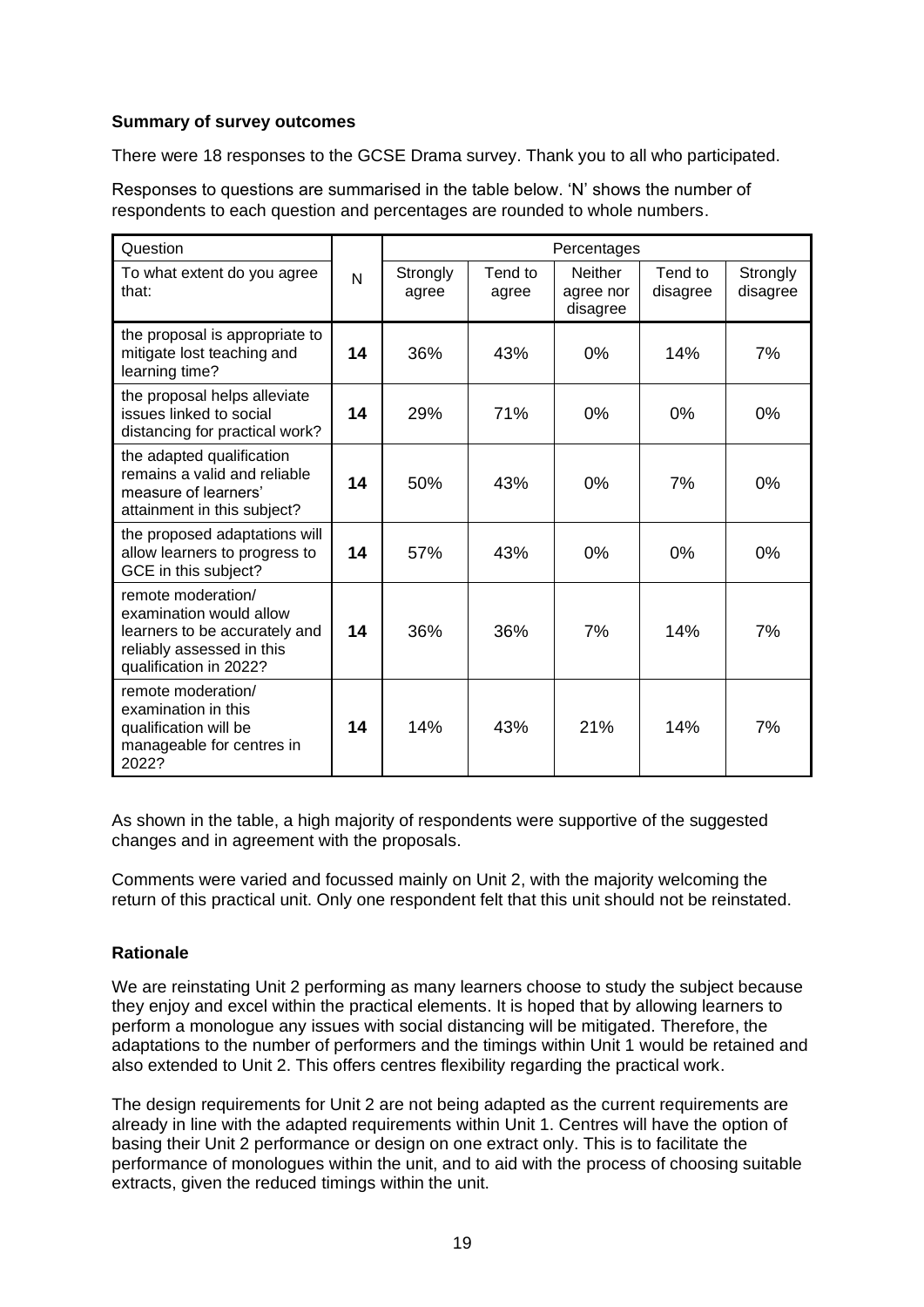The adaptation for Unit 3 has been included to mitigate the reinstatement of Unit 2, and to compensate for lost teaching and learning time. Advance notice will help focus teaching and will enable centres to concentrate on the relevant aspects of the specification, without compromising the depth of knowledge required.

Centres are reminded, for the purposes of the analysis and evaluation of live performance in the assessment (Unit 3, Section B), that live performance can include recordings or streams of live performance.

In relation to the question on whether to introduce remote assessment instead of a visiting examiner, we have decided to undertake further engagement with centres on this in early September and will communicate arrangements by the end of September.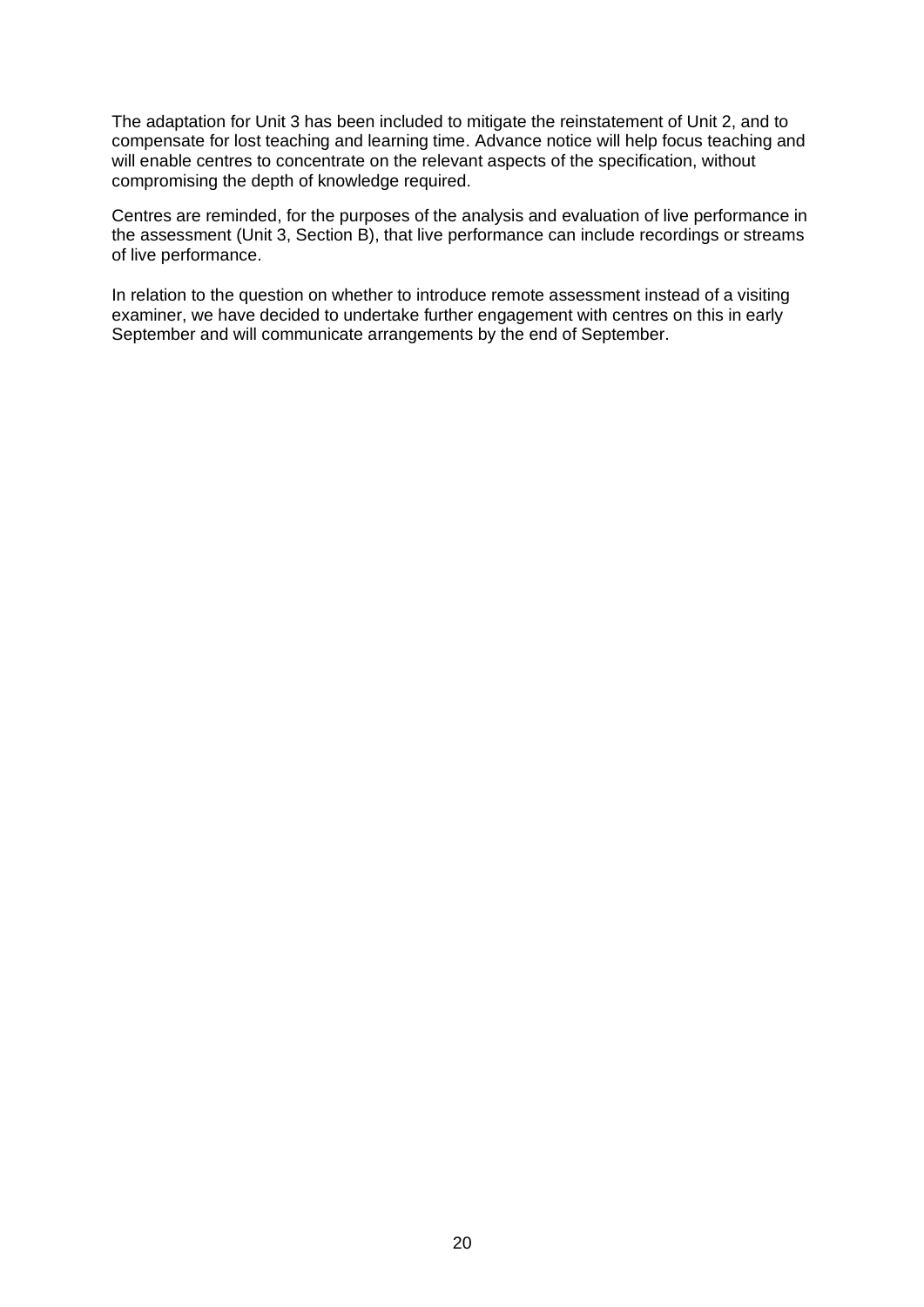# **English Language**

#### **Unit 1: Oracy 20%**

Task 2: Responding and Interacting (group discussion) has been removed from assessment in 2022.

To reduce the administration burden associated with the NEA tasks for Unit 1: Oracy, and taking account of social distancing requirements, WJEC will not release the group discussion stimulus materials for entry in 2022 this September. Centres are required to submit marks and a sample for moderation purposes based only on Task 1: Individual Researched Presentation.

#### **Unit 2: Description, Narration and Exposition (written exam) 40%**

Learners will be given a choice between description writing and exposition writing for Section B of Unit 2 in summer 2022 and narration writing will not be assessed in summer 2022.

# **Unit 3: Argumentation, Persuasion and Instructional (written exam) 40%**

In Section B, learners will be offered a choice of responding to **either** the argumentation task **or** the persuasion task. This will reduce the timing of the examination by 30 minutes.

#### **Summary of survey outcomes**

There were 48 responses to the GCSE English Language survey. Thank you to all who participated.

Responses to questions are summarised in the table below. 'N' shows the number of respondents to each question and percentages are rounded to whole numbers.

| Question                                                                                                         |    | Percentages       |                  |                                         |                     |                      |  |
|------------------------------------------------------------------------------------------------------------------|----|-------------------|------------------|-----------------------------------------|---------------------|----------------------|--|
| To what extent do you agree<br>that:                                                                             | N  | Strongly<br>agree | Tend to<br>agree | <b>Neither</b><br>agree nor<br>disagree | Tend to<br>disagree | Strongly<br>disagree |  |
| the proposal is appropriate to<br>mitigate lost teaching and<br>learning time?                                   | 42 | 33%               | 40%              | 5%                                      | 7%                  | 14%                  |  |
| *the proposal helps alleviate<br>issues linked to social<br>distancing for practical work?                       | 42 | 36%               | 38%              | 7%                                      | 2%                  | 0%                   |  |
| the adapted qualification<br>remains a valid and reliable<br>measure of learners'<br>attainment in this subject? | 40 | 40%               | 38%              | 10%                                     | 3%                  | 10%                  |  |
| the proposed adaptations will<br>allow learners to progress to<br>GCE in this subject?                           | 39 | 31%               | 38%              | 18%                                     | 3%                  | 10%                  |  |

**\***17% of respondents answered 'not applicable' to this question.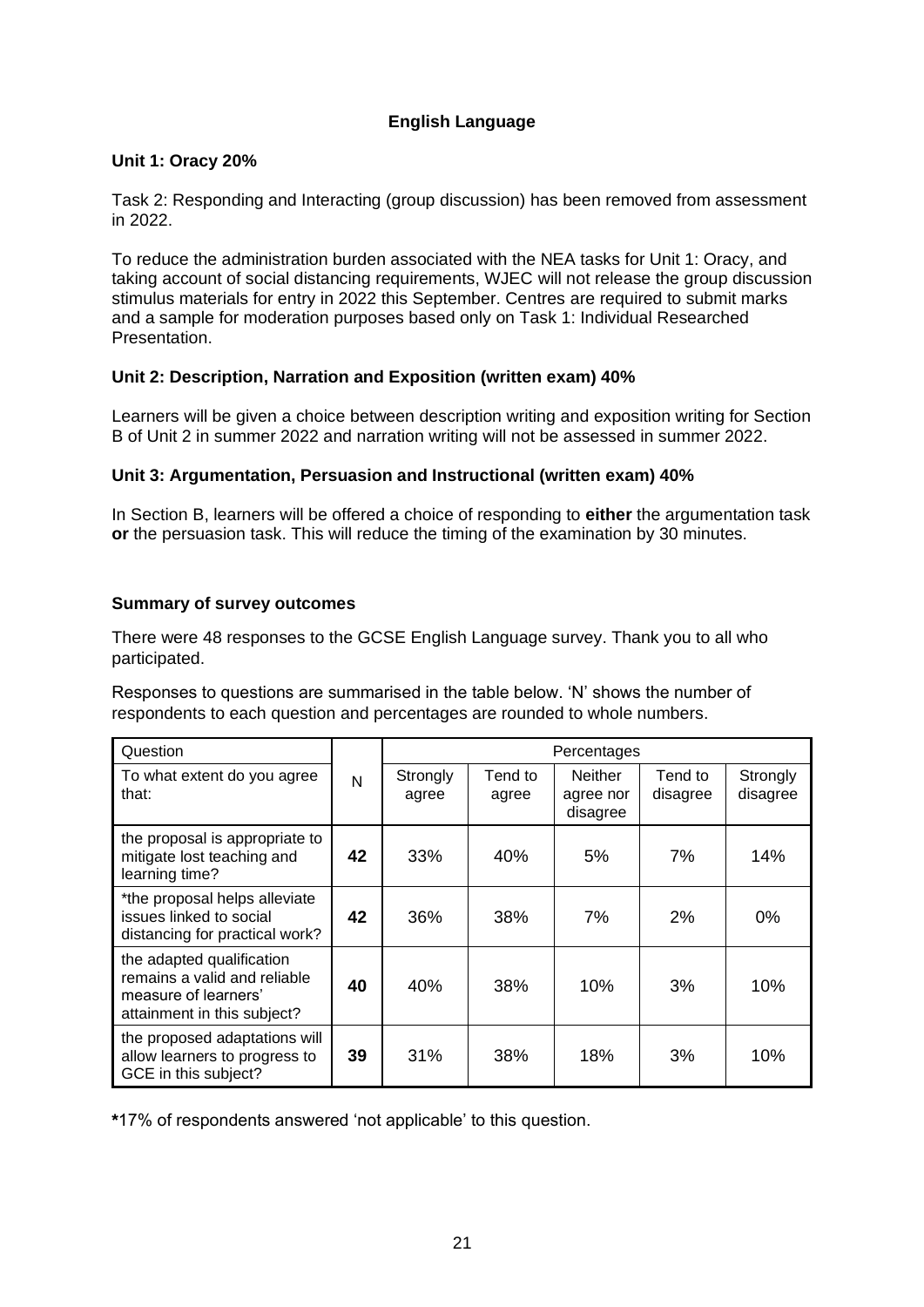A high proportion of respondents agreed or strongly agreed with the proposed adaptations for summer 2022. Those that disagreed would like to have seen more streamlining of content e.g. removing one external assessment. In considering all feedback responses, the decision is to progress with the proposed adaptations thereby ensuring parity and credibility of the qualification with other jurisdictions and ensuring that learners are well prepared to progress to their next phase of learning or employment.

# **Rationale**

The adaptations are the same as those in place for 2021. AO3 skills are assessed via three extended writing tasks and a proofreading exercise across both external examination units. The choice of writing task in Section B of Unit 3 reduces the number of extended writing pieces from three to two. The streamlining of assessments will still allow learners to achieve their potential across the full grade range, ensuring that the qualification retains its credibility.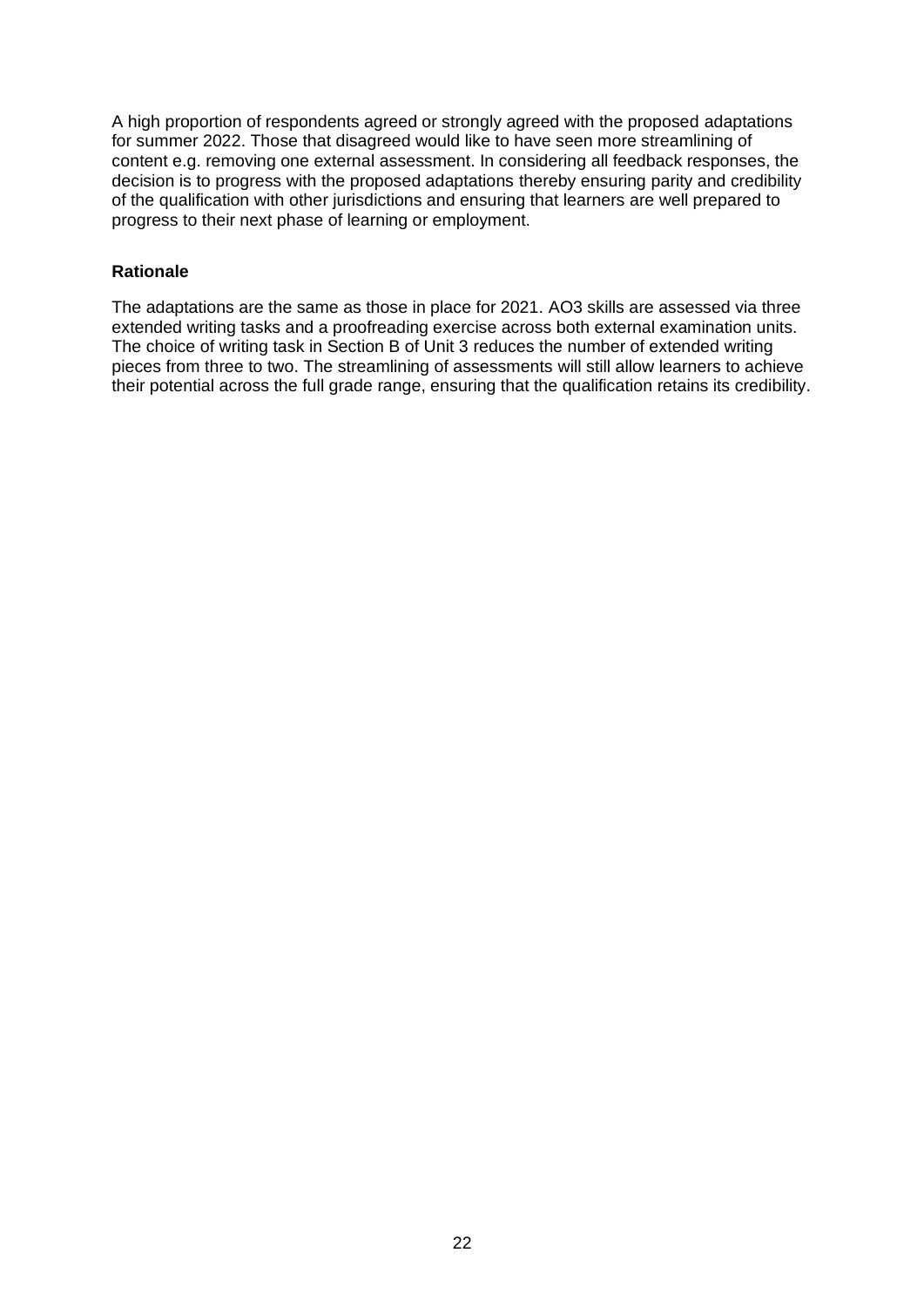#### **English Literature**

#### **Unit 1: Other Culture Prose (Written exam) 35%**

There are no changes to the assessment of this unit.

#### **Unit 2: Literary heritage drama and contemporary prose (2a); Contemporary drama and literary heritage prose (2b) (Written exam) 40%**

There are no changes to the assessment of this unit.

#### **Unit 3: Shakespeare and Welsh Writing in English (NEA) 25%**

There are no changes to the assessment of this unit.

#### **Changes to entry requirements/cash-in**

Every learner is required to sit **one** of the **two** examined units (Unit 1 **or** Unit 2) in 2022. The choice of which unit to sit is a decision for the individual centre or learner and could vary within a centre. **This arrangement is for cash-in in 2022 only**.

Please note, it is **not** possible for learners to choose to sit **both** Unit 1 **and** Unit 2. If a learner decides to sit Unit 1 in January 2022 and receives a unit grade, they can resit that unit or use the unit grade towards cash-in, but they cannot then sit Unit 2 in summer 2022.

The 40% terminal assessment rule will be suspended for the 2022 summer series cash-in only so that learners can sit the Unit 1 examination (if they opt to do so) in either January 2022, summer 2022 or both.

#### **Summary of survey outcomes**

There were 30 responses to the GCSE English Literature survey. Thank you to all who participated.

Responses to questions are summarised in the table below. 'N' shows the number of respondents to each question and percentages are rounded to whole numbers.

| Question                                                                                                         | Percentages |                   |                  |                                         |                     |                      |
|------------------------------------------------------------------------------------------------------------------|-------------|-------------------|------------------|-----------------------------------------|---------------------|----------------------|
| To what extent do you agree<br>that:                                                                             | N           | Strongly<br>agree | Tend to<br>agree | <b>Neither</b><br>agree nor<br>disagree | Tend to<br>disagree | Strongly<br>disagree |
| the proposal is appropriate to<br>mitigate lost teaching and<br>learning time?                                   | 28          | 29%               | 32%              | 4%                                      | 7%                  | 29%                  |
| *the proposal helps alleviate<br>issues linked to social<br>distancing for practical work?                       | 27          | 19%               | 26%              | 4%                                      | 4%                  | 4%                   |
| the adapted qualification<br>remains a valid and reliable<br>measure of learners'<br>attainment in this subject? | 26          | 38%               | 19%              | 8%                                      | 12%                 | 23%                  |
| the proposed adaptations will<br>allow learners to progress to<br>GCE in this subject?                           | 26          | 23%               | 27%              | 23%                                     | 12%                 | 15%                  |

**\***44% of respondents answered 'not applicable' to this question.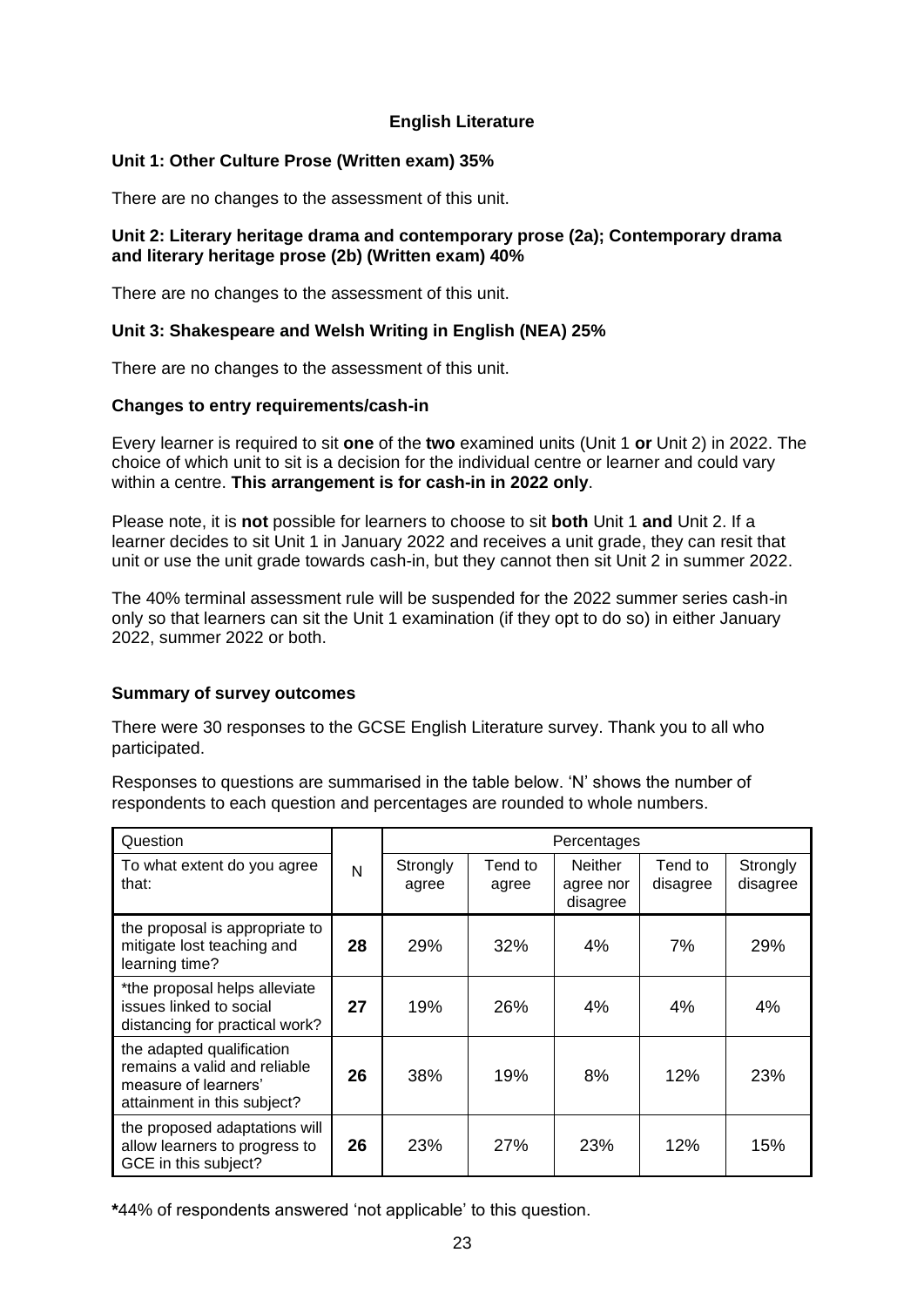Just over a quarter of respondents were concerned that the proposed adaptations did not allow learners to progress to GCE although the rest believed that the adaptations did not impact on progression. Comments were varied. Four of the comments expressed concern that the adaptations did not go far enough, three of the comments believed that the adaptations were realistic and fair, three comments expressed concern that they went too far and did not effectively prepare candidates for GCE.

#### **Rationale**

The adaptation for 2022 is the same as the original adaptation for 2021. The removal of an entire unit mitigates lost teaching and learning time and this approach allows centres to contextualise the qualification in the way that best suits their learners and their entry patterns.

Learners sitting two out of the three units are still addressing all four Assessment Objectives and keeping the NEA unit means all learners are assessed by both examination and NEA and therefore does not undermine the validity and reliability of the qualification. There will be no changes to the question papers, the NEA tasks or the mark schemes for any of the units to ensure familiarity for teachers and learners.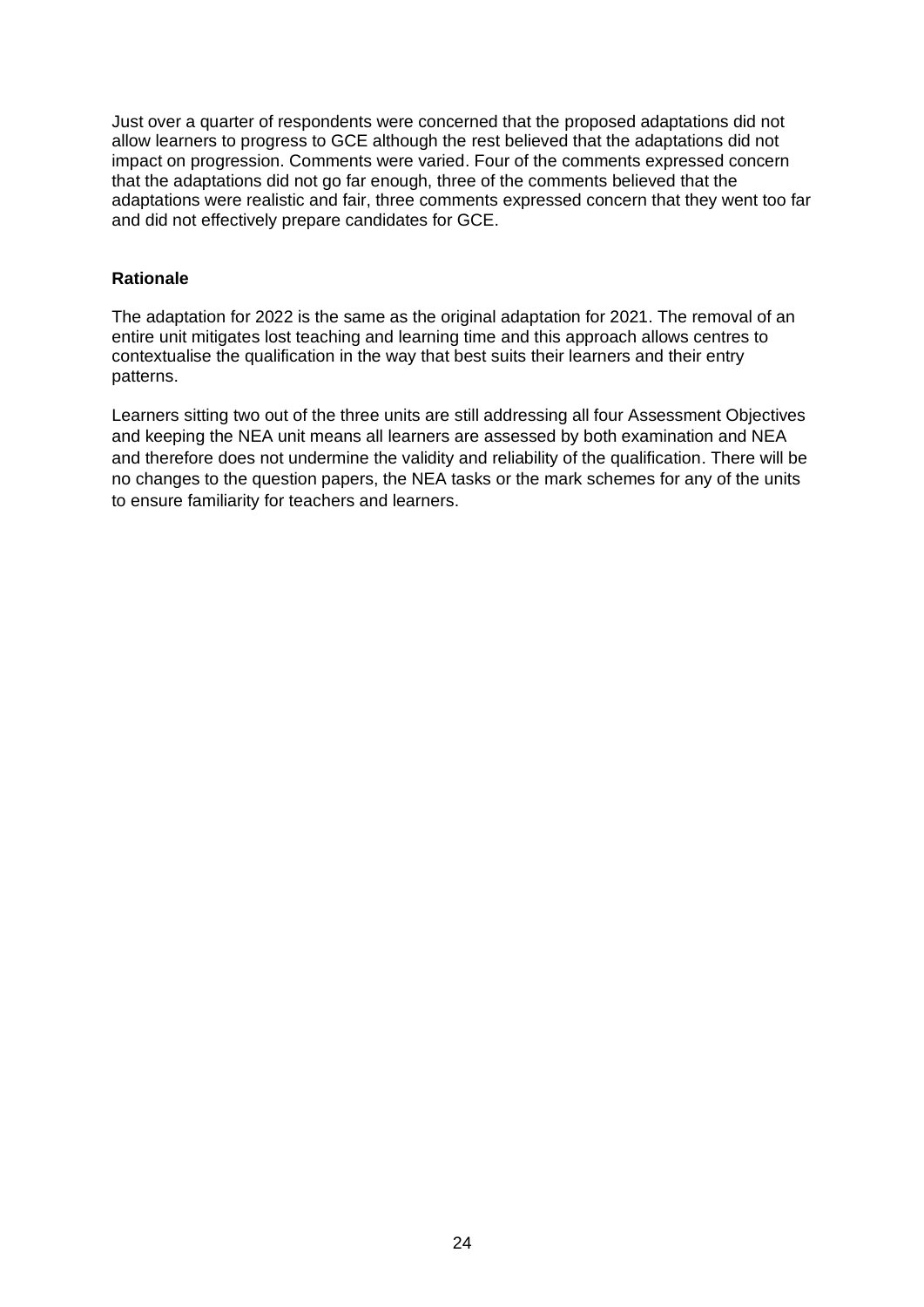#### **Food and Nutrition**

#### **Unit 1**: **Principles of Food and Nutrition (Written exam) 40%**

There are no changes to this unit.

#### **Unit 2**: **Food and Nutrition in Action (NEA) 60 %**

Assessment 1: The Food Investigation will not be assessed in 2022. The total assessment time will be reduced from 25 hours to 15 hours.

#### **Summary of survey outcomes**

There were 14 responses to the GCSE Food and Nutrition survey. Thank you to all who participated.

Responses to questions are summarised in the table below. 'N' shows the number of respondents to each question and percentages are rounded to whole numbers.

| Question                                                                                                         |    | Percentages       |                  |                                         |                     |                      |
|------------------------------------------------------------------------------------------------------------------|----|-------------------|------------------|-----------------------------------------|---------------------|----------------------|
| To what extent do you agree<br>that:                                                                             | N  | Strongly<br>agree | Tend to<br>agree | <b>Neither</b><br>agree nor<br>disagree | Tend to<br>disagree | Strongly<br>disagree |
| the proposal is appropriate to<br>mitigate lost teaching and<br>learning time?                                   | 14 | 36%               | 36%              | 7%                                      | 14%                 | 7%                   |
| the proposal helps alleviate<br>issues linked to social<br>distancing for practical work?                        | 14 | 29%               | 36%              | 14%                                     | 7%                  | 14%                  |
| the adapted qualification<br>remains a valid and reliable<br>measure of learners'<br>attainment in this subject? | 13 | 62%               | 8%               | 0%                                      | 15%                 | 15%                  |
| the proposed adaptations will<br>allow learners to progress to<br>GCE in this subject?                           | 13 | 38%               | 31%              | 8%                                      | 15%                 | 8%                   |

Statistical evidence from the survey supports the decision to progress with this proposal. Fewer than half of the respondents left additional comments and generally they were very supportive of the adaptations.

A small number of respondents suggested that the Unit 1 assessment needed to be adapted and content reviewed. However, to protect the rigour of this qualification, the rationale for keeping this assessment unchanged still stands.

#### **Rationale**

The adaptation is the same as that developed for 2021. Assessment 1 is usually completed first by learners, it is the smaller of the two NEAs and it assesses assessment objectives that are also assessed elsewhere in the qualification. Assessment 2 is retained as it is the only part of the qualification where AO3 – *Plan, prepare, cook and present dishes, combining appropriate techniques,* is assessed. Assessment 2 is one which many learners enjoy as they are able to demonstrate their practical abilities. The removal of Assessment 1 would mitigate lost teaching and learning time and allow more time to teach the content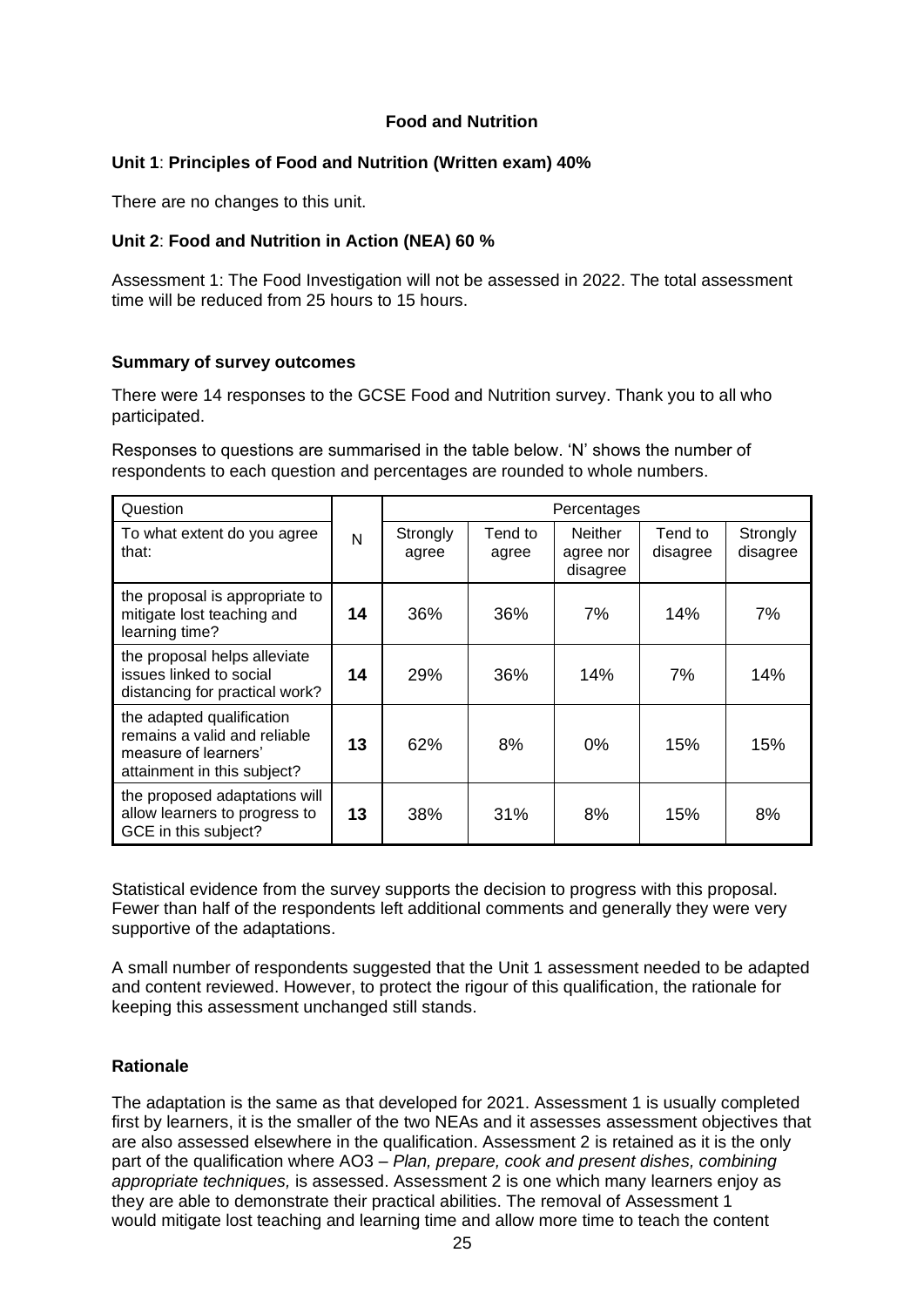required for the Unit 1 assessment. This adaptation is also designed to allow centres to adapt their programme of study in line with social distancing guidelines as, by removing Assessment 1, practical sessions for Assessment 2 can span a longer period. No skills and content required for progression to level 3 have been removed. This adaptation ensures that standards are maintained across the qualification and enhances manageability for centres.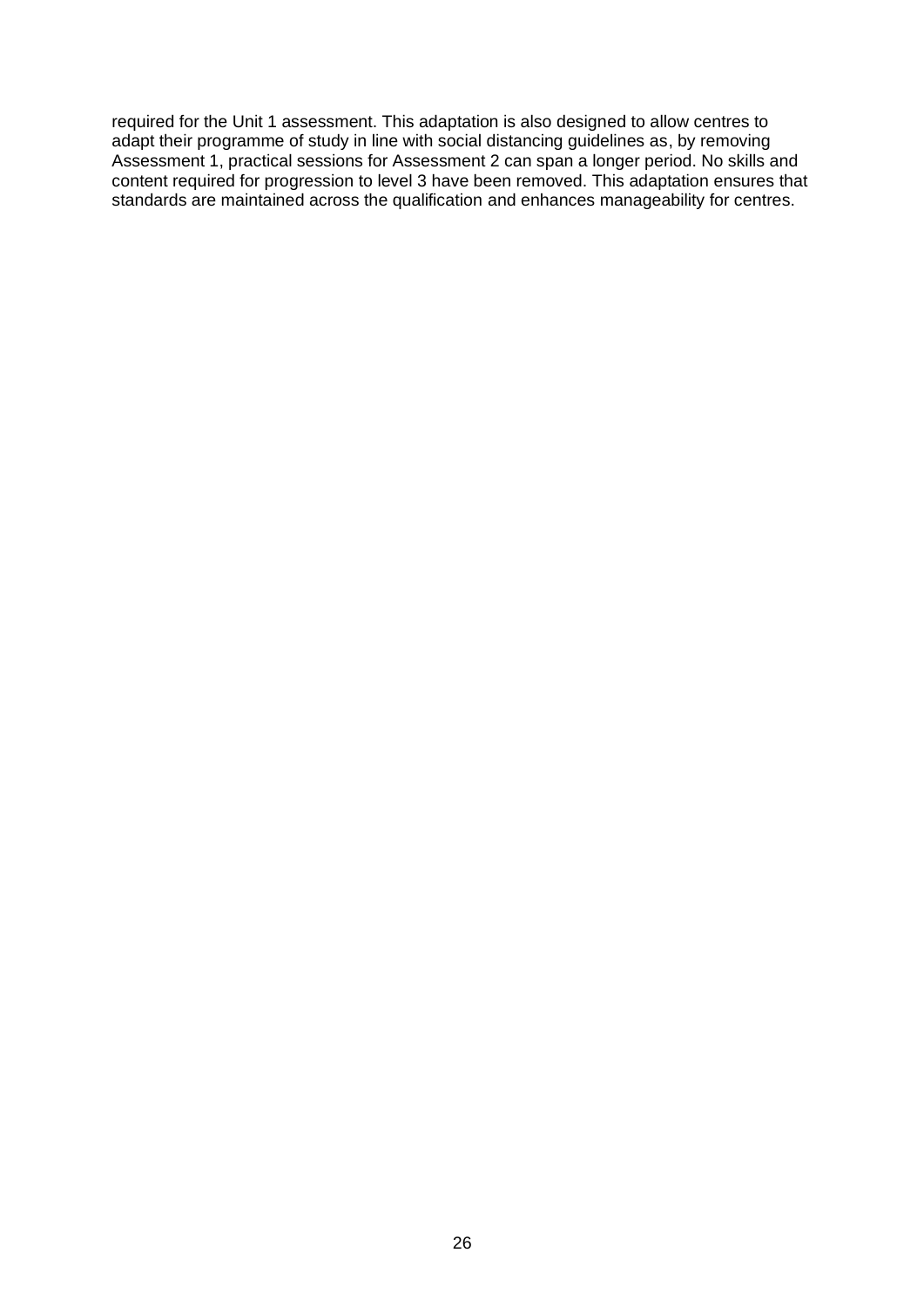#### **French/German/Spanish**

#### **Unit 1: Speaking (oral exam) 25%**

Task 2 (photo card discussion) has been removed from assessment in 2022 and the length of the examination is reduced by two minutes (currently 7-9 minutes) on the foundation tier and three minutes (currently 10-12 minutes) on the higher tier to take into account the removal of task 2.

Learners will be allowed to select their own sub-sub-theme for Part 1 of the conversation in advance of the speaking assessment. This could include any of the five sub-sub-themes below. The choice of sub-sub-theme must be agreed between the learner and the teacher no later than two weeks before the assessment takes place.

The following five sub-sub-themes will not be assessed in the Role Play task and Part 2 of the Conversation in 2022:

- Theme 1: i) Technology and social media; ii) Festivals and celebrations
- Theme 2: iii) Local and regional features and characteristics of France/Germany/Spain and French-/German-/Spanish-speaking countries; iv) Social issues
- Theme 3: v) Post-16 study.

#### **Unit 2: Listening (written exam) 25%**

We will provide advance notice in September 2021 of the sub-sub-themes covered in the assessment for each tier and for each language.

#### **Unit 3: Reading (written exam) 25%**

We will provide advance notice in September 2021 of the sub-sub-themes covered in the assessment for each tier and for each language.

#### **Unit 4: Writing (written exam) 25%**

The requirement to translate from English/Welsh into French/German/Spanish has been removed for 2022.

The following five sub-sub-themes will also not be assessed in this unit in 2022: i) Technology and social media (Theme 1); ii) Festivals and celebrations (Theme 1); iii) Local and regional features and characteristics of France/Germany/Spain and French-/German- /Spanish-speaking countries (Theme 2); iv) Social issues (Theme 2); v) Post-16 study (Theme 3).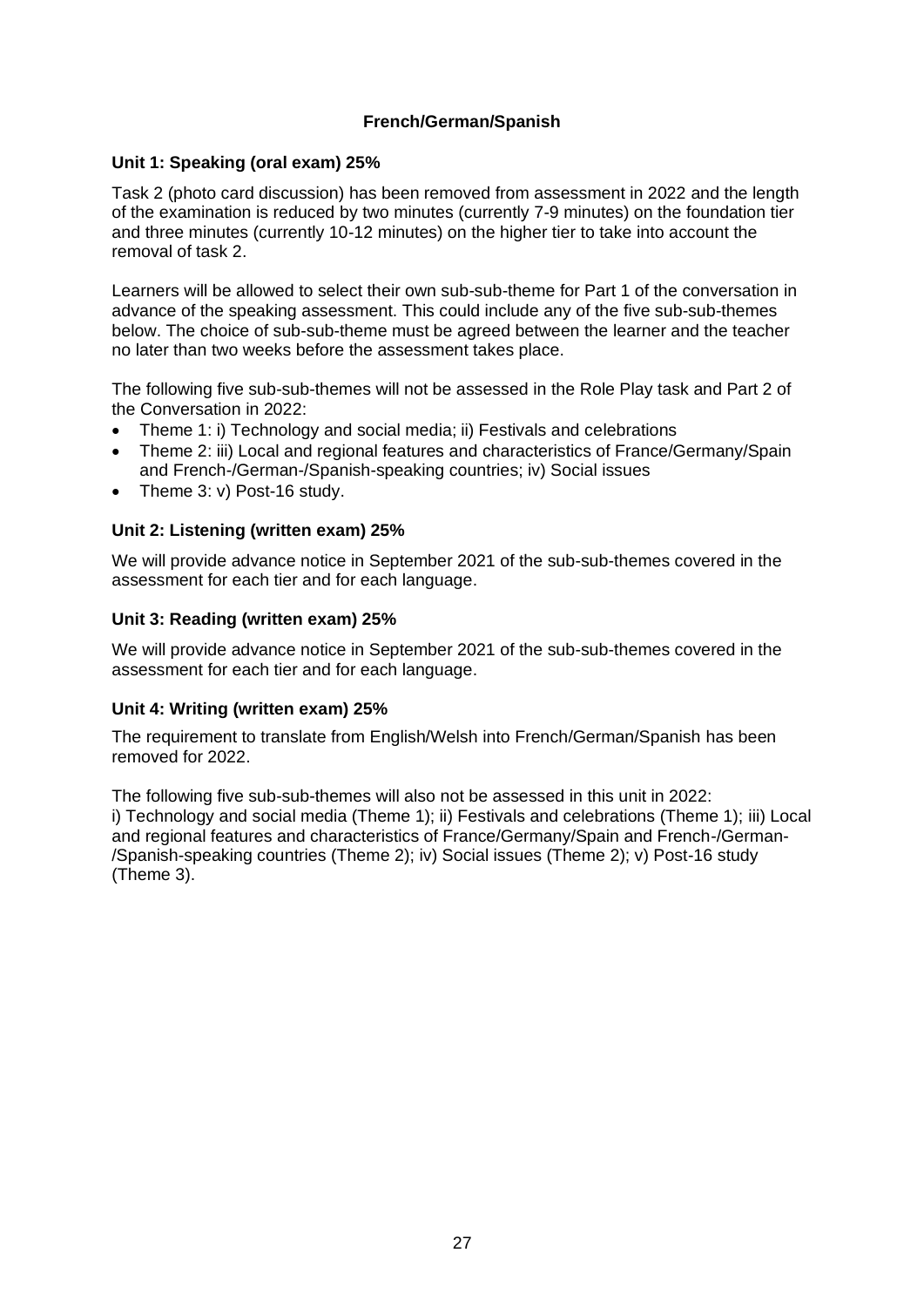# **Summary of survey outcomes**

There were 39 responses to the GCSE French/German/Spanish survey. Thank you to all who participated.

Responses to questions are summarised in the table below. 'N' shows the number of respondents to each question and percentages are rounded to whole numbers.

| Question                                                                                                         |    |                   |                  | Percentages                      |                     |                      |
|------------------------------------------------------------------------------------------------------------------|----|-------------------|------------------|----------------------------------|---------------------|----------------------|
| To what extent do you agree<br>that:                                                                             | N  | Strongly<br>agree | Tend to<br>agree | Neither<br>agree nor<br>disagree | Tend to<br>disagree | Strongly<br>disagree |
| the proposal is appropriate to<br>mitigate lost teaching and<br>learning time?                                   | 31 | 19%               | 42%              | 13%                              | 13%                 | 13%                  |
| *the proposal helps alleviate<br>issues linked to social<br>distancing for practical work?                       | 30 | 13%               | 37%              | 17%                              | $0\%$               | 13%                  |
| the adapted qualification<br>remains a valid and reliable<br>measure of learners'<br>attainment in this subject? | 30 | 27%               | 50%              | 7%                               | 13%                 | 3%                   |
| the proposed adaptations will<br>allow learners to progress to<br>GCE in this subject?                           | 30 | 20%               | 43%              | <b>20%</b>                       | 13%                 | 3%                   |

**\***20% of respondents answered 'not applicable' to this question.

The statistical evidence generally supports the implementation of the proposals for French/German/Spanish.

Of the 14 additional comments provided, six respondents stated that the five sub-subthemes removed from Unit 1 and Unit 4 should also be removed from Units 2 and 3. However, whilst this might benefit some learners, some centres might have covered these sub-sub-themes in their teaching and it would disadvantage learners at those centres. We have decided, therefore, to provide advance notice in September 2021 of the sub-subthemes covered in the assessments for Unit 2 and Unit 3 in 2022. This will help centres to focus their teaching and learning.

#### **Rationale**

The adaptations go further than those originally proposed in order to further support teaching and learning. Given that the notification was given to centres in September 2020 that the five sub-sub-themes would not be assessed in Unit 1 and Unit 4, WJEC has worked on the assumption that teachers will have prioritised teaching the sub-sub-themes that they knew would be included in the assessments and we will remove the five sub-sub-themes from the assessment of Unit 1 and Unit 4 for summer 2022 also. Centres are reminded that, as in the original adaptations for summer 2021, the five sub-sub-themes will be included in the units assessing the receptive skills, namely Listening (Unit 2) and Reading (Unit 3).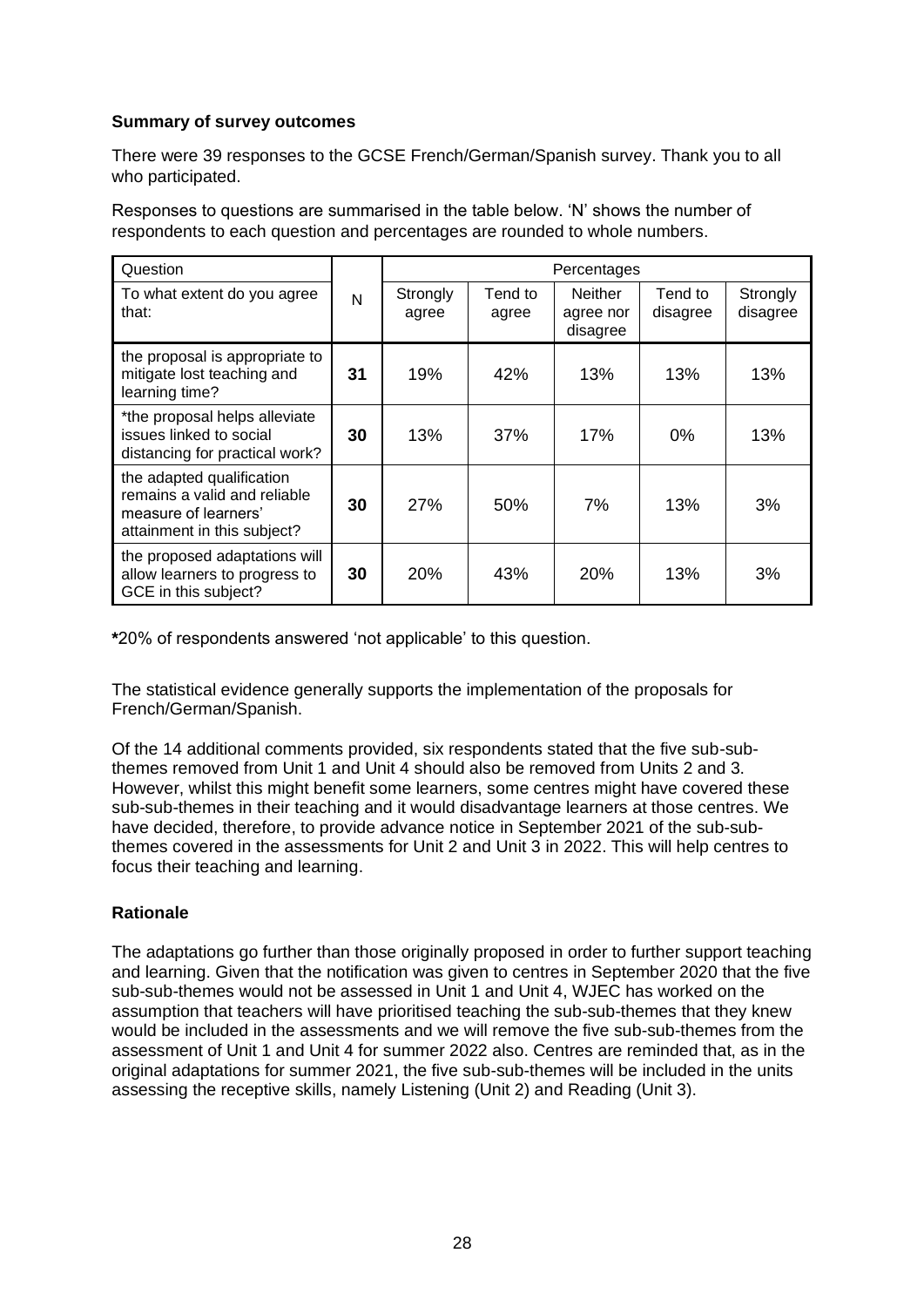We will provide additional support for Unit 2 and Unit 3 in the form of advance notices of the sub-sub-themes covered in the assessments for each tier and each language. In considering this solution we are mindful that provision of these advance notices will be complex for centres to manage, as the advance notices will vary across the units, tiers and languages. Centres are advised to closely assimilate the information that will be provided in the advance notices to ensure that they are teaching content that will be assessed in each different tier and language.

We have also assumed that teachers would have prepared their learners for the tasks that were included in the original adaptations for Unit 1 and Unit 4 while waiting for confirmation of arrangements for summer 2022.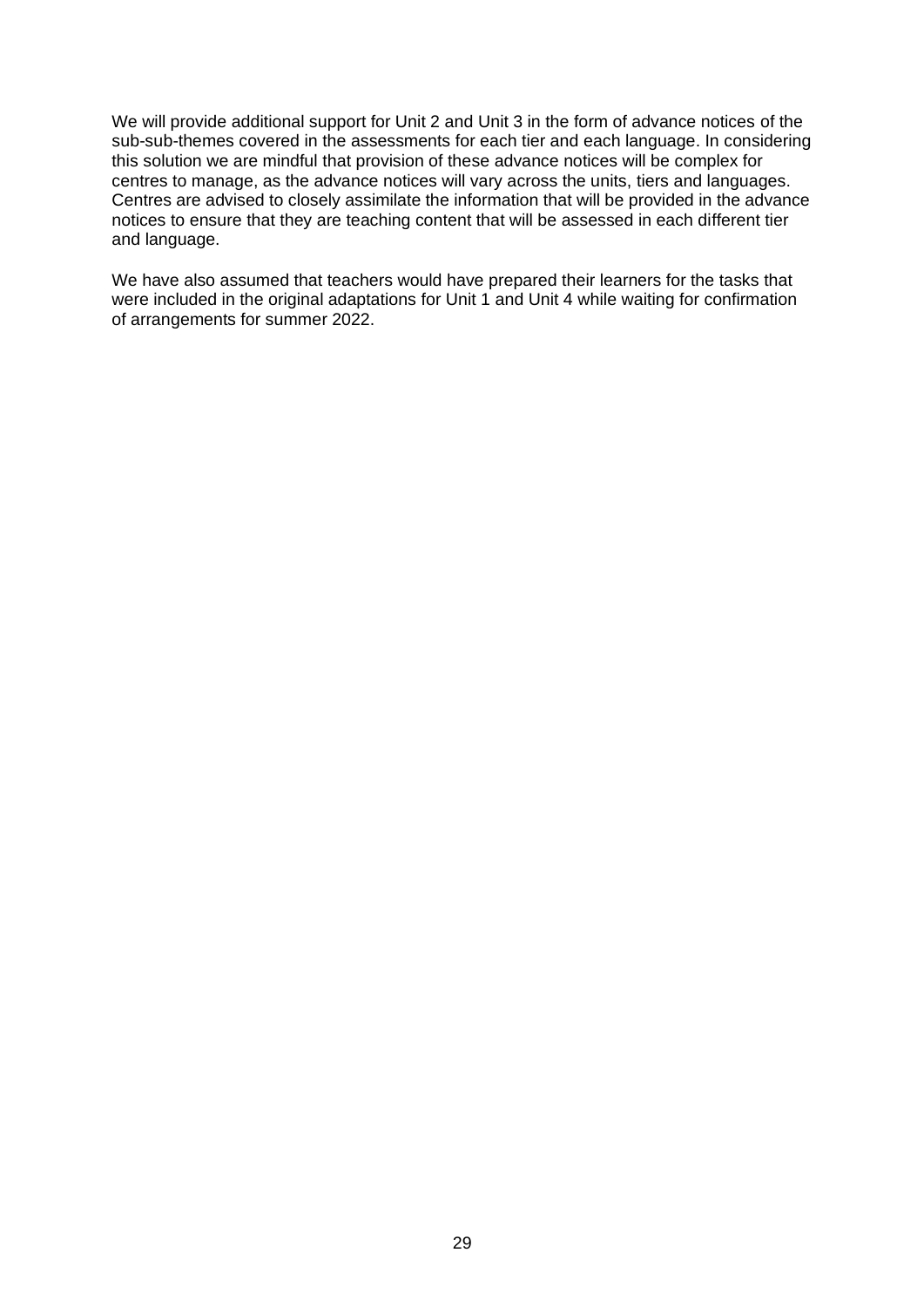#### **Geography**

#### **Content**

The adaptation streamlines the specification content so that the following content will **not** be subject to assessment in 2022. This adaptation includes the same content as last year's with further key questions also added.

#### **Unit 1: Changing Physical and Human Landscapes Theme 1: Landscapes and Physical Processes**

- 1.1.2 How are physical landscapes in Wales affected by human activity? The environmental challenges created by human activity in one distinctive landscape to include the positive and negative impacts of visitor pressure and changing rural economies and societies. The concepts of honey pot sites and carrying capacity.
- 1.1.3 How can landscapes in Wales be managed? Strategies to manage the landscape, to include management of visitors, and to repair damage to landscapes or environments under pressure *(for example, footpath maintenance).*

# **Theme 2: Rural-Urban Links**<br>2.3.1 What are the gla

- What are the global patterns of urbanisation? An overview of global patterns of urbanisation to include distribution of global cities over space and how this pattern has changed over time.
- 2.3.2 What are the consequences of urbanisation in two global cities? Ways of life in **two** global cities. One city must be located in either a low-income country (LIC) or newly industrialised country (NIC). The other city must be located in a high-income country (HIC). For each city, learners must set their studies within the regional, national and global context of that city.

For each city:

- (a) The reasons for its growth to include natural population change and migration. How each city is connected to its wider city-region and to other parts of the world by migration. Push and pull factors for rural to urban migration at the regional/national scale and reasons for historic or recent international migration.
- (b) Ways of life to include social and cultural patterns within each city. The contribution of the informal economy in the LIC/NIC city.
- (c) Current urban challenges to include reducing poverty/ deprivation and providing housing.
- 2.3.3 How are global cities connected? The concepts of global cities and globalisation. How global cities are connected through transport (for example, transport hubs, ports and airports) trade/tourism and media/communications. How each of the cities (studied in 2.3.2) is connected to the rest of the world.

#### **Unit 2: Environmental and Development Issues**

#### **Theme 5: Weather, Climate and Ecosystems**

5.2.1 What are the causes and consequences of two weather hazards?

An overview of global circulation of the atmosphere. How global circulation creates areas of low **and** high pressure. How these different pressure systems each lead to weather hazards.

**Low pressure:** The global distribution of areas affected by hurricanes/cyclones. Their changing patterns over time to include annual seasonality and longer-term changes to frequency and magnitude. Detailed study of a least **one** located lowpressure hazard to include its causes and consequences for people, environment and economy.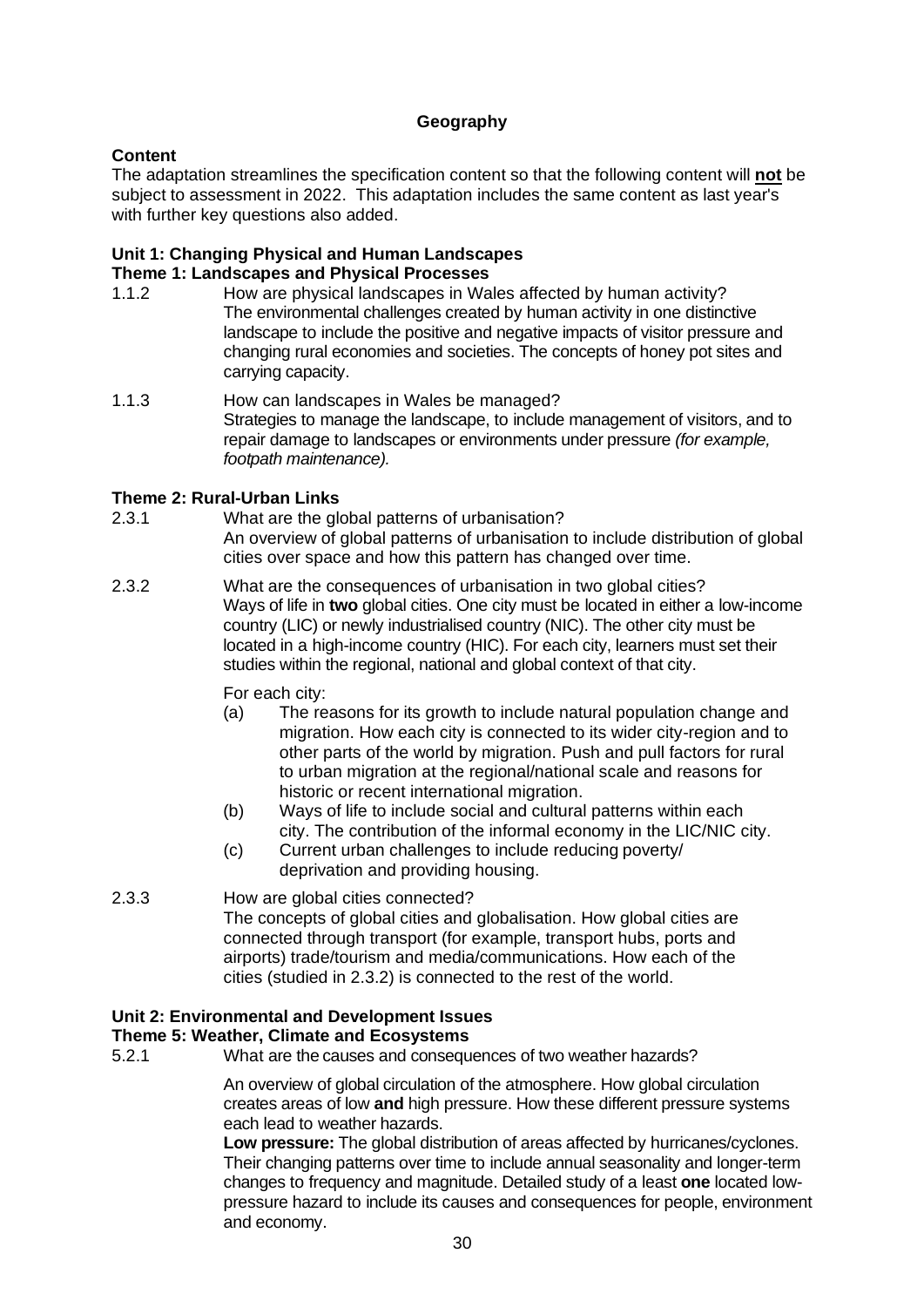**High pressure:** The global distribution of areas affected by heatwaves and drought. Their changing patterns over time to include longer term changes to frequency and magnitude *(for example, changing patterns of drought in Australia or Sahel countries over the last 50-100 years).* Detailed study of a least **one** located high-pressure hazard to include its causes and consequences for people, environment and economy.

#### **Theme 6: Development and Resource Issues**

- 7.3.1 How and why is the demand for water changing? An overview of past (for example, over the last 50-100 years) and present global trends in water consumption. The concepts of water footprints and water security. The links between population growth, agricultural change, the growth of consumerism and increasing demands for water.
- 6.3.2 Are water resources being managed sustainably? How and why people manage water supply through the construction of reservoirs for water supply/irrigation and HEP projects, water transfer schemes and the abstraction of groundwater.

The social, economic and environmental consequences of water management in each of the following situations:

- 1. The management of water resources at an international scale, where rivers cross national boundaries
- 2. Small scale water management project where appropriate levels of technology are used *(for example, rainwater harvesting).*
- 3. **One** location where over-abstraction of groundwater is an issue and where alternate geographical futures are considered.

The requirements for Unit 3 would also be streamlined.

# **Unit 3: Fieldwork Enquiry**

The Fieldwork Enquiry is reintroduced in 2022 with the amount of fieldwork halved. Learners would be expected to undertake **one** fieldwork enquiry rather than the usual two. The focus of the fieldwork could be linked to the fieldwork methodology (change over time) **or** the conceptual framework (sustainability) or both if preferred. Fieldwork can take place in a physical, human or virtual environment. Fieldwork can take place on the school grounds. There is no requirement to provide a fieldwork statement.

#### **Assessment**

# **Unit 1: Changing Physical and Human Landscapes (40%)**

There are no changes to the assessment of this unit, but the content noted above will not be included in the 2022 examination.

#### **Unit 2: Environmental and Development Issues (40%)**

There are no changes to the assessment of this unit but the content noted above will not be included in the 2022 examination.

#### . **Unit 3: Fieldwork enquiry – NEA (20%)**

Unit 3 will **be amended for** assessment in 2022. All learner portfolios must be complete and stored securely by 13<sup>th</sup> November 2021. The Unit 3 NEA paper will then be released on 14<sup>th</sup> November 2021. Centres have until 14<sup>th</sup> January to complete the NEA. The usual conditions for the completion of the NEA apply. The assessment will have optionality so that learners answer **either** Section A (change over time) **or** Section B (sustainability). The questions, marks and assessment objectives will be equally balanced on each section to reflect the optionality. The NEA will last 1 hour and 15 minutes. Centres will be required to complete the Centre Declaration and submit it electronically to WJEC on completion of the NEA.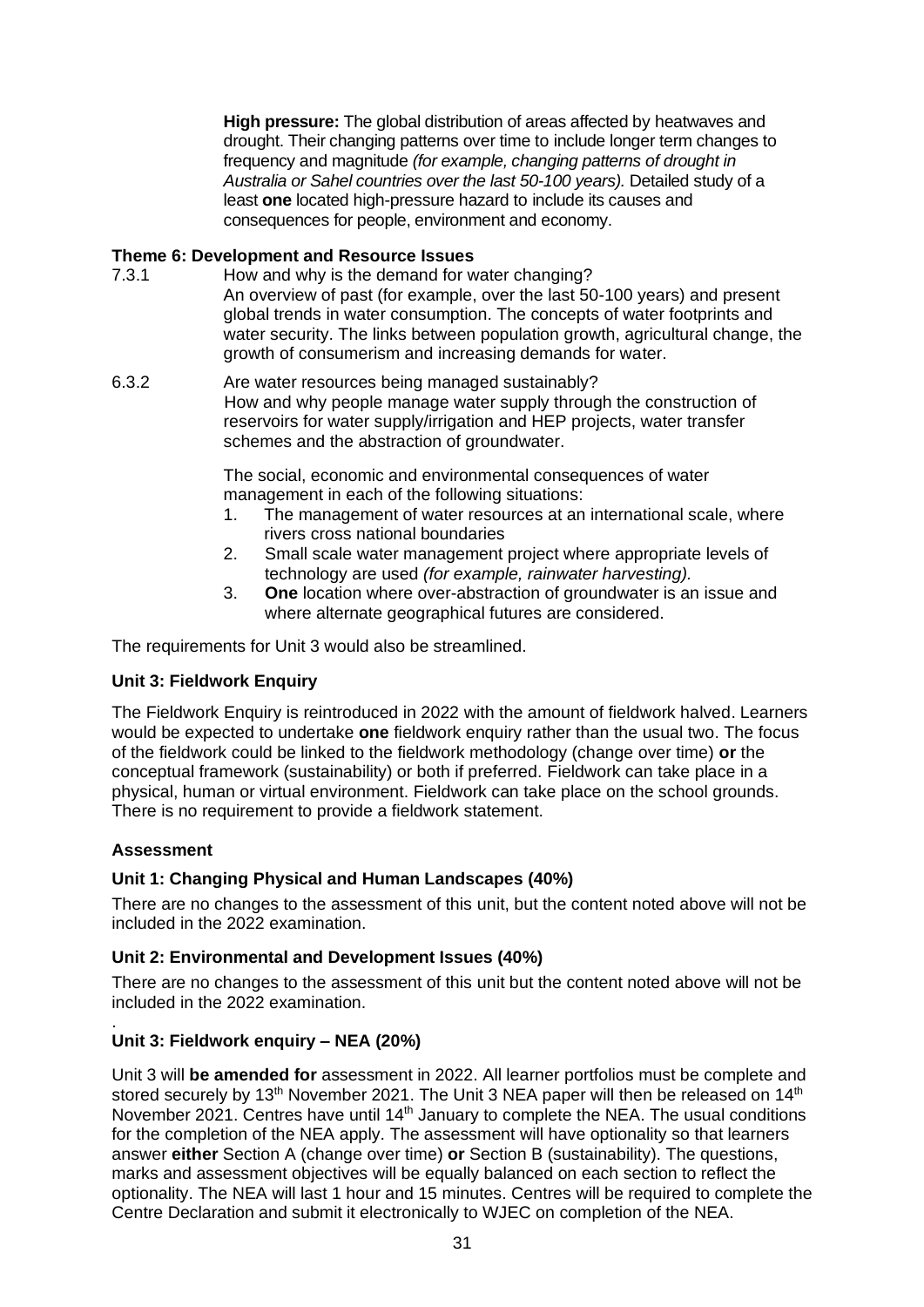#### **Summary of survey outcomes**

There were 56 responses to the GCSE Geography survey. Thank you to all who participated.

Responses to questions are summarised in the table below. 'N' shows the number of respondents to each question and percentages are rounded to whole numbers.

| Question                                                                                                         |    |                   |                  | Percentages                             |                     |                      |
|------------------------------------------------------------------------------------------------------------------|----|-------------------|------------------|-----------------------------------------|---------------------|----------------------|
| To what extent do you agree<br>that:                                                                             | N  | Strongly<br>agree | Tend to<br>agree | <b>Neither</b><br>agree nor<br>disagree | Tend to<br>disagree | Strongly<br>disagree |
| the proposal is appropriate to<br>mitigate lost teaching and<br>learning time?                                   | 51 | 10%               | 22%              | 10%                                     | 39%                 | 20%                  |
| the proposal helps alleviate<br>issues linked to social<br>distancing for practical work?                        | 50 | 6%                | 14%              | 10%                                     | 34%                 | 36%                  |
| the adapted qualification<br>remains a valid and reliable<br>measure of learners'<br>attainment in this subject? | 50 | 10%               | 56%              | 8%                                      | 16%                 | 10%                  |
| the proposed adaptations will<br>allow learners to progress to<br>GCE in this subject?                           | 50 | 12%               | 60%              | 16%                                     | 8%                  | 4%                   |

We proposed in the consultation that we would carry forward the 2021 adaptation, but that Unit 3 would be reintroduced, with the content halved. However, around 60% of responses disagreed with the proposal for mitigation with many comments referencing the time taken to undertake fieldwork as the main factor, while others commented on the amount of content still left to cover.

We are aware that many stakeholders believe fieldwork is an important part of the GCSE Geography qualification and we were encouraged that two thirds of respondents felt the adapted qualification would remain valid and reliable. We therefore decided to undertake further engagement with a number of subject leaders across Wales. We received a clear message that including fieldwork was important to Geography teachers and learners, and we should try to facilitate this by considering further adaptations to the subject content.

We have therefore decided to implement the proposal noted above, of having an amended fieldwork enquiry, and we have balanced this by identifying further aspects of subject content which will not be assessed in Unit 1 and Unit 2.

#### **Rationale**

The streamlined content for Unit 1 and 2 is now more than proposed for summer 2021. The amount of content to be assessed has been streamlined across the four core themes. This was done to mitigate the different order of teaching in centres and to keep the changes in line with the 2021 adaptations. Consideration was given to streamlining the optional themes but the small amount of content in these themes may have made the assessment predictable.

The additional streamlining and later release of the NEA introduced following the consultation will help create sufficient time for the amended fieldwork to be completed.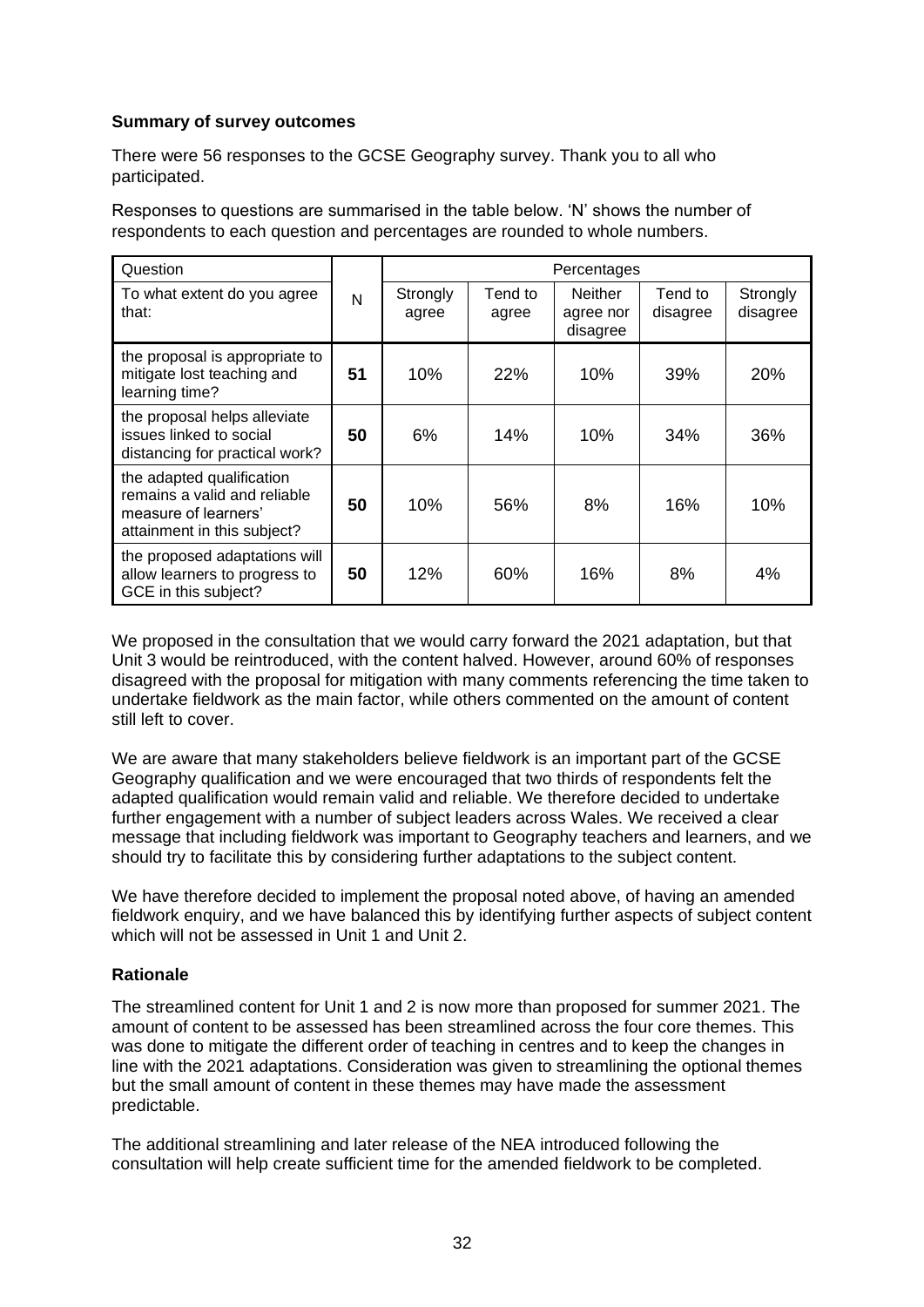#### **Health and Social Care, and Childcare**

#### **SINGLE AWARD**

#### **Unit 1: Human growth, development (Written examination) 40% Single**

There are no changes to this unit.

# **Unit 2: Promoting and maintaining health and well-being (NEA) 60% Single**

Task 2 will not be assessed in 2022. The total assessment time is shortened to 10 hours.

#### **Summary of survey outcomes**

There were 19 responses to the GCSE Health and Social Care, and Childcare (Single Award) survey. Thank you to all who participated.

Responses to questions are summarised in the table below. 'N' shows the number of respondents to each question and percentages are rounded to whole numbers.

| Question                                                                                                         |    |                   |                  | Percentages                             |                     |                      |
|------------------------------------------------------------------------------------------------------------------|----|-------------------|------------------|-----------------------------------------|---------------------|----------------------|
| To what extent do you agree<br>that:                                                                             | N  | Strongly<br>agree | Tend to<br>agree | <b>Neither</b><br>agree nor<br>disagree | Tend to<br>disagree | Strongly<br>disagree |
| the proposal is appropriate to<br>mitigate lost teaching and<br>learning time?                                   | 19 | 68%               | 11%              | 11%                                     | 11%                 | $0\%$                |
| *the proposal helps alleviate<br>issues linked to social<br>distancing for practical work?                       | 19 | 47%               | 11%              | 0%                                      | 11%                 | 0%                   |
| the adapted qualification<br>remains a valid and reliable<br>measure of learners'<br>attainment in this subject? | 18 | 67%               | 22%              | 6%                                      | 6%                  | 0%                   |
| the proposed adaptations will<br>allow learners to progress to<br>GCE in this subject?                           | 18 | 61%               | 33%              | 0%                                      | 6%                  | 0%                   |

**\***32% of respondents answered 'not applicable' to this question.

The statistics show that, overall, the proposal to continue with the removal of Task 2, from Unit 2, was very positively received by centres, and it is proposed that this will continue into Summer 2022.

# **Rationale**

This is the same adaptation as last year. Both Task 1 and Task 2 cover AO1, AO2 and AO3. Task 2 is longer, so gives more time back to concentrate on the examination. Assessment objective coverage would still be balanced and therefore we would be able to ensure reliable outcomes and retain the validity of the assessment.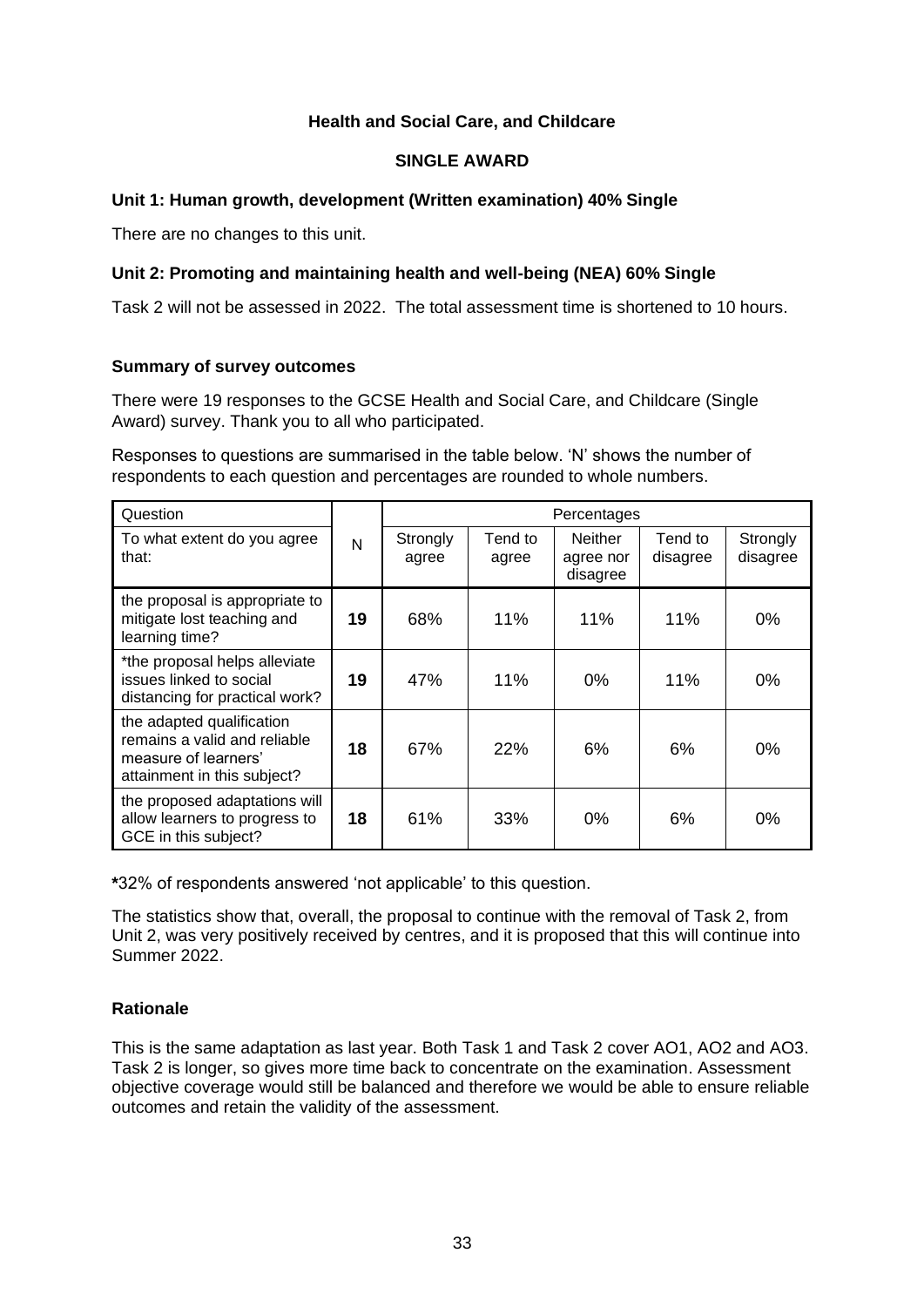#### **Health and Social Care, and Childcare**

#### **DOUBLE AWARD**

#### **Unit 1: Human growth, development (Written examination) 20% Double**

This unit is not subject to assessment in 2022.

#### **Unit 2: Promoting and maintaining health and well-being (NEA) 30% Double**

Task 2 will not be assessed in 2022. The total assessment time is shortened to 10 hours.

#### **Unit 3: Health and social care, and childcare in the 21st Century (Written examination) 20% Double**

There are no changes to this unit.

#### **Unit 4: Promoting and supporting health and well-being to achieve positive outcomes (NEA) 30% Double.**

The first sub-bullet: '*analyse demographic data/statistics to investigate local and national social and health trends related to the specific needs/condition they have chosen'* will not be assessed in Task (b) 'Analyse how local and national trends, demographics and government initiatives affect the care provided for the chosen target group'.

The total assessment time is reduced from 25 hours to 20 hours.

#### **Summary of survey outcomes**

There were no responses to the GCSE Health and Social Care, and Childcare (Double Award) survey.

#### **Rationale**

The removal of Unit 1 will enable learners to focus more time on the remaining three units. Many centres will already have completed Unit 2 in 2021. However, as the work was not submitted for Unit 2 in 2021, it should be submitted in 2022.

In Unit 2, both Task 1 and Task 2 cover AO1, AO2 and AO3. Without Task 2, assessment objective coverage is still balanced and therefore we are able to ensure reliable outcomes and retain the validity of the assessment.

As Unit 4 is a single task (with sub-sections) it is also cumulative. It is therefore more challenging to streamline sections and ensure that the assessment is still meaningful. By removing a sub bullet of task (b) learners still continue with the latter sections of the assessment, while reducing the burden on teaching time for this unit. AO3 is still assessed elsewhere.

Assessment objective coverage is still balanced across the qualification and therefore we are able to ensure reliable outcomes and retain the validity of the assessment.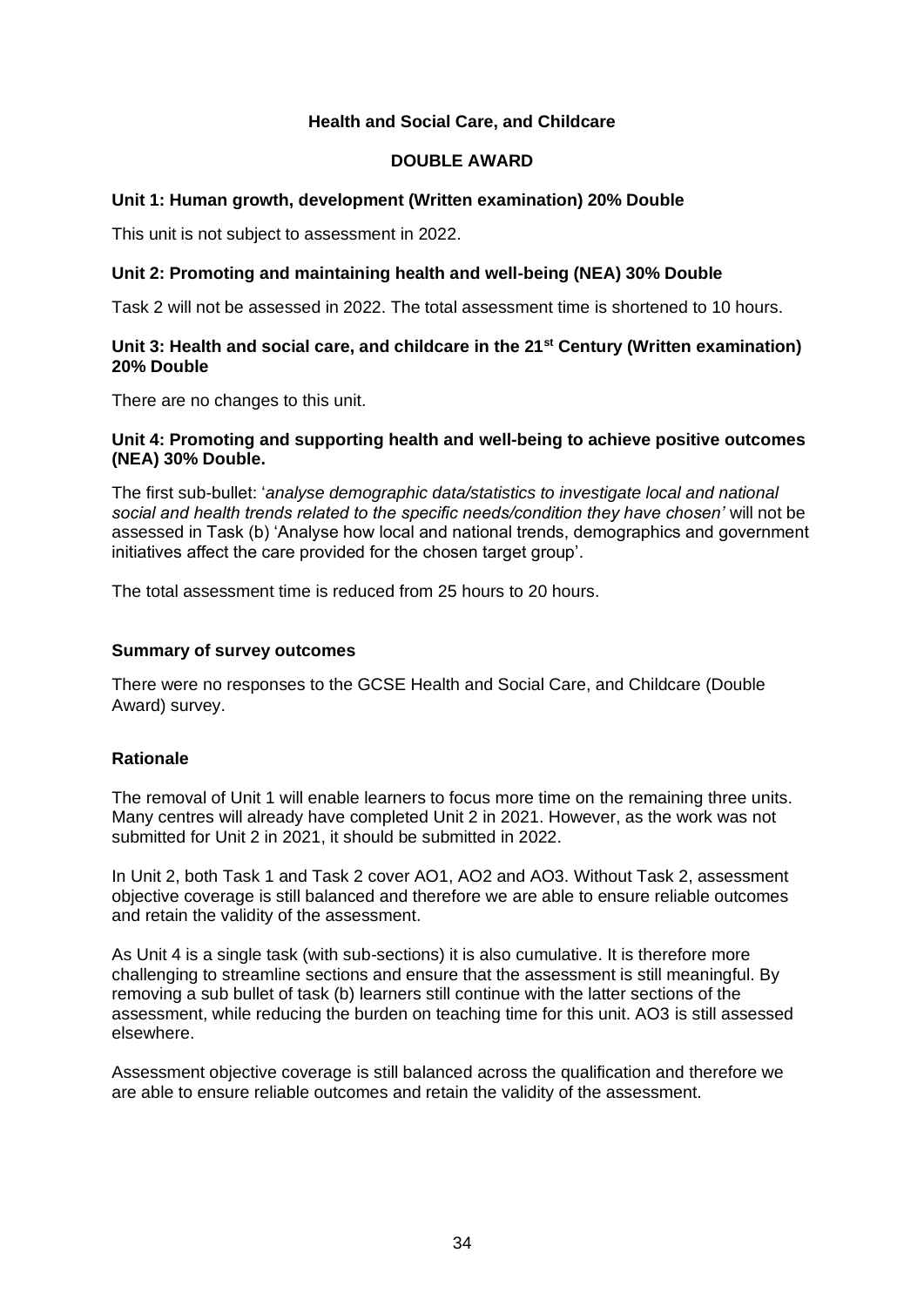#### **History**

#### **Units 1-3 (Written exams) 25%, 25% and 30%**

The adaptation is for learners to sit any two of the three examined units (1-3) in summer 2022.

#### **Unit 4: Working as an Historian (NEA) 20%**

There are no changes to this unit.

#### **Changes to entry requirements/cash-in**

Every learner is required to sit **two** of the **three** examined units (1-3). The choice of which units to sit can be decided by the individual centre or learner and could vary within a centre. **This arrangement is for cash-in in 2022 only**. Please note that it is **not** possible to choose to sit all three examined units and cash-in in 2022. Learners will sit only two of the three.

#### **Summary of survey outcomes**

There were 37 responses to the GCSE History survey. Thank you to all who participated.

Responses to questions are summarised in the table below. 'N' shows the number of respondents to each question and percentages are rounded to whole numbers.

| Question                                                                                                         |    | Percentages       |                  |                                         |                     |                      |
|------------------------------------------------------------------------------------------------------------------|----|-------------------|------------------|-----------------------------------------|---------------------|----------------------|
| To what extent do you agree<br>that:                                                                             | N  | Strongly<br>agree | Tend to<br>agree | <b>Neither</b><br>agree nor<br>disagree | Tend to<br>disagree | Strongly<br>disagree |
| the proposal is appropriate to<br>mitigate lost teaching and<br>learning time?                                   | 32 | 72%               | 16%              | 3%                                      | 6%                  | 3%                   |
| *the proposal helps alleviate<br>issues linked to social<br>distancing for practical work?                       | 32 | 38%               | 25%              | 3%                                      | 3%                  | 3%                   |
| the adapted qualification<br>remains a valid and reliable<br>measure of learners'<br>attainment in this subject? | 31 | 74%               | 19%              | 0%                                      | 0%                  | 6%                   |
| the proposed adaptations will<br>allow learners to progress to<br>GCE in this subject?                           | 29 | 66%               | 24%              | 7%                                      | 0%                  | 3%                   |

**\***28% of respondents answered 'not applicable' to this question.

Statistical evidence from the survey overwhelmingly supports the decision to progress with this proposal. There were 7 comments in total, all supportive of the proposed adaptation. One of the comments called for slightly greater reduction in content and one comment asked for greater flexibility and review of NEA should schools face further disruption.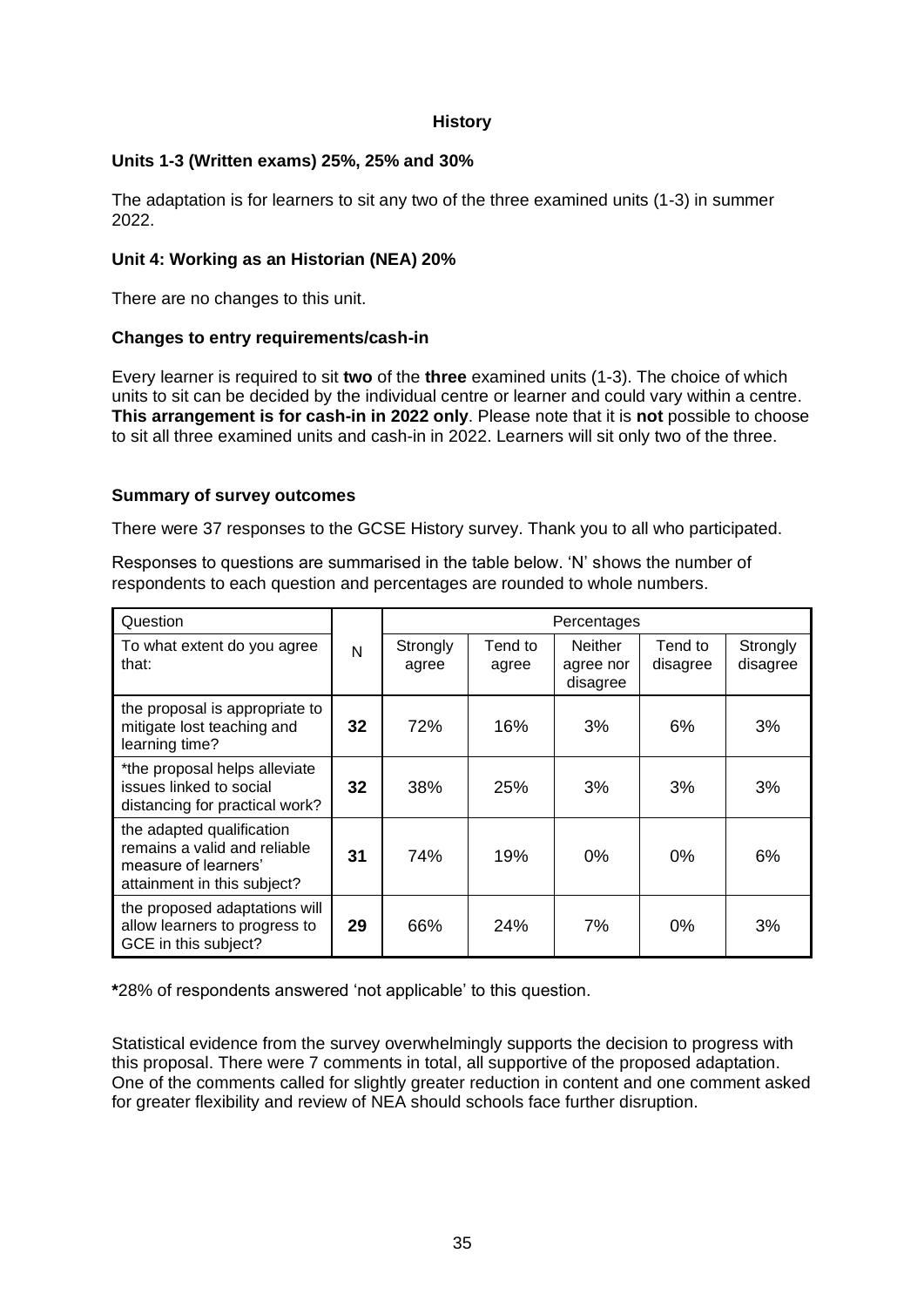#### **Rationale**

This adaptation is identical to the adaptation originally proposed for 2021.The removal of NEA would not gain back sufficient time and some centres are likely to have part completed or completed NEA.

This adaptation allows flexibility to centres and reduces the amount of content remaining. This adaptation retains the level of demand and maintains the integrity of the assessment but reduces content for assessment considerably. However, all assessment objectives are still covered and progression to AS/A2 is unaffected.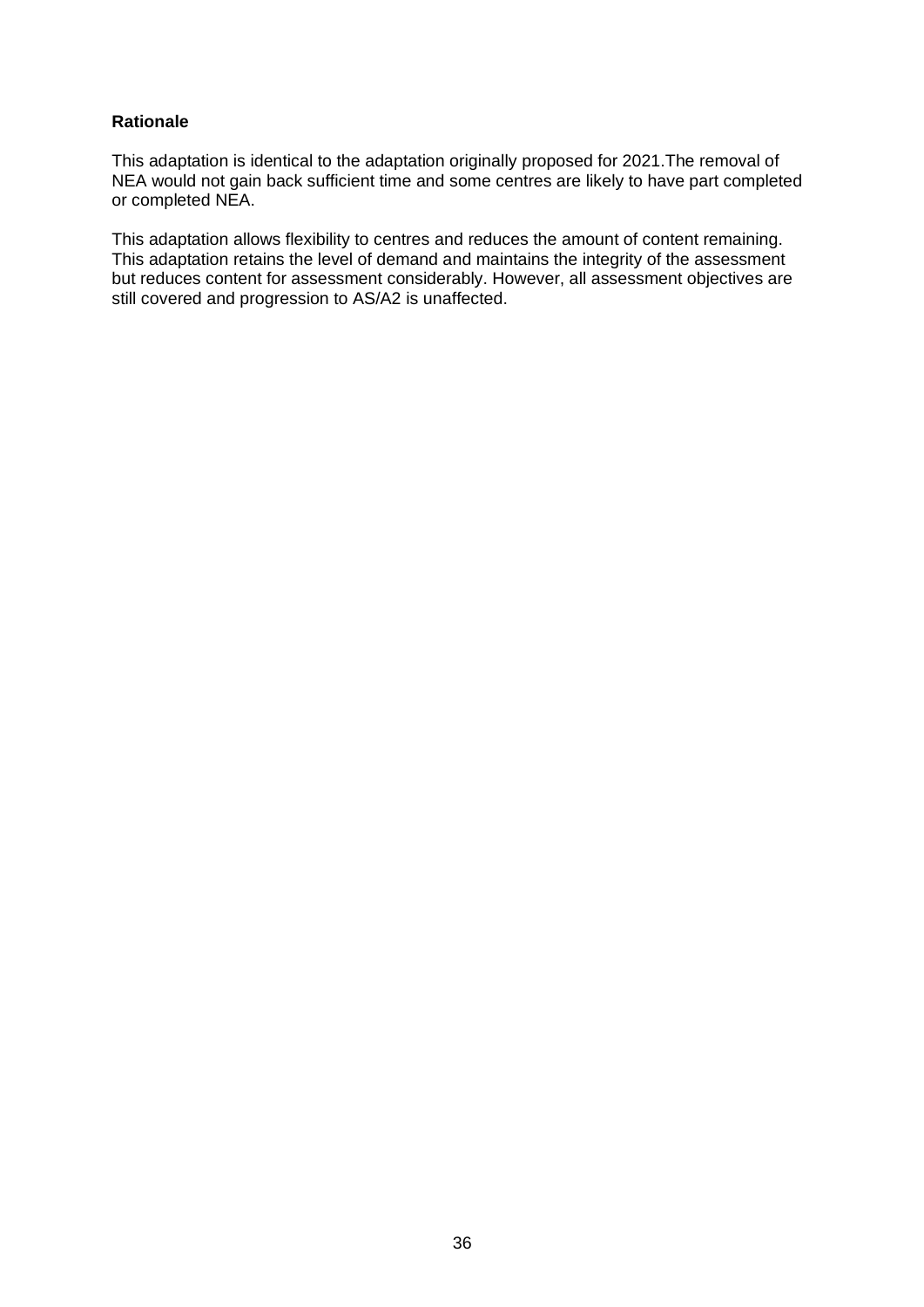#### **Unit 1: Understanding ICT (Written exam) – Single Award 20% Short Course 40%**

The following content is not subject to assessment in 2022:

• Information Handling Software

#### **Unit 2: Solving Problems with ICT (NEA) – Single Award 30% Short Course 60%**

There are no changes to the structure of this unit. We will accept tasks that expired in 2020 or 2021 for this unit in 2022. The requirement to complete all work in the classroom is lifted for 2022; in order to maintain the integrity of the unit and authenticate the work as the learners' own, teachers should carefully check each section of the unit as it is completed.

# **Unit 3: ICT in Organisations (Written exam) – Single Award 20%**

There are no changes to the structure of this unit.

#### **Unit 4: Developing Multimedia ICT Solutions (NEA) – Single Award 30%**

There are no changes to the structure of this unit. We will accept tasks that expired in 2020 or 2021 for this unit in 2022. The requirement to complete all work in the classroom is lifted for 2022; in order to maintain the integrity of the unit and authenticate the work as the learners' own, teachers should carefully check each section of the unit as it is completed.

#### **Entry requirements**

Short course learners are required to sit Unit 1 **and** Unit 2 in 2022.

Single Award learners sit only Unit 2, Unit 3 and Unit 4 in 2022. This applies only to learners cashing-in for the Single Award in 2022.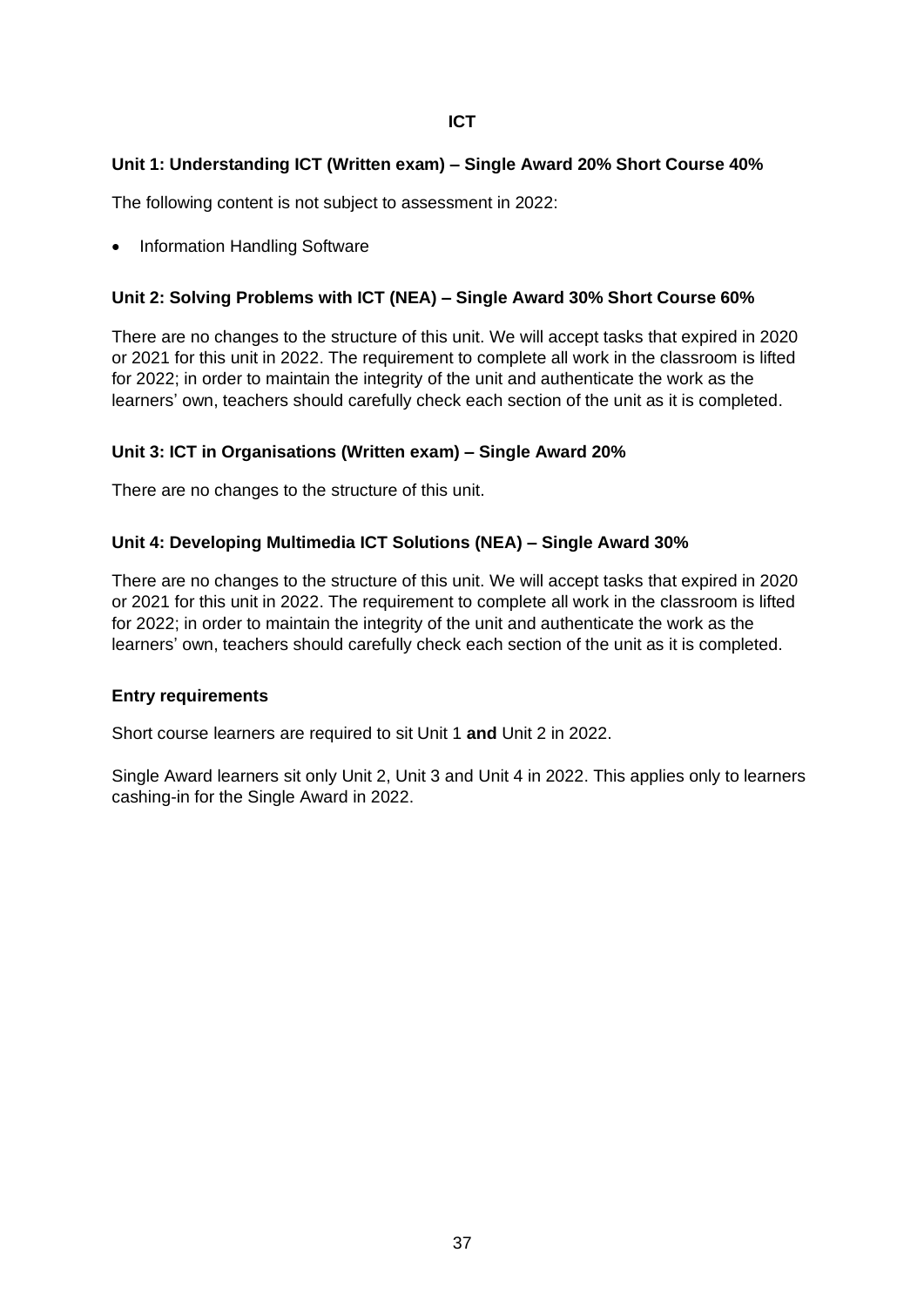#### **Summary of survey outcomes**

There were 16 responses to the GCSE ICT survey. Thank you to all who participated.

Responses to questions are summarised in the table below. 'N' shows the number of respondents to each question and percentages are rounded to whole numbers.

| Question                                                                                                         |    |                   |                  | Percentages                             |                     |                      |
|------------------------------------------------------------------------------------------------------------------|----|-------------------|------------------|-----------------------------------------|---------------------|----------------------|
| To what extent do you agree<br>that:                                                                             | N  | Strongly<br>agree | Tend to<br>agree | <b>Neither</b><br>agree nor<br>disagree | Tend to<br>disagree | Strongly<br>disagree |
| the proposal is appropriate to<br>mitigate lost teaching and<br>learning time?                                   | 13 | 54%               | 15%              | $0\%$                                   | 0%                  | 31%                  |
| *the proposal helps alleviate<br>issues linked to social<br>distancing for practical work?                       | 13 | 62%               | 0%               | 8%                                      | $0\%$               | 8%                   |
| the adapted qualification<br>remains a valid and reliable<br>measure of learners'<br>attainment in this subject? | 13 | 54%               | 15%              | 0%                                      | 8%                  | 23%                  |
| the proposed adaptations will<br>allow learners to progress to<br>GCE in this subject?                           | 13 | 46%               | 31%              | 23%                                     | 0%                  | $0\%$                |

**\***23% of respondents answered 'not applicable' to this question.

Although there were only a small number of responses to the survey, we have considered each one, and all comments provided, in the context of Qualifications Wales' seven Principles listed on page 1 of this document. Taking all relevant factors into account, we have decided to implement the adaptations as proposed in the consultation.

# **Rationale**

The adaptation for the Single Award is the same as that developed for 2021. An additional adaptation has been introduced to Unit 1 for 2022 to ensure that Short Course learners also benefit from the adaptations.

Due to the modular nature of the GCSE, with four opportunities to sit the examined units and two to sit the NEA units over a two-year period (subject to the 40% terminal assessment rule), learners may have started one or other of the NEA units.

Retaining both NEA units and requiring one examination for the Single Award, reflects the practical nature of this qualification whilst reducing the burden on teachers and learners alike. By lifting the requirement to complete NEA work in the classroom we are helping mitigate the potential for reduced access to classroom-based ICT resources.

This adaptation retains the level of demand and maintains the integrity of the assessment but reduces the assessment burden considerably for the Single Award.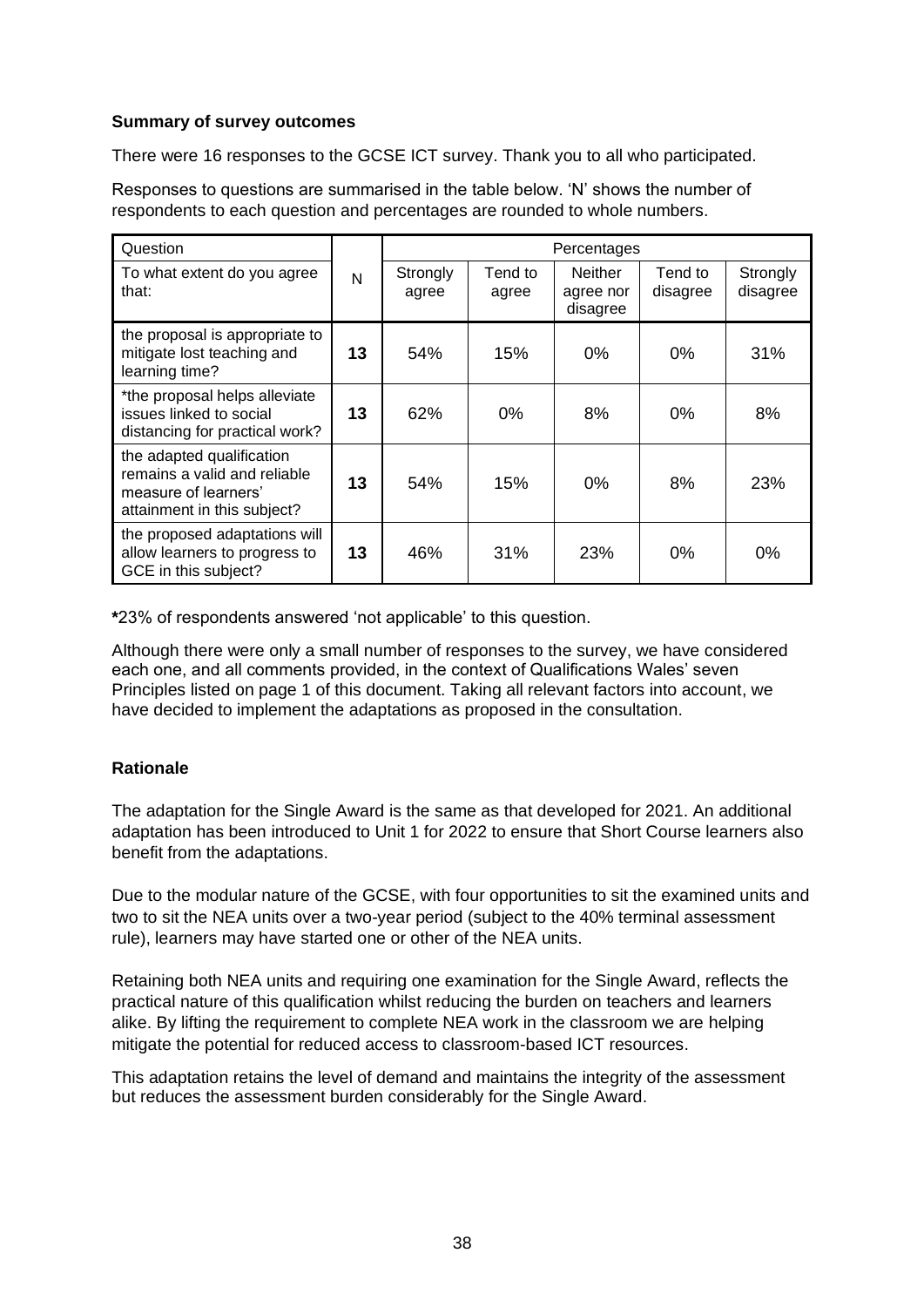#### **Mathematics/Mathematics-Numeracy**

For GCSE Mathematics/Mathematics-Numeracy, we have provided a list of topics that will not be assessed in any of the units examined in Summer 2022.

More topics have been reduced at Higher Tier than Intermediate Tier, and more topics have been reduced at Intermediate Tier than at Foundation Tier. We will, however, ensure that the exam papers still include an appropriate range of questions for the targeted grades.

Below is a list of the topics that will not be subject to assessment in the GCSE Mathematics or GCSE Mathematics-Numeracy examinations in Summer 2022.

Foundation tier topics are in standard text.

Intermediate tier topics that are in addition to foundation tier topics are in underlined text. Higher tier topics that are in addition to intermediate tier topics are in **bold** text.

|                | Topics that will not be assessed in the<br>Summer 2022 examinations.                                                                                                                                                                                                                                                                                                                                                                                                    | Mathematics-<br>Numeracy and<br>Mathematics OR<br>Mathematics only | <b>Additional Comments</b>                                                                                                                                              |
|----------------|-------------------------------------------------------------------------------------------------------------------------------------------------------------------------------------------------------------------------------------------------------------------------------------------------------------------------------------------------------------------------------------------------------------------------------------------------------------------------|--------------------------------------------------------------------|-------------------------------------------------------------------------------------------------------------------------------------------------------------------------|
|                | Number                                                                                                                                                                                                                                                                                                                                                                                                                                                                  |                                                                    |                                                                                                                                                                         |
| 1              | Understanding annual rates, e.g. AER,<br>APR.                                                                                                                                                                                                                                                                                                                                                                                                                           | Mathematics-<br>Numeracy and<br><b>Mathematics</b>                 |                                                                                                                                                                         |
| $\overline{2}$ | Understanding and using Venn diagrams to<br>solve problems.                                                                                                                                                                                                                                                                                                                                                                                                             | Mathematics-<br>Numeracy and<br><b>Mathematics</b>                 |                                                                                                                                                                         |
|                | Algebra                                                                                                                                                                                                                                                                                                                                                                                                                                                                 |                                                                    |                                                                                                                                                                         |
| 3              | Finding the nth term of a sequence where the<br>rule is quadratic.                                                                                                                                                                                                                                                                                                                                                                                                      | Mathematics only                                                   | The following could be<br>assessed:<br>Finding the nth term of a<br>sequence where the rule is<br>linear.                                                               |
| 4              | Drawing, interpretation, recognition and<br>sketching the graphs of $y = \frac{a}{r}$ ,<br>$y = ax^3$ .<br>Drawing and interpretation of graphs of<br>$y = ax^3 + b$ .<br>Drawing and interpretation of graphs of<br>$y = ax + b + \frac{a}{m}$ with x not equal to 0,<br>$y = ax^3 + bx^2 + cx + d$ ,<br>$y = k^x$ for integer values of x and simple<br>positive values of $k$ .<br>Drawing and interpreting graphs when $y$ is<br>given implicitly in terms of $x$ . | Mathematics only                                                   | Drawing, interpretation,<br>recognition and sketching of<br>graphs of linear and quadratic<br>functions could be assessed.                                              |
| 5              | The use of straight-line graphs to locate<br>regions given by linear inequalities.                                                                                                                                                                                                                                                                                                                                                                                      | Mathematics only                                                   |                                                                                                                                                                         |
| 6              | Distinguishing in meaning between<br>equations, formulae, identities and<br>expressions.                                                                                                                                                                                                                                                                                                                                                                                | Mathematics only                                                   | It is only identities that will not<br>be assessed. The following<br>could be assessed:<br>Distinguishing in meaning<br>between equations, formulae<br>and expressions. |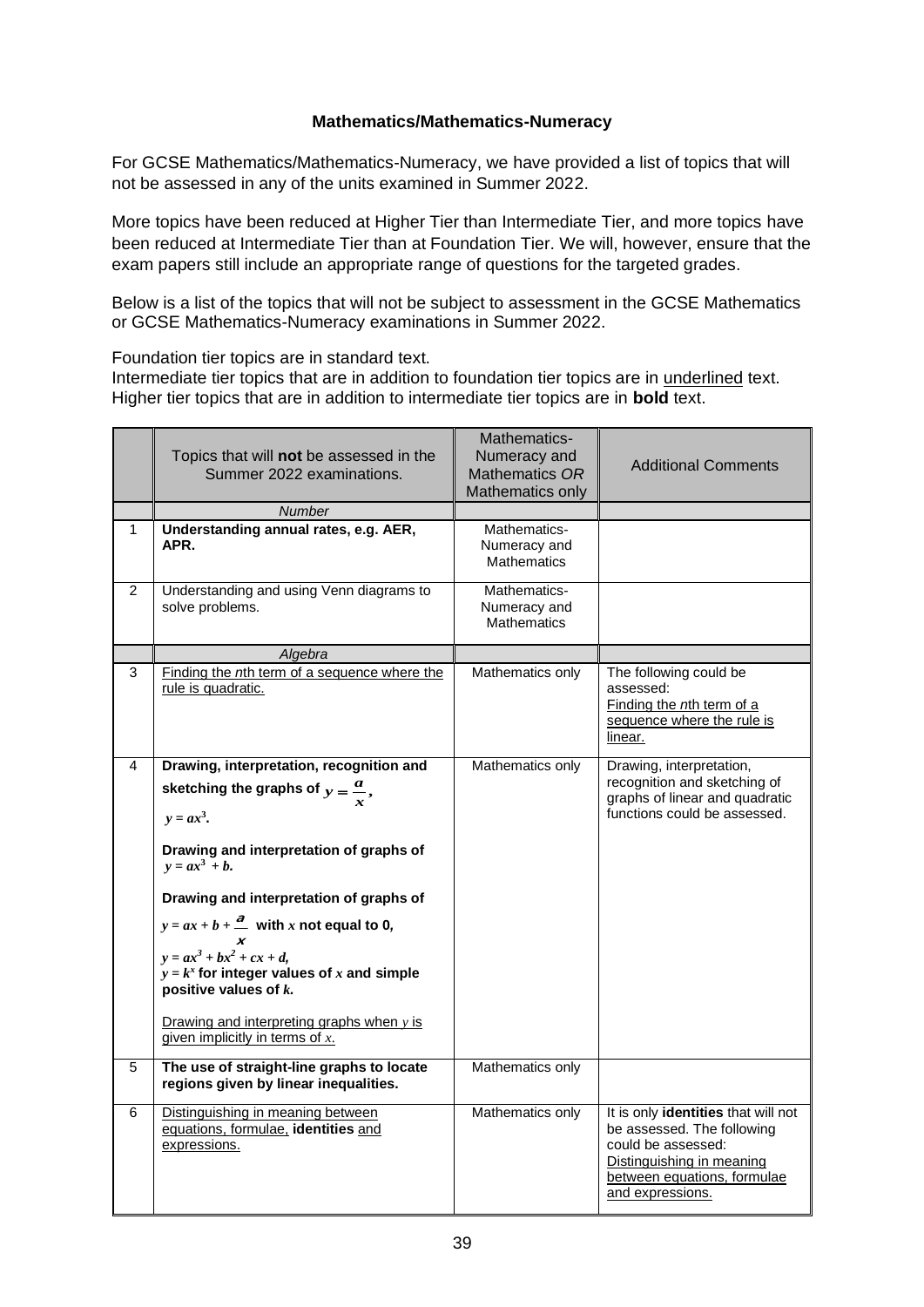|                 | Topics that will not be assessed in the<br>Summer 2022 examinations.                                                                                                                                                                                                                                                                                         | Mathematics-<br>Numeracy and<br>Mathematics OR<br>Mathematics only | <b>Additional Comments</b>                                                                                                                           |
|-----------------|--------------------------------------------------------------------------------------------------------------------------------------------------------------------------------------------------------------------------------------------------------------------------------------------------------------------------------------------------------------|--------------------------------------------------------------------|------------------------------------------------------------------------------------------------------------------------------------------------------|
|                 | <b>Geometry and Measure</b>                                                                                                                                                                                                                                                                                                                                  |                                                                    |                                                                                                                                                      |
| $\overline{7}$  | Interpretation and drawing of nets.                                                                                                                                                                                                                                                                                                                          | Mathematics-<br>Numeracy and<br><b>Mathematics</b>                 |                                                                                                                                                      |
| 8               | Drawing 2-D representations of 3-D shapes,<br>including the use of isometric paper.                                                                                                                                                                                                                                                                          | Mathematics-<br>Numeracy and<br><b>Mathematics</b>                 | The following could be<br>assessed:<br>Using 2-D representations of 3-<br>D shapes (but not ones drawn<br>on isometric paper).                       |
| 9               | Bisecting a given line, bisecting a given<br>angle.<br>Constructing the perpendicular from a point to<br>a line.                                                                                                                                                                                                                                             | Mathematics-<br>Numeracy and<br><b>Mathematics</b>                 | The following could be<br>assessed (but not in questions<br>assessing constructions):<br>Accurate use of ruler, pair of<br>compasses and protractor. |
| 10 <sup>°</sup> | Constructing 2-D shapes from given<br>information and drawing plans and elevations<br>of any 3-D solid.                                                                                                                                                                                                                                                      | Mathematics-<br>Numeracy and<br><b>Mathematics</b>                 |                                                                                                                                                      |
| 11              | Use of ruler and pair of compasses to do<br>constructions.                                                                                                                                                                                                                                                                                                   | Mathematics only                                                   |                                                                                                                                                      |
|                 | Construction of triangles, quadrilaterals and<br>circles.                                                                                                                                                                                                                                                                                                    |                                                                    |                                                                                                                                                      |
|                 | Constructing angles of $60^\circ$ , $30^\circ$ , $90^\circ$ and $45^\circ$ .                                                                                                                                                                                                                                                                                 |                                                                    |                                                                                                                                                      |
| 12              | The identification of congruent shapes.                                                                                                                                                                                                                                                                                                                      | Mathematics only                                                   |                                                                                                                                                      |
|                 | Understanding and using SSS, SAS, ASA<br>and RHS conditions to prove the<br>congruence of triangles using formal<br>arguments.<br>Reasons may be required in the solution<br>of problems involving congruent triangles.                                                                                                                                      |                                                                    |                                                                                                                                                      |
| 13              | Using angle and tangent properties of circles.<br>Understanding that the tangent at any point<br>on a circle is perpendicular to the radius at<br>that point.                                                                                                                                                                                                | Mathematics only                                                   |                                                                                                                                                      |
|                 | Using the facts that the angle subtended by<br>an arc at the centre of a circle is twice the<br>angle subtended at any point on the<br>circumference, that the angle subtended at<br>the circumference by a semicircle is a right<br>angle, that angles in the same segment are<br>equal, and that opposite angles of a cyclic<br>quadrilateral sum to 180°. |                                                                    |                                                                                                                                                      |
|                 | Using the alternate segment theorem.                                                                                                                                                                                                                                                                                                                         |                                                                    |                                                                                                                                                      |
|                 | Understanding and using the fact that<br>tangents from an external point are equal in<br>length.                                                                                                                                                                                                                                                             |                                                                    |                                                                                                                                                      |
|                 | <b>Understanding and constructing</b><br>geometrical proofs using circle theorems.                                                                                                                                                                                                                                                                           |                                                                    |                                                                                                                                                      |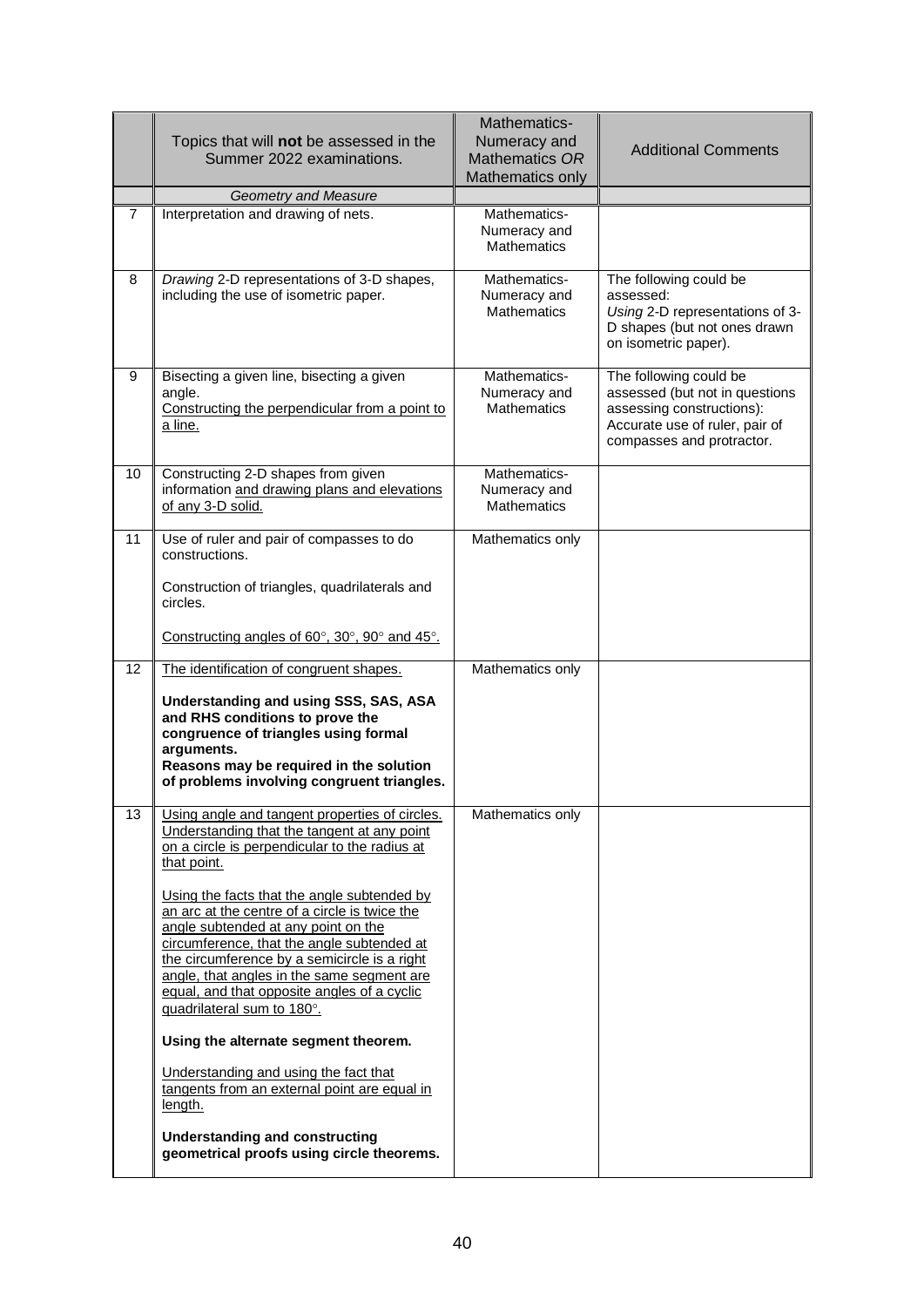|    | Topics that will not be assessed in the<br>Summer 2022 examinations.                                                                                                                                                                                                                                                                     | Mathematics-<br>Numeracy and<br>Mathematics OR<br>Mathematics only | <b>Additional Comments</b>                                                                                                                                |
|----|------------------------------------------------------------------------------------------------------------------------------------------------------------------------------------------------------------------------------------------------------------------------------------------------------------------------------------------|--------------------------------------------------------------------|-----------------------------------------------------------------------------------------------------------------------------------------------------------|
| 14 | Location determined by distance from a given<br>point and angle made with a given line.                                                                                                                                                                                                                                                  | Mathematics only                                                   |                                                                                                                                                           |
| 15 | Solving problems in the context of tiling<br>patterns and tessellation.                                                                                                                                                                                                                                                                  | Mathematics-<br>Numeracy and<br><b>Mathematics</b>                 |                                                                                                                                                           |
| 16 | Constructing the locus of a point which<br>moves such that it satisfies certain conditions,<br>for example,<br>(i) a given distance from a fixed point or line.<br>(ii) equidistant from two fixed points or lines.<br>Solving problems involving intersecting loci in<br>two dimensions.<br>Questions on loci may involve inequalities. | Mathematics-<br>Numeracy and<br><b>Mathematics</b>                 |                                                                                                                                                           |
| 17 | Distinguishing between formulae for length,<br>area and volume by considering dimensions.                                                                                                                                                                                                                                                | Mathematics-<br>Numeracy and<br><b>Mathematics</b>                 |                                                                                                                                                           |
| 18 | Using the compound measures: density and<br>population density.<br>Using compound measures that relate to<br>density, such as kg/m <sup>3</sup> , g/cm <sup>3</sup> , population per<br>km <sup>2</sup>                                                                                                                                  | Mathematics-<br>Numeracy and<br><b>Mathematics</b>                 | All compound measures that<br>are not density-related, e.g.<br>speed, could be assessed.                                                                  |
|    | <b>Statistics</b>                                                                                                                                                                                                                                                                                                                        |                                                                    |                                                                                                                                                           |
| 19 | Specifying the data needed and considering<br>potential sampling methods.<br>Sampling systematically.<br>Working with stratified sampling<br>techniques and defining a random<br>sample.                                                                                                                                                 | Mathematics-<br>Numeracy and<br><b>Mathematics</b>                 | The following could be<br>assessed:<br>Considering the effect of<br>sample size and other factors<br>that affect the reliability of<br>conclusions drawn. |
| 20 | Designing and criticising questions for a<br>questionnaire, including notions of fairness<br>and bias.                                                                                                                                                                                                                                   | Mathematics-<br>Numeracy and<br><b>Mathematics</b>                 | Learners will need to<br>understand the notion of<br>fairness and bias, but not in the<br>context of questionnaires.                                      |
| 21 | Estimating the probability of an event as the<br>proportion of times it has occurred.                                                                                                                                                                                                                                                    | Mathematics only                                                   | The following could be<br>assessed:<br>Calculating theoretical                                                                                            |
|    | Relative frequency.                                                                                                                                                                                                                                                                                                                      |                                                                    | probabilities based on equally<br>likely outcomes.                                                                                                        |
|    | Understanding the long-term stability of<br>relative frequency.                                                                                                                                                                                                                                                                          |                                                                    |                                                                                                                                                           |
|    | Graphical representation of relative frequency<br>against the number of trials.                                                                                                                                                                                                                                                          |                                                                    |                                                                                                                                                           |
|    | Estimating probabilities based on<br>experimental evidence.                                                                                                                                                                                                                                                                              |                                                                    |                                                                                                                                                           |
|    | Comparing an estimated probability from<br>experimental results with a theoretical<br>probability.                                                                                                                                                                                                                                       |                                                                    |                                                                                                                                                           |
| 22 | Identifying all the outcomes of a combination<br>of two experiments using Venn diagrams.                                                                                                                                                                                                                                                 | Mathematics only                                                   | Identifying outcomes using all<br>other methods could be<br>assessed.                                                                                     |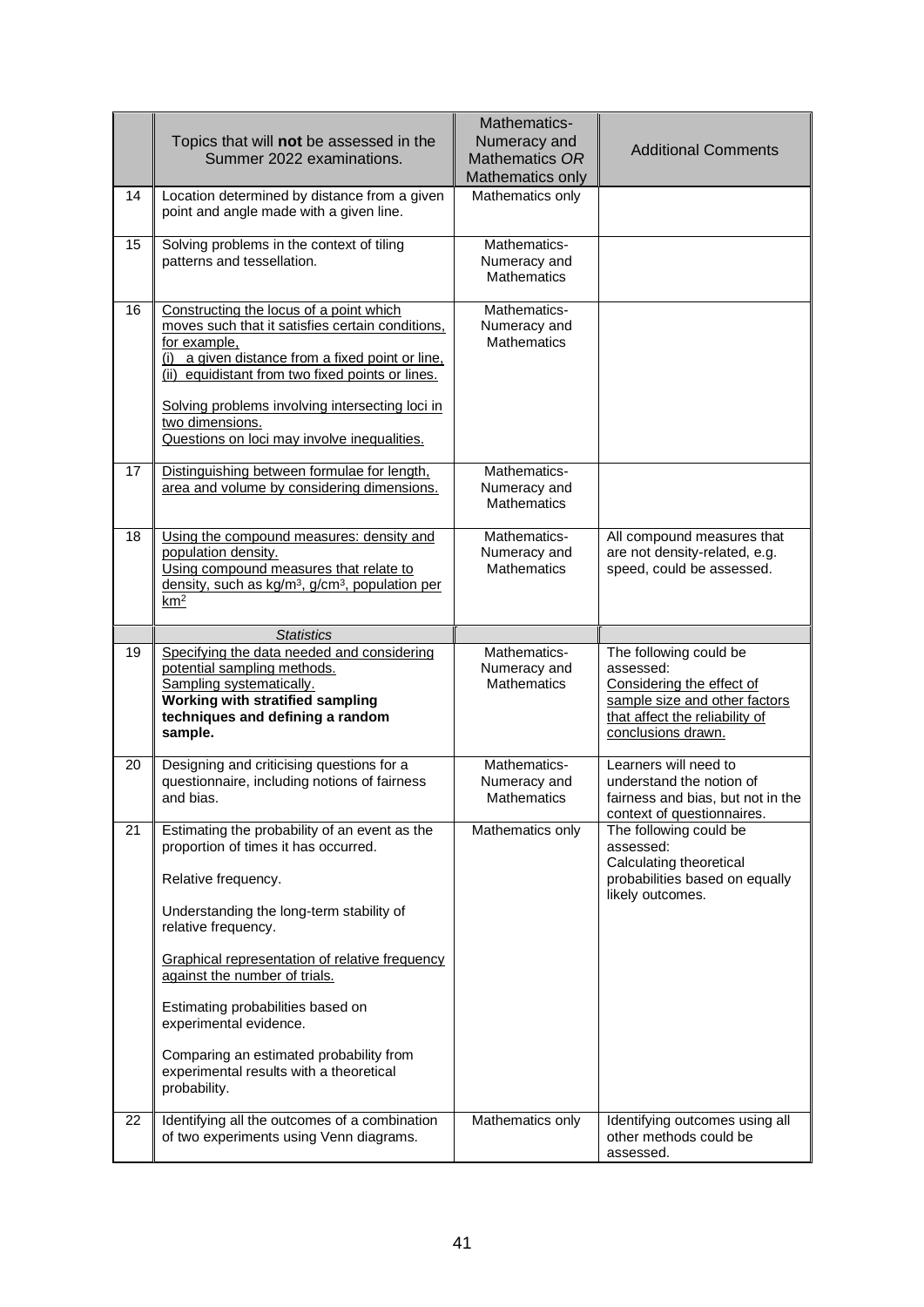#### **Summary of survey outcomes**

There were 80 responses to the GCSE Mathematics and Mathematics-Numeracy survey. Thank you to all who participated.

Responses to questions are summarised in the table below. 'N' shows the number of respondents to each question and percentages are rounded to whole numbers.

| Question                                                                                                         |    |                   |                  | Percentages                      |                     |                      |
|------------------------------------------------------------------------------------------------------------------|----|-------------------|------------------|----------------------------------|---------------------|----------------------|
| To what extent do you agree<br>that:                                                                             | N  | Strongly<br>agree | Tend to<br>agree | Neither<br>agree nor<br>disagree | Tend to<br>disagree | Strongly<br>disagree |
| the proposal is appropriate to<br>mitigate lost teaching and<br>learning time?                                   | 73 | <b>30%</b>        | 37%              | 4%                               | 11%                 | 18%                  |
| *the proposal helps alleviate<br>issues linked to social<br>distancing for practical work?                       | 71 | 13%               | 23%              | 17%                              | 6%                  | 6%                   |
| the adapted qualification<br>remains a valid and reliable<br>measure of learners'<br>attainment in this subject? | 71 | 32%               | 32%              | 8%                               | 17%                 | 10%                  |
| the proposed adaptations will<br>allow learners to progress to<br>GCE in this subject?                           | 70 | 23%               | 39%              | 20%                              | 11%                 | 7%                   |

**\***37% of respondents answered 'not applicable' to this question.

Whilst the percentage of respondents who disagreed that the proposal is appropriate to mitigate lost teaching and learning time is significant (29%), the majority of respondents accepted that it is appropriate. Adding to the list of topics that will not be assessed in summer 2022 would either cause problems with the hierarchy of knowledge needed to be confident in the subjects or would have an unacceptable negative impact on progression to further study in mathematics.

Overall, respondents agreed that the adapted qualifications remain a valid and reliable measure of learners' attainment in GCSE Mathematics and GCSE Mathematics-Numeracy and that the proposed adaptations will allow learners to progress to AS and/or A level Mathematics.

# **Rationale**

This adaptation is identical to that decided on for summer 2021. As the entire content of each GCSE can be assessed in either Unit 1 or Unit 2, it is not possible to simply remove units from one or both of the GCSEs. Therefore, the only viable option is to reduce content from different sections of the subject content across the qualifications.

We considered removing topics from only one or the other of the two GCSEs. However, as content is taught in a different order in different schools, this could disadvantage some learners. Selecting a mixture of topics from across both GCSEs is likely to provide a more equitable adjustment for all learners.

This adaptation retains the level of demand and maintains the integrity of the assessment but reduces content for assessment considerably.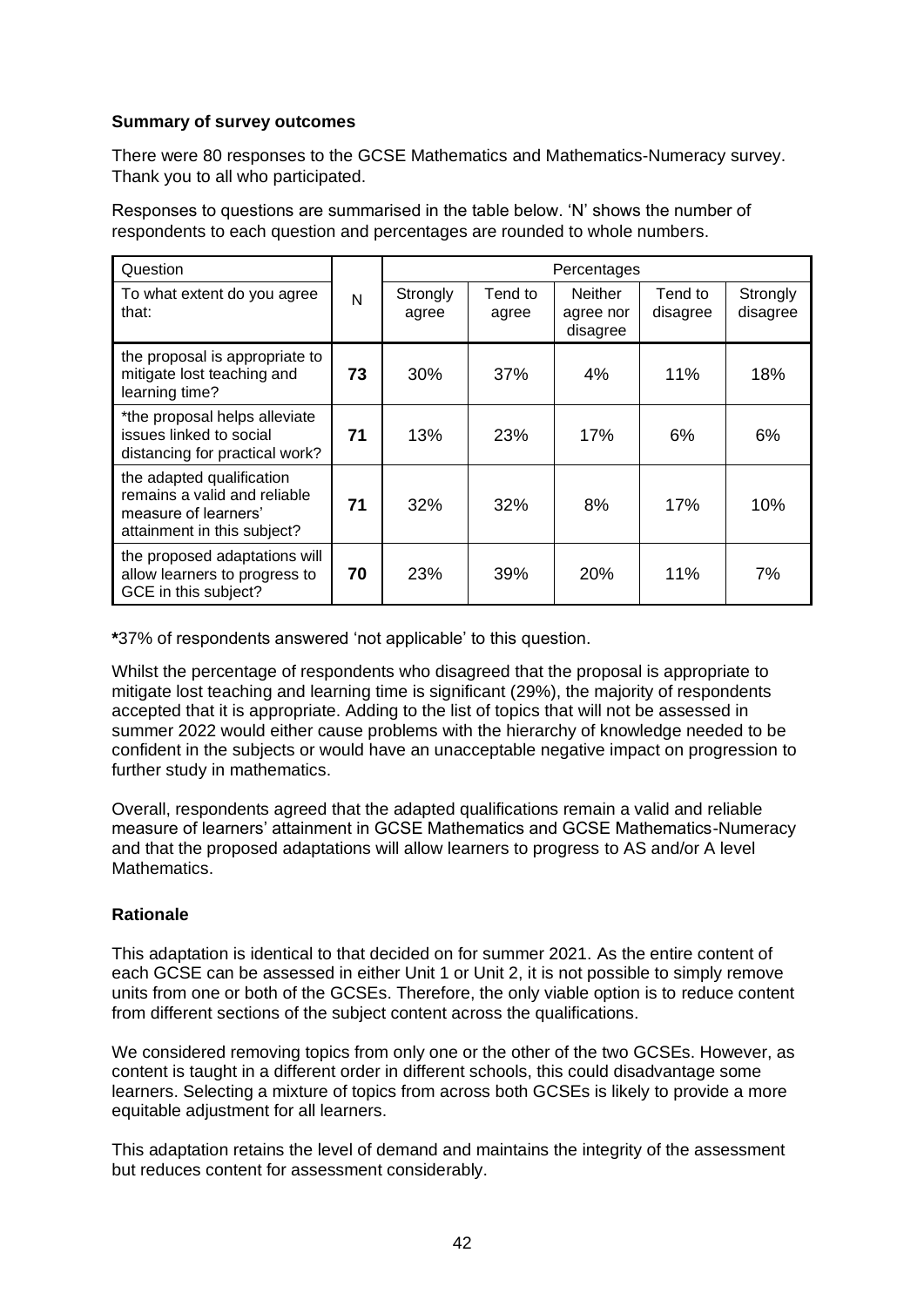#### **Media Studies**

#### **Unit 1: Exploring the Media (Written Exam) 30%**

There are no changes to this unit.

#### **Unit 2: Understanding TV and Film (Written Exam) 30%**

Learners will choose to study **either** Section A: Wales on Television **or** Section B: Contemporary Hollywood Film. Learners complete **either** Section A **or** Section B of the Unit 2 exam.

# **Unit 3: Creating Media (NEA) 40%**

#### **1. Planning:**

Learners should carry out the research and planning aspects of this unit as outlined in the Specification. For print productions, research can be focused on the page of production (such as Posters OR DVD front covers, rather than both) as long as the full requirements outlined in the Specification are adhered to (two products researched, word count).

#### **2. Production:**

The length/amount requirements for all production options are reduced:

- Print: one page (usually three)
- Audio-Visual: one minute (usually one minute thirty seconds)
- Online one homepage (usually homepage plus two other pages)

#### **3. Reflective Analysis:**

Learners should carry out reflective analysis of this unit as outlined in the Specification.

#### **Summary of survey outcomes**

There were 15 responses to the GCSE Media Studies survey. Thank you to all who participated.

Responses to questions are summarised in the table below. 'N' shows the number of respondents to each question and percentages are rounded to whole numbers.

| Question                                                                                                         |         |                   |                  | Percentages                             |                     |                      |
|------------------------------------------------------------------------------------------------------------------|---------|-------------------|------------------|-----------------------------------------|---------------------|----------------------|
| To what extent do you agree<br>that:                                                                             | N       | Strongly<br>agree | Tend to<br>agree | <b>Neither</b><br>agree nor<br>disagree | Tend to<br>disagree | Strongly<br>disagree |
| the proposal is appropriate to<br>mitigate lost teaching and<br>learning time?                                   | 13      | 31%               | 23%              | 8%                                      | 31%                 | 8%                   |
| the proposal helps alleviate<br>issues linked to social<br>distancing for practical work?                        | 12      | 0%                | 33%              | 50%                                     | 8%                  | 8%                   |
| the adapted qualification<br>remains a valid and reliable<br>measure of learners'<br>attainment in this subject? | 12      | 17%               | 58%              | 0%                                      | 17%                 | 8%                   |
| the proposed adaptations will<br>allow learners to progress to<br>GCE in this subject?                           | $12 \,$ | 17%               | 50%              | 17%                                     | 8%                  | 8%                   |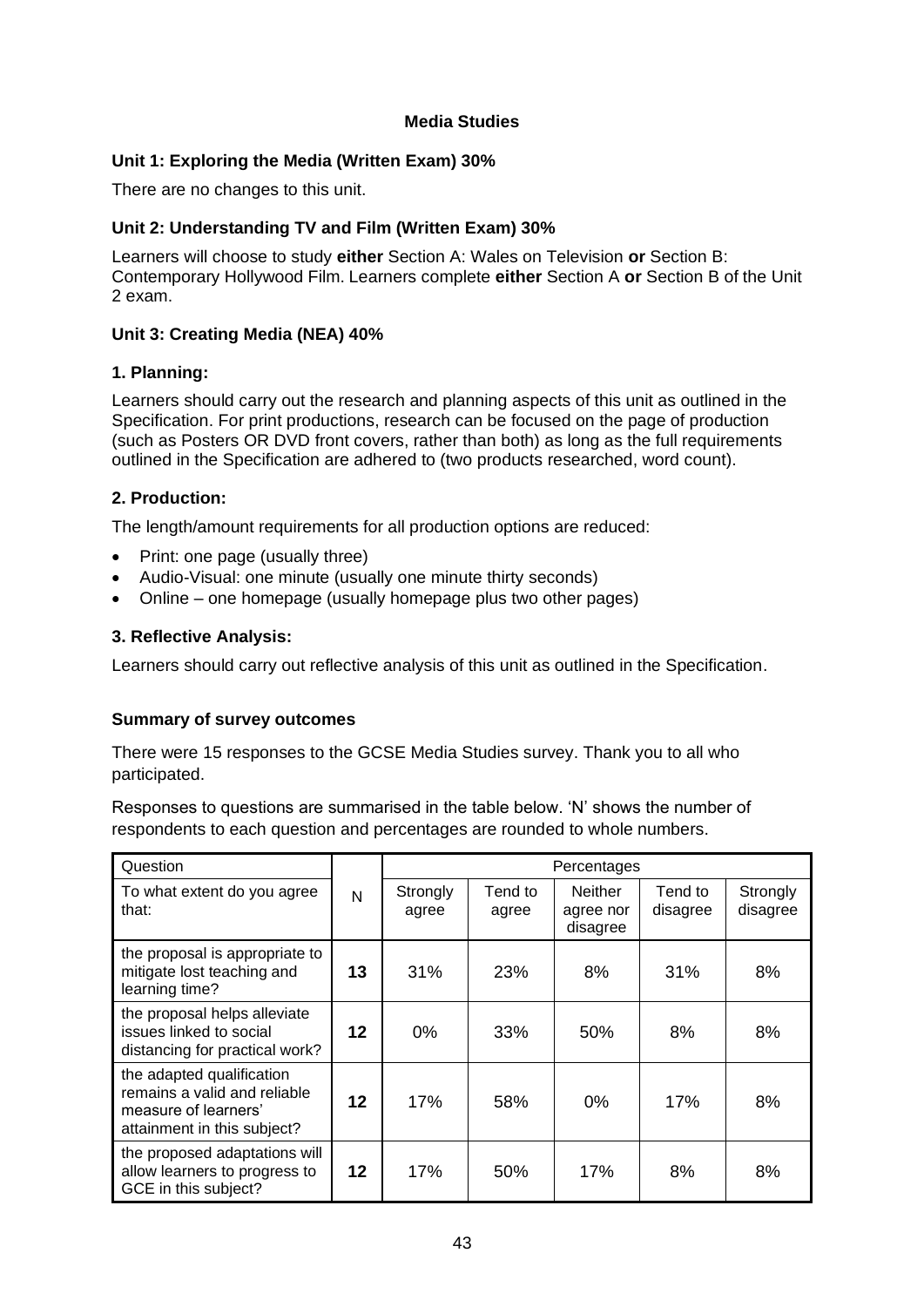Although there were only a small number of responses to the survey, we have considered each one, and all comments provided, in the context of Qualifications Wales' seven Principles listed on page 1 of this document. Taking all relevant factors into account, we have decided to implement the adaptations as proposed in the consultation.

# **Rationale**

This reduction in production length is the same as last year's adaptation, however hand drawn products are no longer permitted. The reduction of NEA allows the prioritisation of the examined assessment. Learners' ability to complete the practical production element of the NEA for 2022 has been affected by the requirements of working remotely for significant amounts of time. Learners should now have enough access to specialist equipment and resources (e.g. editing software, DTP etc.) to complete work digitally.

Reducing the production element still ensures that all assessment objectives are covered, so the validity of the qualification would not be compromised. Learners would still complete 50% of NEA production work and most of the examined units so the rigour of the qualification would be maintained, and learners would be equipped for progression to further education.

The reduction of exam content remains the same as in 2021. Reducing the assessment in Unit 2 mitigates lost teaching and learning time for all centres, including centres which have already completed the NEA unit. Offering learners a choice between the two sections counteracts any issues regarding the order that centres have made their way through the course content. Both sections assess the same AOs.

The reduction of subject content in Unit 2 means a reduction in the breadth of subject content (one media industry from a choice of two), not the depth. This reduction would allow learners to demonstrate knowledge and understanding of the key concepts of media studies (AO1) and apply knowledge and understanding of the key concepts of media studies to analyse media products and evaluate their own practical work (A02), enabling learners to develop the skills needed to progress onto further education.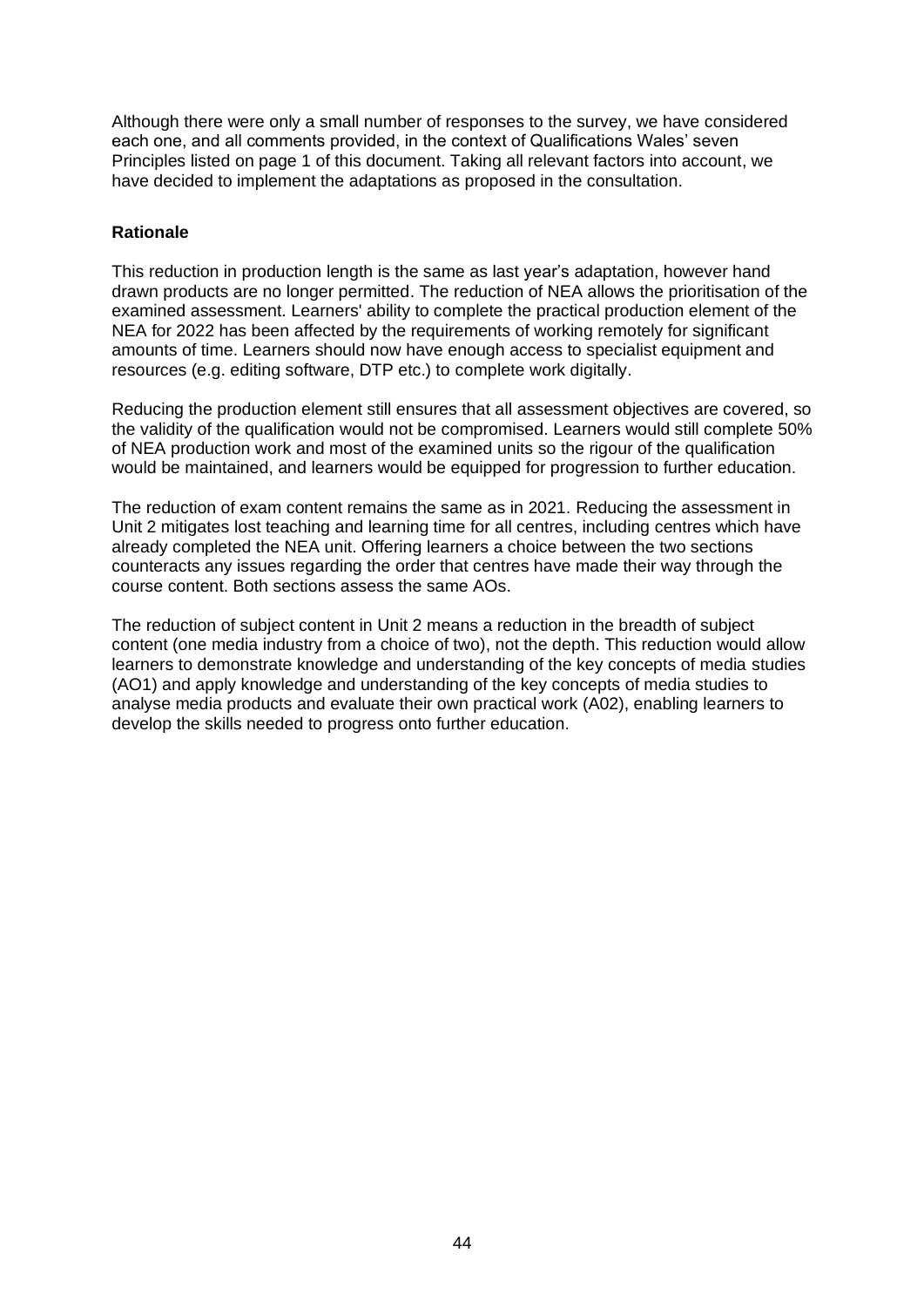#### **Music**

#### **Unit 1: Performance (NEA) 35%**

The minimum time for performance is reduced from 4 minutes to 2 minutes both for a solo performance or if an ensemble is included. A modified penalty calculation table will be released for use in 2022.

Ensemble performance will be optional to allow centres to comply with social distancing measures. Learners who can record an ensemble would still be able to do so if they prefer.

The programme note is still required, and one or more pieces should be performed to make the total time.

#### **Unit 2: Composing (NEA) 35%**

Learners are required to compose only one composition, rather than the usual two. The briefs will still be released as normal but using them is optional. As a guide, the composition should be 1½ - 3 minutes long.

Learners are not required to submit an evaluation in 2022.

#### **Unit 3: Appraising (Examination) 30%**

There are no changes to this unit.

#### **Summary of survey outcomes**

There were 27 responses to the GCSE Music survey. Thank you to all who participated.

Responses to questions are summarised in the table below. 'N' shows the number of respondents to each question and percentages are rounded to whole numbers.

| Question                                                                                                         |    |                   |                  | Percentages                             |                     |                      |
|------------------------------------------------------------------------------------------------------------------|----|-------------------|------------------|-----------------------------------------|---------------------|----------------------|
| To what extent do you agree<br>that:                                                                             | N  | Strongly<br>agree | Tend to<br>agree | <b>Neither</b><br>agree nor<br>disagree | Tend to<br>disagree | Strongly<br>disagree |
| the proposal is appropriate to<br>mitigate lost teaching and<br>learning time?                                   | 23 | 43%               | 39%              | 0%                                      | 17%                 | 0%                   |
| *the proposal helps alleviate<br>issues linked to social<br>distancing for practical work?                       | 23 | 61%               | 30%              | $0\%$                                   | 4%                  | 0%                   |
| the adapted qualification<br>remains a valid and reliable<br>measure of learners'<br>attainment in this subject? | 23 | 61%               | 35%              | 4%                                      | 0%                  | 0%                   |
| the proposed adaptations will<br>allow learners to progress to<br>GCE in this subject?                           | 23 | 48%               | 48%              | 4%                                      | 0%                  | 0%                   |

**\***4% of respondents answered 'not applicable' to this question.

Statistical evidence from the survey overwhelmingly supports the decision to progress with the proposed adaptations.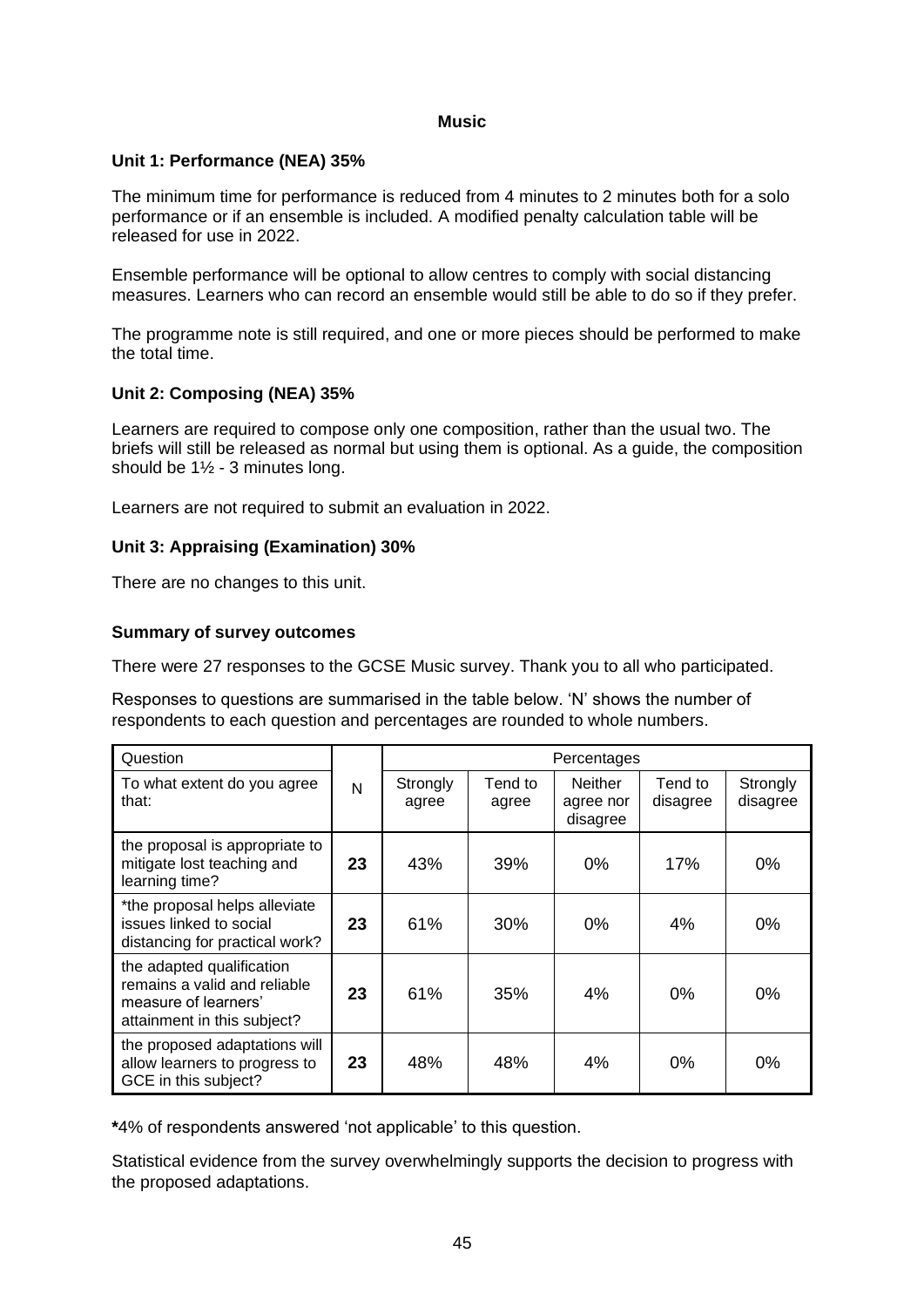#### **Rationale**

This adaptation is almost the same as the adaptation for 2021. All assessment objectives will still be covered throughout the qualification. The reductions in the performing and composing requirements mitigate lost teaching and learning time.

The reduction to two minutes of performing for Unit 1 (regardless of solo, ensemble or a combination) acknowledges that learners will have lost instrumental and vocal tuition time. The adaptation to the ensemble requirement in Unit 1 acknowledges that learners will not have been able to perform in groups for some time due to social distancing.

The reduction to one composition for Unit 2 is in recognition of the teaching time lost during which composing skills are developed. The removal of the evaluation in Unit 2 acknowledges that learners may not have had the normal access to composing materials and equipment, therefore the completion of the task may be delayed and there would not be time for learners to write a thoughtful evaluation.

It was felt that removing questions from the written exam would not reduce teaching and learning time, as questions rely more on skills than fact retention. Removing a set work would disadvantage those learners who had already covered this aspect.

Further mitigation is not possible without compromising the integrity of the GCSE. This adaptation retains the level of demand and maintains the integrity of the assessment but reduces the assessment burden considerably.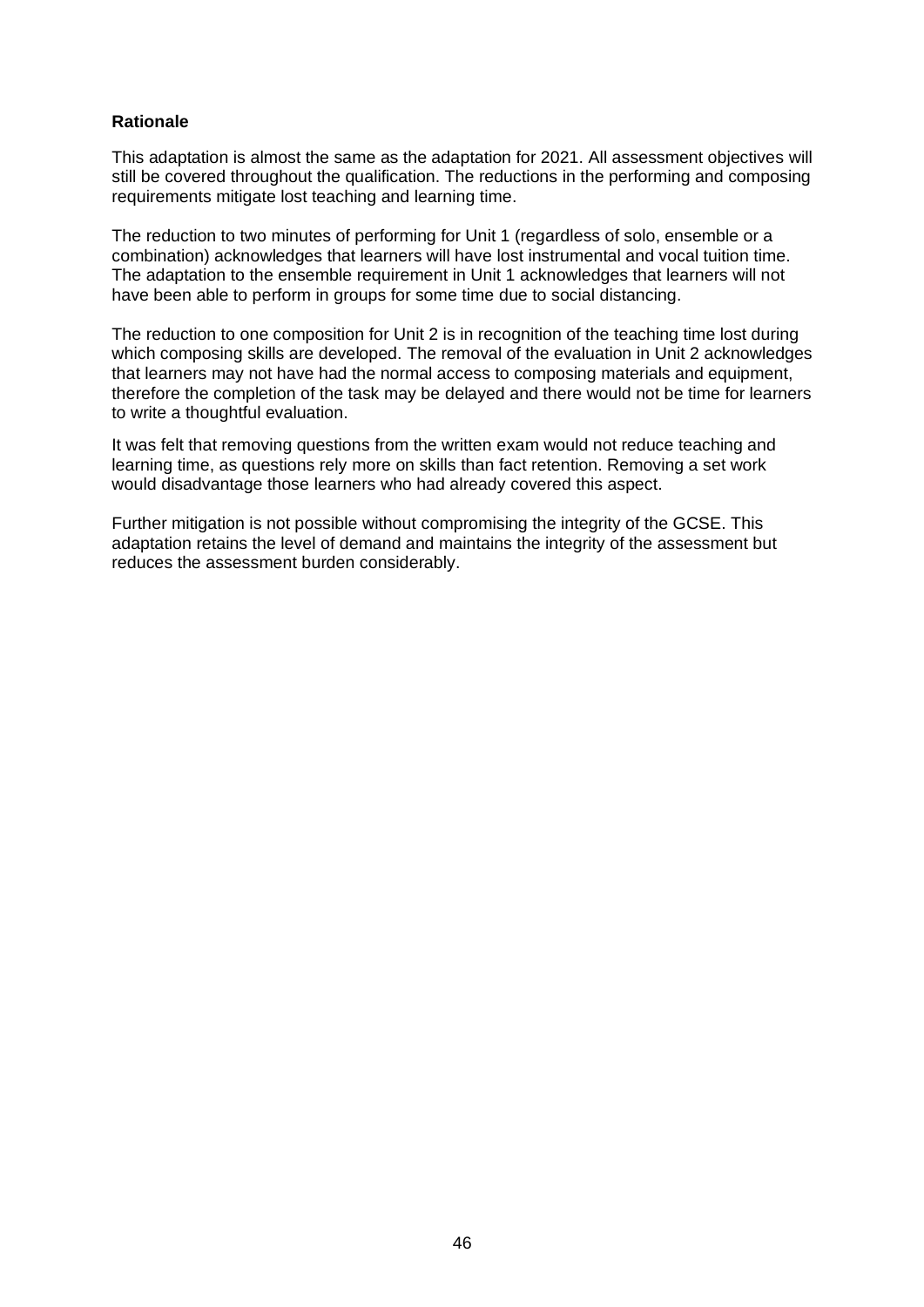# **PE (Full Course)**

#### **Unit 1: Introduction to Physical Education (Written exam) 50%**

There are no changes to this unit.

#### **Unit 2: The active participant in physical education (NEA) 50%**

The NEA is adapted to:

- 1. Reduce the requirement to participate in three activities to any two activities
- 2. Remove the requirement to submit a personal fitness programme.

#### **Summary of survey outcomes**

There were 30 responses to the GCSE Physical Education survey. Thank you to all who participated.

Responses to questions are summarised in the table below. 'N' shows the number of respondents to each question and percentages are rounded to whole numbers.

| Question                                                                                                                              |    |                   |                  | Percentages                             |                     |                      |
|---------------------------------------------------------------------------------------------------------------------------------------|----|-------------------|------------------|-----------------------------------------|---------------------|----------------------|
| To what extent do you agree<br>that:                                                                                                  | N  | Strongly<br>agree | Tend to<br>agree | <b>Neither</b><br>agree nor<br>disagree | Tend to<br>disagree | Strongly<br>disagree |
| the proposal is appropriate to<br>mitigate lost teaching and<br>learning time?                                                        | 26 | 8%                | 50%              | 15%                                     | 19%                 | 8%                   |
| *the proposal helps alleviate<br>issues linked to social<br>distancing for practical work?                                            | 26 | 4%                | 42%              | 19%                                     | 23%                 | 8%                   |
| the adapted qualification<br>remains a valid and reliable<br>measure of learners'<br>attainment in this subject?                      | 26 | 19%               | 65%              | 4%                                      | 12%                 | 0%                   |
| the proposed adaptations will<br>allow learners to progress to<br>GCE in this subject?                                                | 26 | 27%               | 42%              | 15%                                     | 15%                 | 0%                   |
| remote moderation/<br>examination would allow<br>learners to be accurately and<br>reliably assessed in this<br>qualification in 2022? | 26 | 12%               | 35%              | 12%                                     | 27%                 | 15%                  |
| remote moderation/<br>examination in this<br>qualification will be<br>manageable for centres in<br>2022?                              | 26 | 4%                | 31%              | 8%                                      | 42%                 | 15%                  |

**\***4% of respondents answered 'not applicable' to this question.

The statistical evidence supports the proposed adaptations and therefore we have decided to progress with these.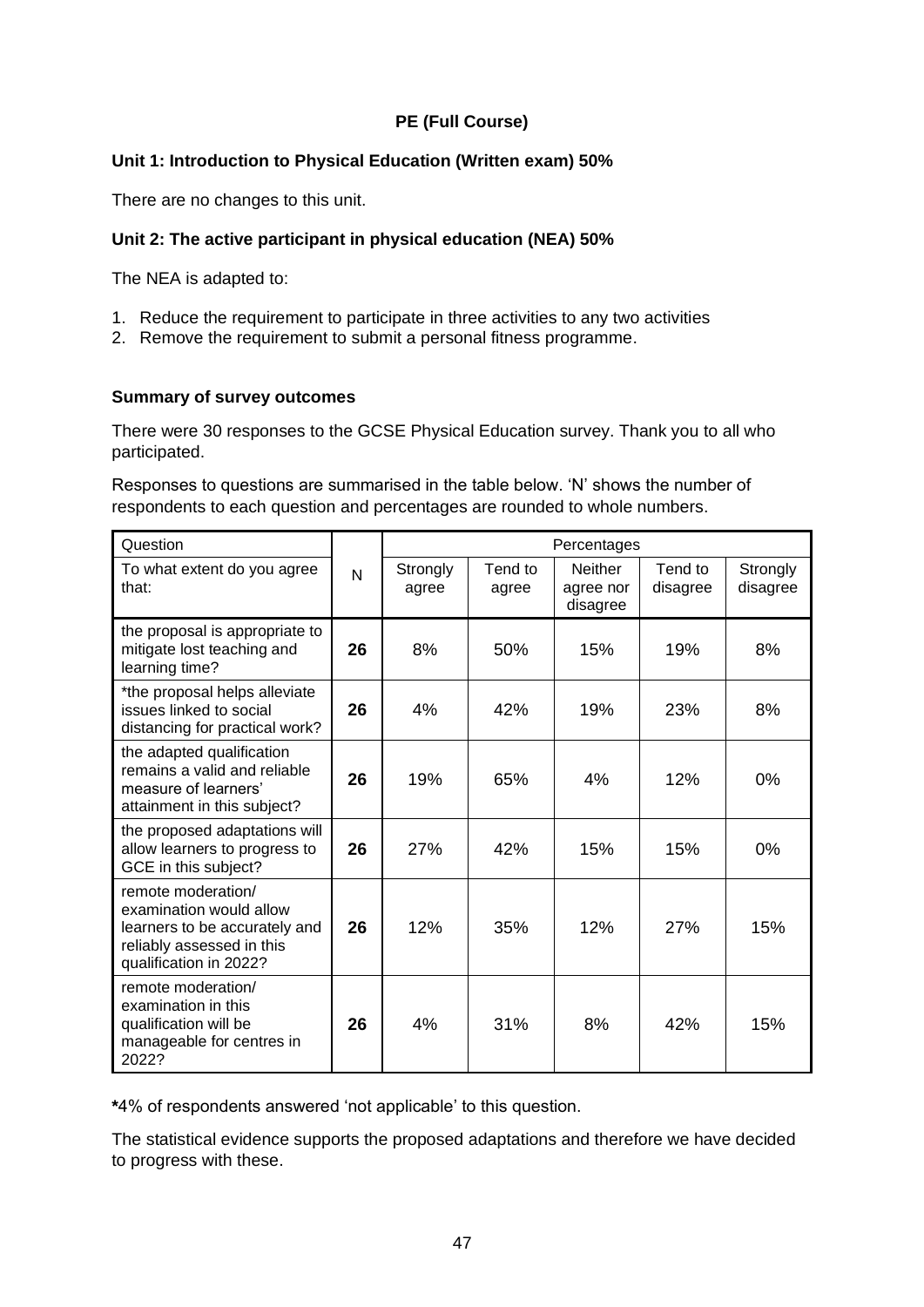#### **Rationale**

This is the same as the adaptation for 2021. The reduction in the number of activities mitigates lost teaching and learning time and recognises the fact that participation in many sports, both team and individual is still limited, thus limiting the choices for learners. The removal of the personal fitness programme will also mitigate lost teaching and learning time.

Although, this removes part of AO4 – Analyse and evaluate performance, aspects of this are covered in AO3 – Analyse and evaluate the factors that underpin performance and involvement in physical activity and sport. Further mitigation is not possible without compromising the integrity of the GCSE. This adaptation retains the level of demand and maintains the integrity of the assessment but reduces assessment burden considerably.

In relation to the question on whether to introduce remote moderation via video/photographic evidence, we have decided to undertake further engagement with centres on this in early September and will communicate moderation arrangements by the end of September.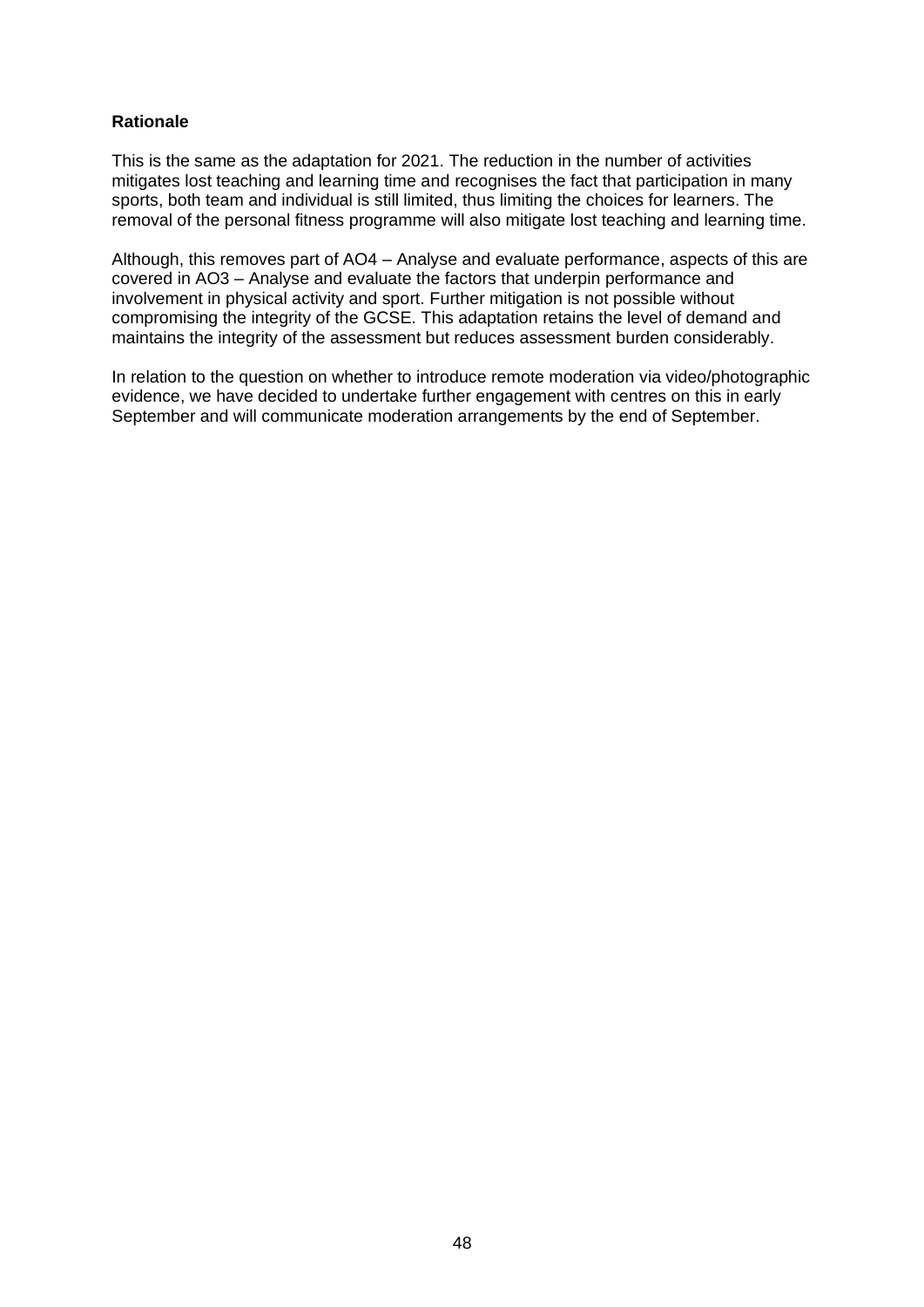# **PE (Short Course)**

#### **Unit 1: Introduction to Physical Education (Written exam) 50%**

There are no changes to this unit.

#### **Unit 2: The active participant in physical education (NEA) 50%**

The requirement to participate in two activities is reduced to one activity in 2022.

#### **Summary of survey outcomes**

There was only one response to the GCSE Physical Education (Short Course) survey; we are grateful to that person for replying. The adaptation will therefore be implemented as proposed in the consultation document. This is proportionate to the adaption to the full course qualification, for which there was clear support.

#### **Rationale**

This is the same as the adaptation for 2021. The reduction in the number of activities mitigates lost teaching and learning time and recognises the fact that participation in many sports, both team and individual is still limited, thus limiting the choices for learners. Further mitigation is not possible without compromising the integrity of the GCSE. This adaptation retains the level of demand and maintains the integrity of the assessment but reduces assessment burden considerably.

In relation to the question on whether to introduce remote moderation via video/photographic evidence, we have decided to undertake further engagement with centres on this in early September and will communicate moderation arrangements by the end of September.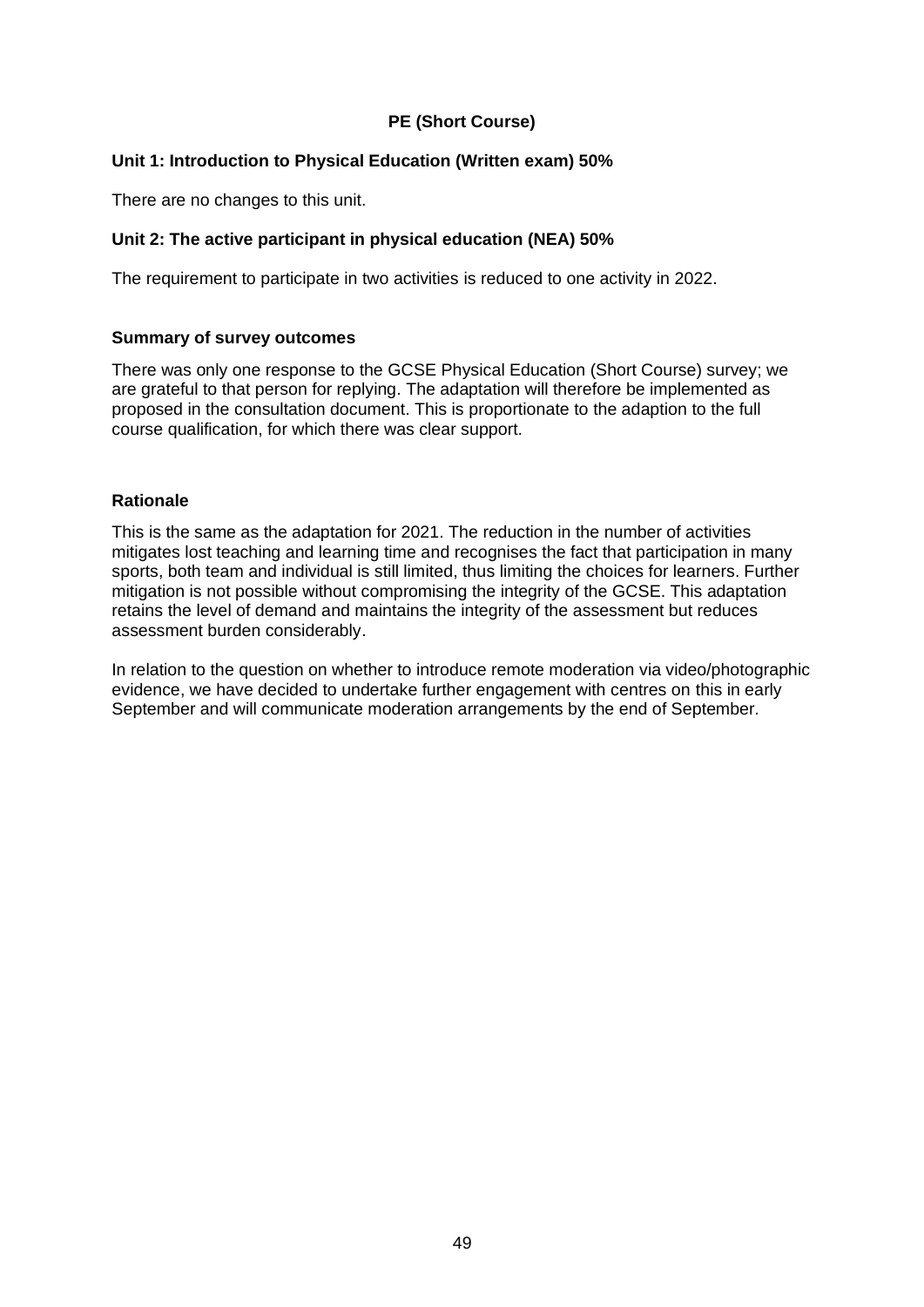#### **Religious Studies**

#### **Unit 1: Religious Responses to Philosophical Themes 50%**

The adaptation provides optionality within the question paper that will enable learners to choose any 3 out of the 4 questions to answer on Unit 1.

# **Units 2/3: Religious Responses to Ethical Themes 50%**

The adaptation provides optionality within the question paper that will enable learners to choose any 3 out of the 4 questions to answer on Unit 2/3.

#### **All Units**

These adaptations have implications for timing; instead of 120 minutes, all units would be 95 minutes in length (5 extra minutes for learners to orientate themselves with the new rubric). The SPaG marks will be applied to whichever Part B question learners choose to answer (or the first if they choose to answer both).

The requirement to assess non-religious beliefs will be suspended in the Unit 1 Life and Death question. However, non-religious beliefs could be assessed in other questions within that topic and, therefore, should be taught.

#### Units 1 and 2

The requirement to study the Philosophical and Ethical Themes from the perspective of TWO religions (Christianity PLUS the second religion) remains.

#### **Changes to entry requirements/cash-in**

This adaptation applies to all learners in 2022 regardless of whether they are:

- Sitting Unit 1 and not cashing in for a qualification
- Short Course learners
- Full Course learners sitting both Units.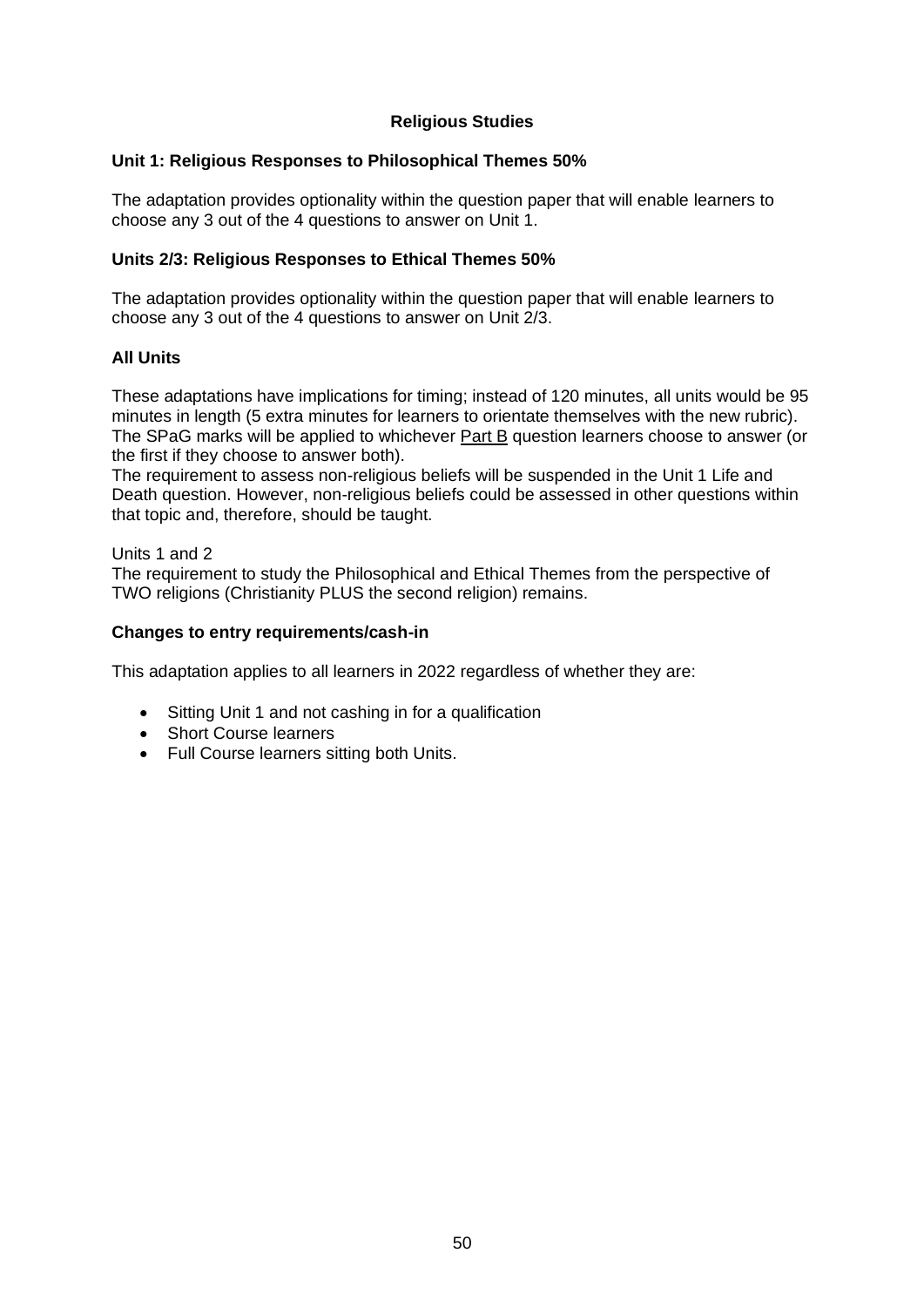#### **Summary of survey outcomes**

There were 24 responses to the GCSE Religious Studies survey. Thank you to all who participated.

Responses to questions are summarised in the table below. 'N' shows the number of respondents to each question and percentages are rounded to whole numbers.

| Question                                                                                                         |    |                   |                  | Percentages                             |                     |                      |
|------------------------------------------------------------------------------------------------------------------|----|-------------------|------------------|-----------------------------------------|---------------------|----------------------|
| To what extent do you agree<br>that:                                                                             | N  | Strongly<br>agree | Tend to<br>agree | <b>Neither</b><br>agree nor<br>disagree | Tend to<br>disagree | Strongly<br>disagree |
| the proposal is appropriate to<br>mitigate lost teaching and<br>learning time?                                   | 22 | 27%               | <b>23%</b>       | 9%                                      | 18%                 | 23%                  |
| *the proposal helps alleviate<br>issues linked to social<br>distancing for practical work?                       | 21 | 10%               | 5%               | 10%                                     | 14%                 | 5%                   |
| the adapted qualification<br>remains a valid and reliable<br>measure of learners'<br>attainment in this subject? | 20 | 35%               | <b>20%</b>       | 0%                                      | 30%                 | 15%                  |
| the proposed adaptations will<br>allow learners to progress to<br>GCE in this subject?                           | 19 | 32%               | 32%              | 16%                                     | 11%                 | 11%                  |

**\***57% of respondents answered 'not applicable' to this question.

Although there were only a small number of responses to the survey, we have considered each one, and all comments provided, in the context of Qualifications Wales' seven Principles listed on page 1 of this document. Taking all relevant factors into account, we have decided to implement the adaptations as proposed in the consultation.

The original proposal maintains the validity and reliability of the GCSE and, as most respondents agreed, also allow learners to progress to Advanced Level studies in this subject.

#### **Rationale**:

This is the same as last year's adaptation. We will adapt all units for the following reasons:

It is impossible to mitigate the different orders in which centres have taught the course so centres are at liberty to make an entirely autonomous decision as to which topic (out of the four) will not be assessed. All four questions will appear on each question paper but only 3 need to be answered.

This adaptation also gives flexibility to centres to teach the units in whichever order they prefer.

This will mitigate lost teaching and learning time for all learners, whilst maintaining the requirement to assess both assessment objectives across the remaining three questions. This means that the qualification will be valid and have integrity as a GCSE.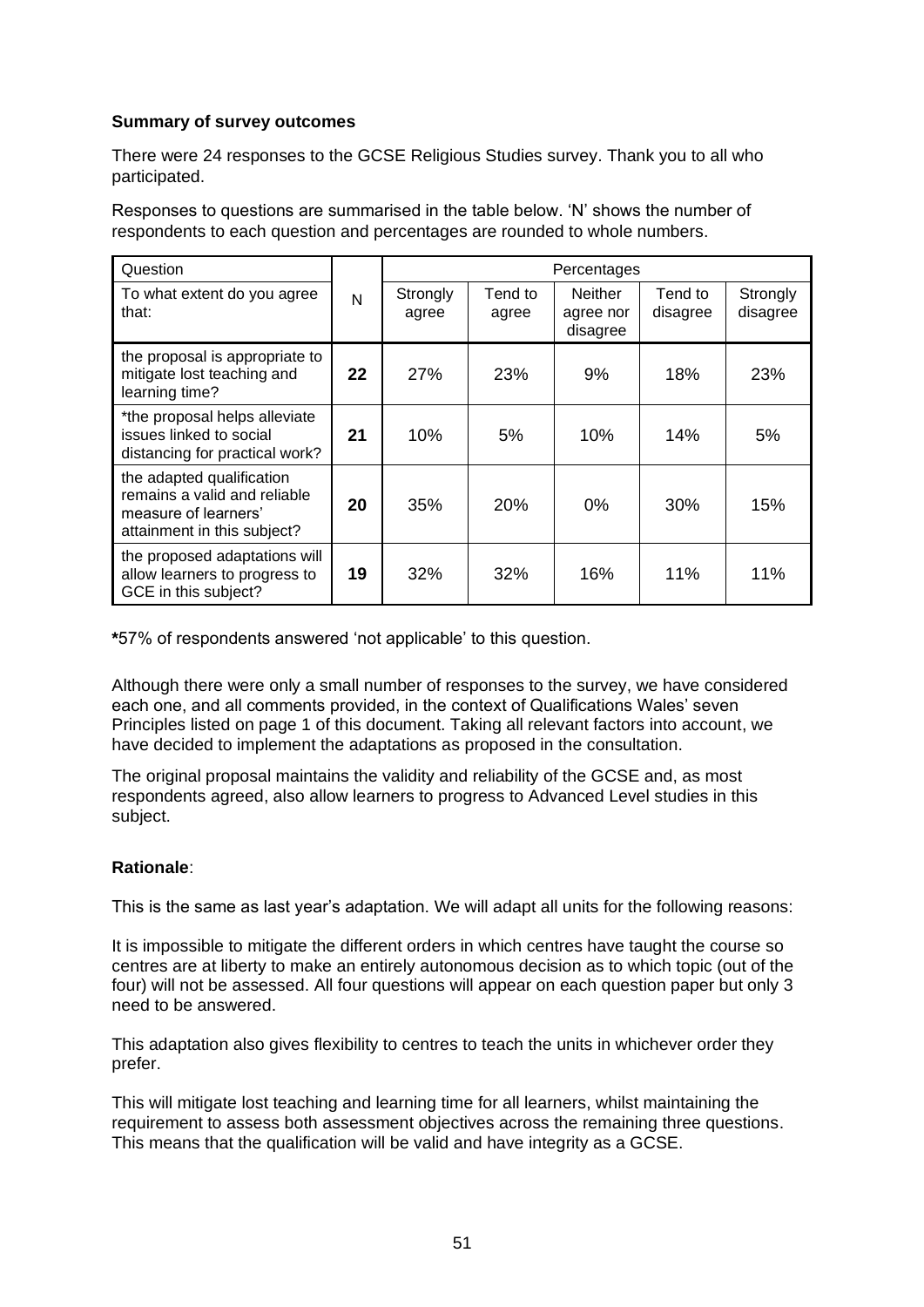#### **SCIENCE SUITE**

#### **Biology/Chemistry/Physics**

#### **Units 1 + 2: Written exams (90%)**

There are no changes to the assessment of these units.

#### **Unit 3: Practical Assessment (10%)**

Unit 3 will not be assessed in 2022.

#### **Entry requirements**

Learners cashing-in in 2022 will be expected to sit Unit 2 only. It is accepted that they would normally have sat unit 1 in summer 2021 and the removal of the unit will mean that there is no increased assessment burden for learners in summer 2022.

#### **Science (Double Award)**

#### **Units 1 - 6: Biology 1 / Chemistry 1 / Physics 1 / Biology 2 / Chemistry 2 / Physics 2 Written exams (90%)**

There are no changes to the assessment of these units.

#### **Unit 7: Practical Assessment (10%)**

Unit 7 will not be assessed in 2022.

#### **Entry requirements**

Learners cashing-in in 2022 will be expected to sit Units 4, 5, and 6 only. It is accepted that they would normally have sat units 1, 2 and 3 in summer 2021 and the removal of these units will mean that there is no increased assessment burden for learners in summer 2022.

#### **Applied Science (Double Award)**

#### **Units 1 - 3: Written exams (70%)**

There are no changes to the assessment of these units.

#### **Unit 4: Task Based Assessment (20%)**

Learners will not be required to complete the collecting and recording, analysis and evaluation tasks from Activity 1. All other parts of the unit will remain. The assessment window will be from Tuesday 4 January – Friday 18 February 2022.

#### **Unit 5: Practical Assessment (10%)**

Unit 5 will not be assessed in 2022.

#### **Entry requirements**

Learners cashing-in in 2022 will be expected to sit only Units 3 and 4. It is accepted that they would normally have sat Units 1 and 2 in summer 2021 and the removal of the units will mean that there is no increased assessment burden for learners in summer 2022.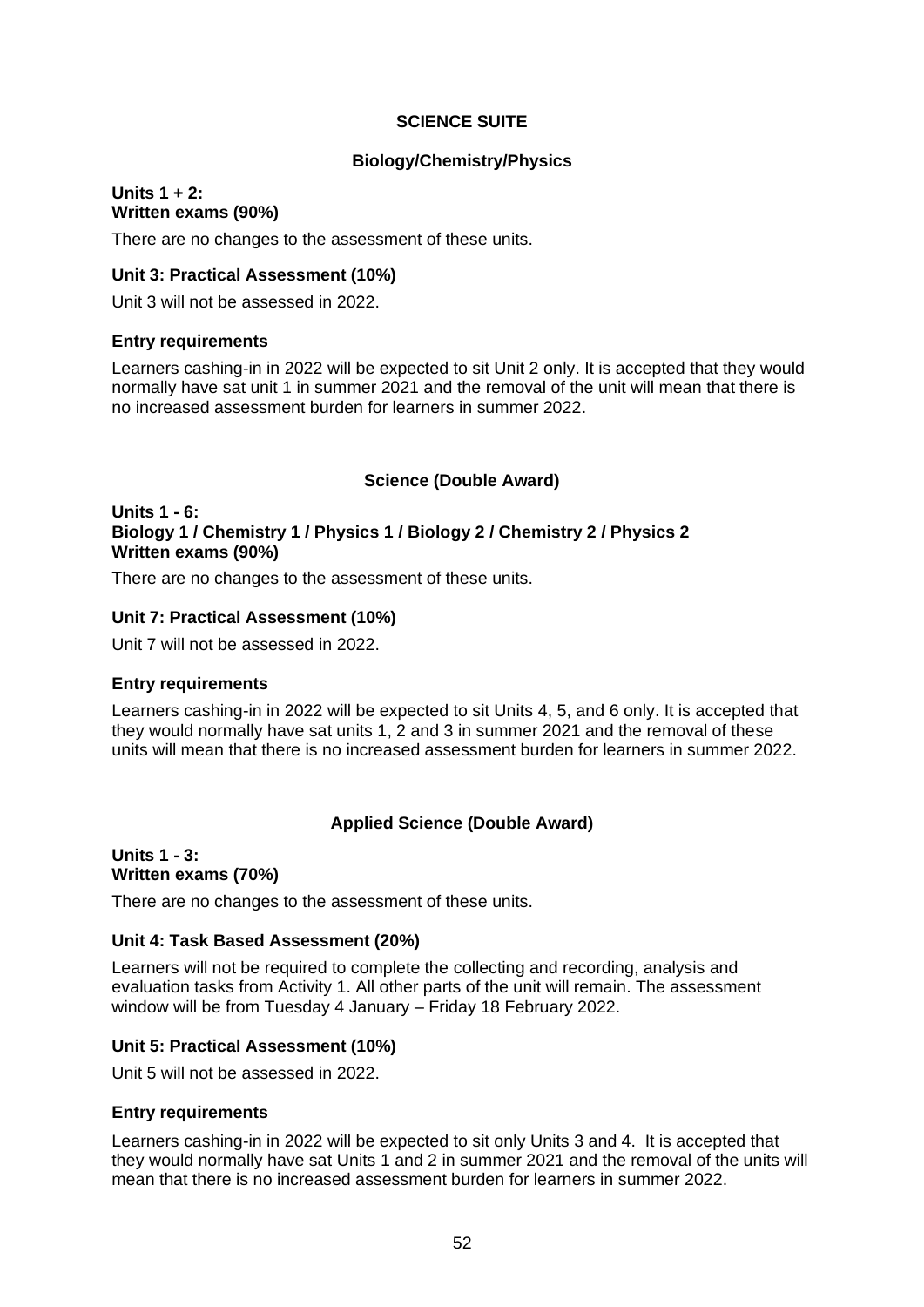# **Applied Science (Single Award)**

#### **Units 1 - 2: Written exams (70%)**

There are no changes to the assessment of these units.

#### **Unit 3: Task Based Assessment (20%)**

Learners will not be required to complete the collecting and recording, analysis and evaluation tasks from Activity 1. All other parts of the unit will remain. The assessment window will be from Tuesday 4 January – Friday 18 February 2022.

#### **Unit 4: Practical Assessment (10%)**

Unit 4 will not be assessed in 2022.

#### **Entry requirements**

Learners cashing-in in 2022 will be expected to sit only Units 2 and 3. It is accepted that they would normally have sat Unit 1 in summer 2021 and the removal of the unit will mean that there is no increased assessment burden for learners in summer 2022.

#### **Summary of survey outcomes**

There were 81 responses to the GCSE Science suite survey. Thank you to all who participated.

Responses to questions are summarised in the table below. 'N' shows the number of respondents to each question and percentages are rounded to whole numbers.

| Question                                                                                                         |    | Percentages       |                  |                                         |                     |                      |                   |  |
|------------------------------------------------------------------------------------------------------------------|----|-------------------|------------------|-----------------------------------------|---------------------|----------------------|-------------------|--|
| To what extent do you agree<br>that:                                                                             | N  | Strongly<br>agree | Tend to<br>agree | <b>Neither</b><br>agree nor<br>disagree | Tend to<br>disagree | Strongly<br>disagree | Not<br>applicable |  |
| the proposal is appropriate to<br>mitigate lost teaching and<br>learning time?                                   | 81 | 25%               | 26%              | 4%                                      | 17%                 | 28%                  | $0\%$             |  |
| the proposal helps alleviate<br>issues linked to social<br>distancing for practical work?                        | 78 | 12%               | 14%              | 18%                                     | 21%                 | 33%                  | 2%                |  |
| the adapted qualification<br>remains a valid and reliable<br>measure of learners'<br>attainment in this subject? | 78 | 28%               | 27%              | 8%                                      | 15%                 | 22%                  | 0%                |  |
| the proposed adaptations will<br>allow learners to progress to<br>GCE in this subject?                           | 78 | 19%               | 31%              | 19%                                     | 13%                 | 18%                  | 0%                |  |

Due to the low number of responses to the consultation and to investigate the findings further, a number of science department leads from across Wales were also consulted prior to making any final decisions on adaptations for summer 2022.

Following the initial consultation and further discussion it has been decided the practical assessment unit will be removed from the assessment of the GCSE Science suite for learners cashing in GCSE Science qualifications in summer 2022.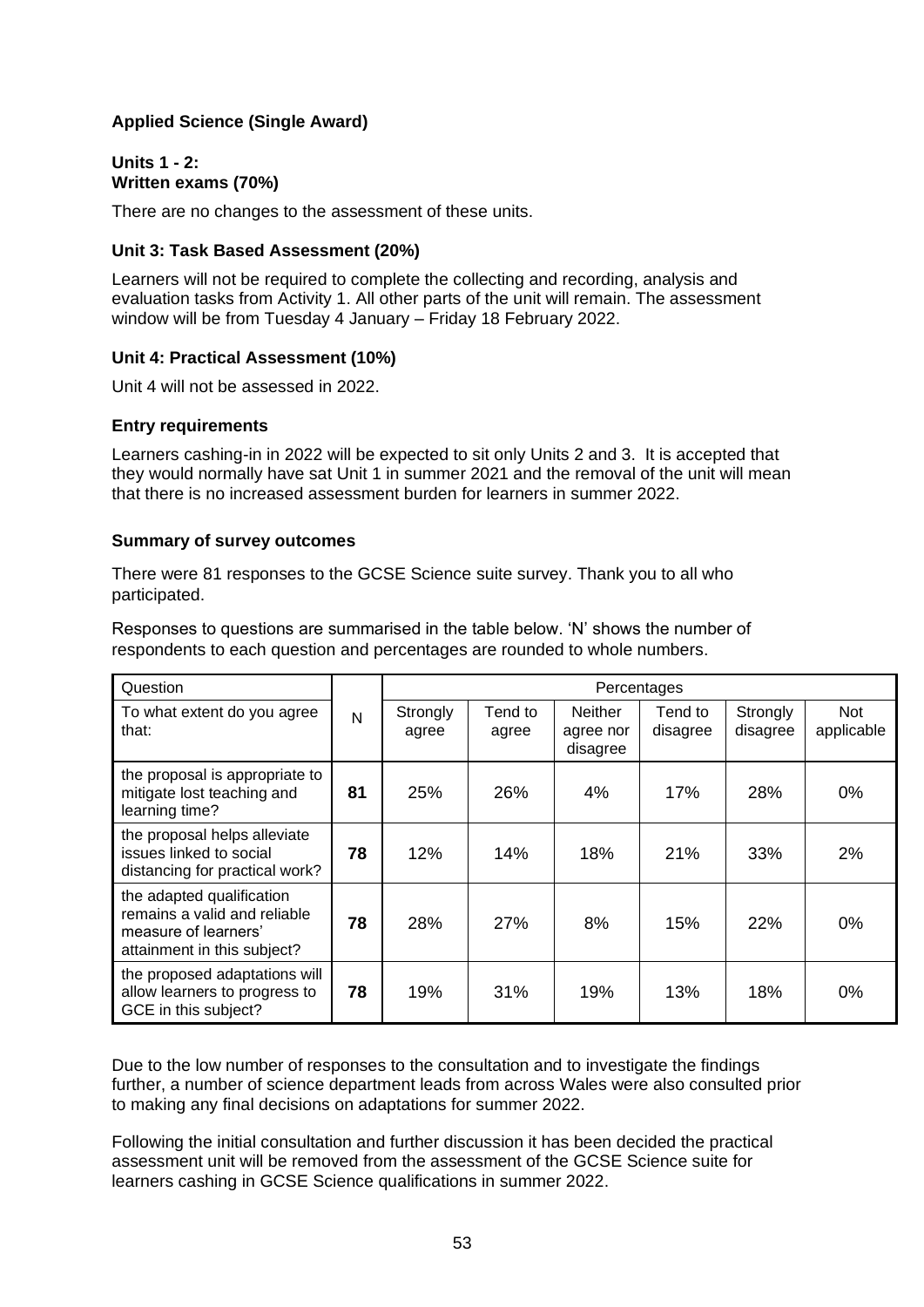# **Rationale**

Practical work is an integral part of GCSE Science and it significantly aids the learning process and improves engagement in the subject. A number of science department leads said that they really wanted the practical assessment unit to be reinstated, however, it was impracticable to do so. Some of the reasons stated were:

- current Year 10 learners have not had enough time to develop the skills required to sit the practical assessment. To expect them to gain those skills prior to completing the assessment would be detrimental on both learners and staff wellbeing.
- sometimes Year 10 content knowledge is drawn on in the practical assessment unit which could be problematic for some learners who have gaps in their knowledge due to the disruption to teaching and learning that has taken place.
- different arrangements have been in place in different schools and this has had an impact on the ability of learners to complete practicals.

Although the practical assessment unit is being removed for assessment in 2022, WJEC strongly encourages centres to complete hands-on practical work in the coming academic year. However, if this is not possible then teacher demonstrations, video clips, simulations and other appropriate resources must be used to provide basic experience of relevant practical methods. Please note that practical style questions will still be present in the written exams in summer 2022 and the specified practical work remains part of the specification content.

Learners in Year 10 should be given the opportunity to develop their practical skills so they are in a position to be able to sit the practical assessment unit in January 2023.

The teaching time gained from the removal of the practical assessment unit will allow more time to be focussed on delivering the Year 11 subject content.

The task-based assessment is an essential part of the assessment of the Applied Science qualifications and it is what makes the qualifications unique. Removing the part of Activity 1 that requires hands-on practical work allows the rest of the task based assessment unit to remain and it addresses the same issue as for the practical assessment unit, that being, the current Year 10 learners have not had enough time to develop the skills required to complete this part of the activity.

Moving the assessment window for the task-based assessment to Tuesday 4 January – Friday 18 February 2022 gives centres more time to prepare.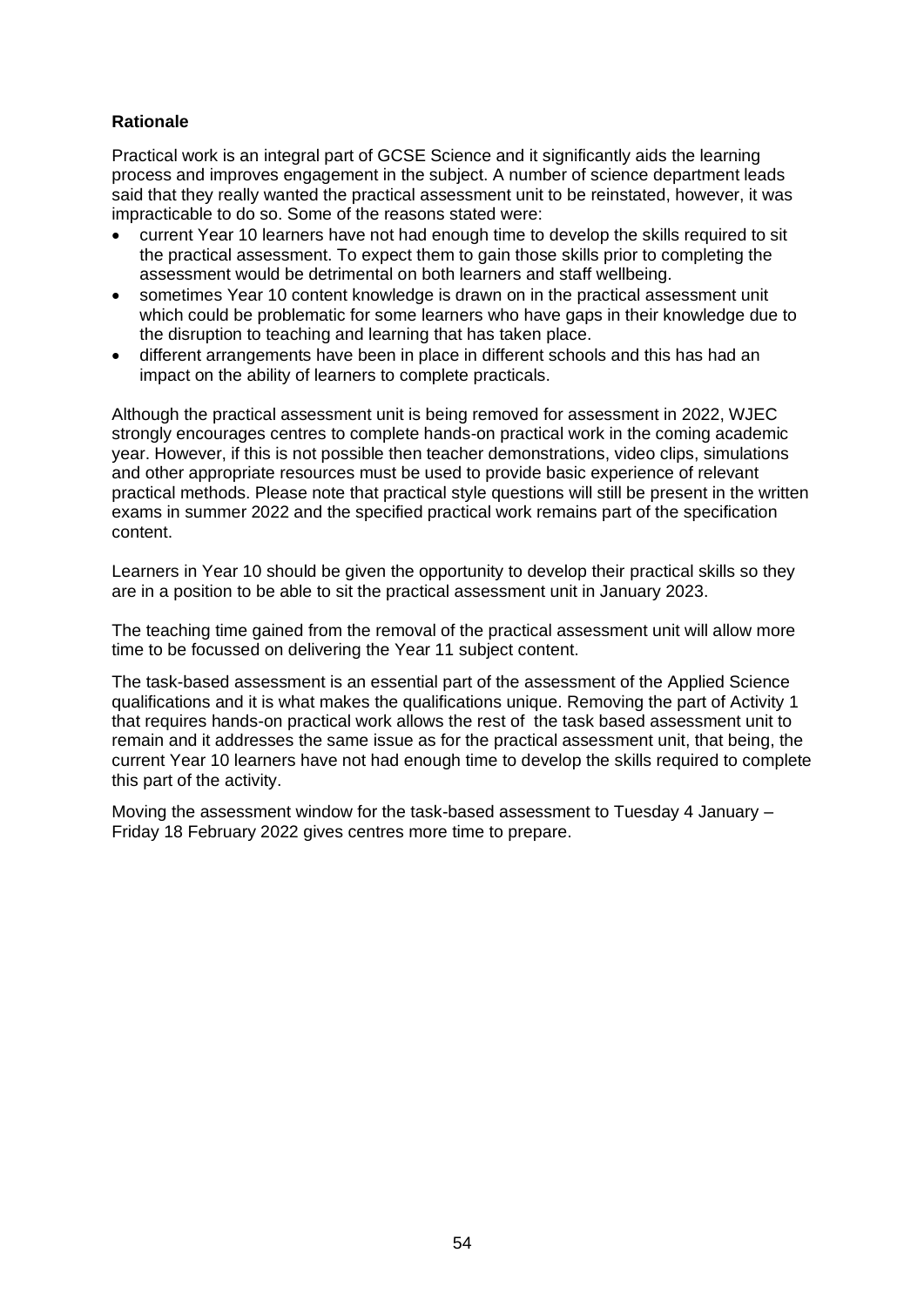#### **Welsh Language**

# **Unit 1: NEA – Oracy (30%)**

Task 1: Individual Researched Presentation will continue, and centres will be expected to assess the learners' oral skills before submitting marks and a moderation sample based on this task.

Task 2, Response and Interaction (group discussion – c. 10 minutes), will not be assessed in 2022. The release of the stimuli which usually occurs at the beginning of September will not happen in September 2021 for the 2022 summer series.

# **Unit 2: External Assessment Reading and Writing: Describing, Narrative and Exposition (35%)**

Learners will have a choice between description writing and exposition writing for Section B of Unit 2 in summer 2022. Narration writing will not be assessed in summer 2022.

# **Unit 3: External Assessment Reading and Writing: Argumentation, Persuasion and Instructional (35%)**

Section B – Writing: Learners will be offered a choice of responding to **either** the argumentation task **or** the persuasion task. The length of the examination paper will be reduced from 2 hours to 1 ½ hours.

#### **Summary of survey outcomes**

There were 13 responses to the GCSE Welsh Language survey. Thank you to all who participated.

Responses to questions are summarised in the table below. 'N' shows the number of respondents to each question and percentages are rounded to whole numbers.

| Question                                                                                                         |         | Percentages       |                  |                                         |                     |                      |  |
|------------------------------------------------------------------------------------------------------------------|---------|-------------------|------------------|-----------------------------------------|---------------------|----------------------|--|
| To what extent do you agree<br>that:                                                                             | N       | Strongly<br>agree | Tend to<br>agree | <b>Neither</b><br>agree nor<br>disagree | Tend to<br>disagree | Strongly<br>disagree |  |
| the proposal is appropriate to<br>mitigate lost teaching and<br>learning time?                                   | 13      | 31%               | 46%              | 8%                                      | 15%                 | $0\%$                |  |
| the proposal helps alleviate<br>issues linked to social<br>distancing for practical work?                        | 12      | 50%               | 33%              | 8%                                      | 8%                  | 0%                   |  |
| the adapted qualification<br>remains a valid and reliable<br>measure of learners'<br>attainment in this subject? | 12      | 42%               | 42%              | 8%                                      | 8%                  | 0%                   |  |
| the proposed adaptations will<br>allow learners to progress to<br>GCE in this subject?                           | $12 \,$ | 33%               | 25%              | 17%                                     | 25%                 | 0%                   |  |

Whilst the number of respondents is low, the majority agreed with the proposals. No comments were made in the survey regarding GCSE Welsh Language so on the basis of these outcomes the adaptation will be implemented as originally proposed.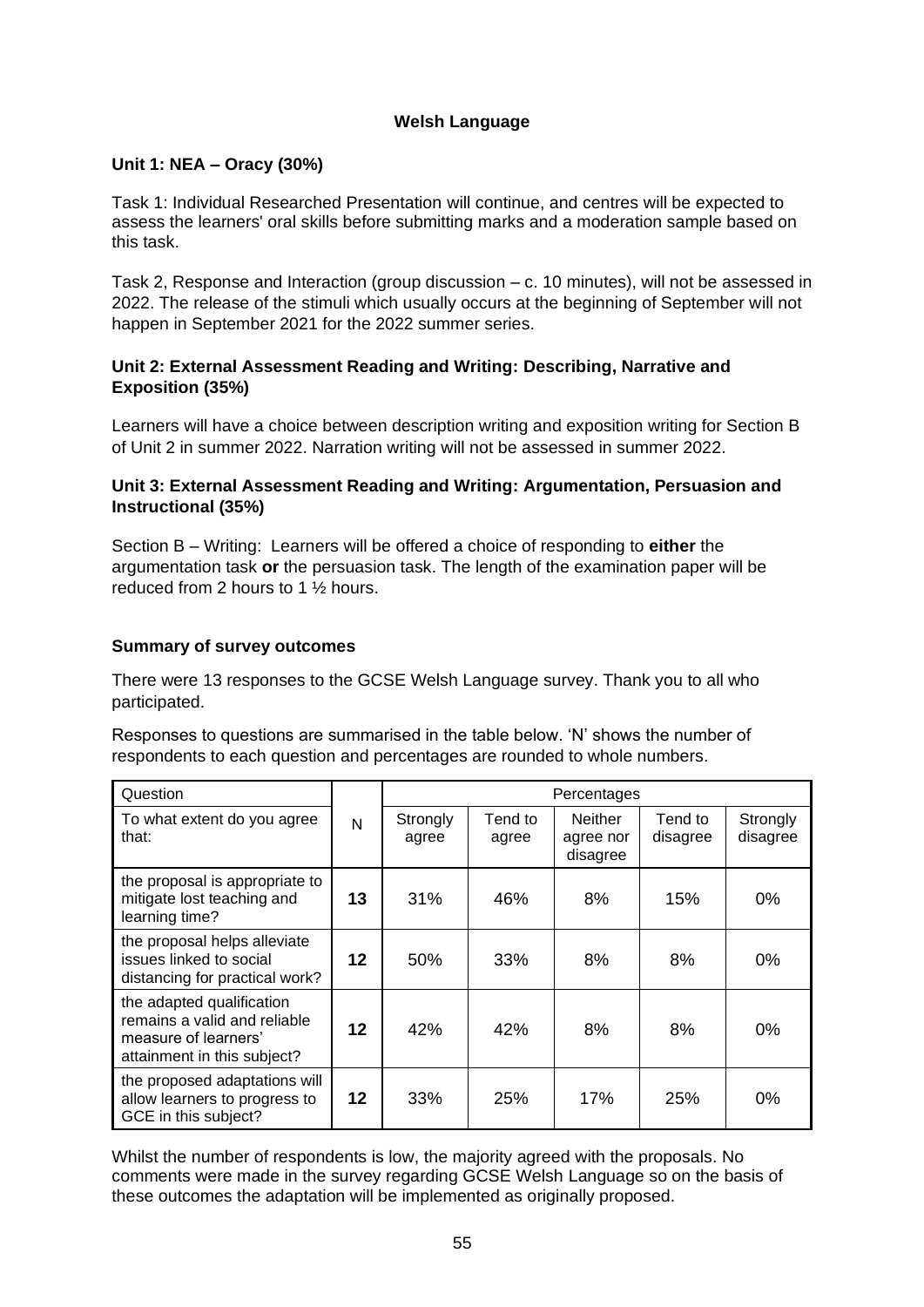#### **Rationale**

This is the same adaptation as for 2021. Removing the Unit 1 group task will reduce the administrative burden and facilitate the keeping of social distancing guidelines by learners. Limiting the writing types to two in Unit 2 and offering a choice of writing tasks in Unit 3 will help alleviate the preparation time needed for these two units. These adaptations retain the level of demand and maintain the integrity of the assessment but reduce the burden of assessment.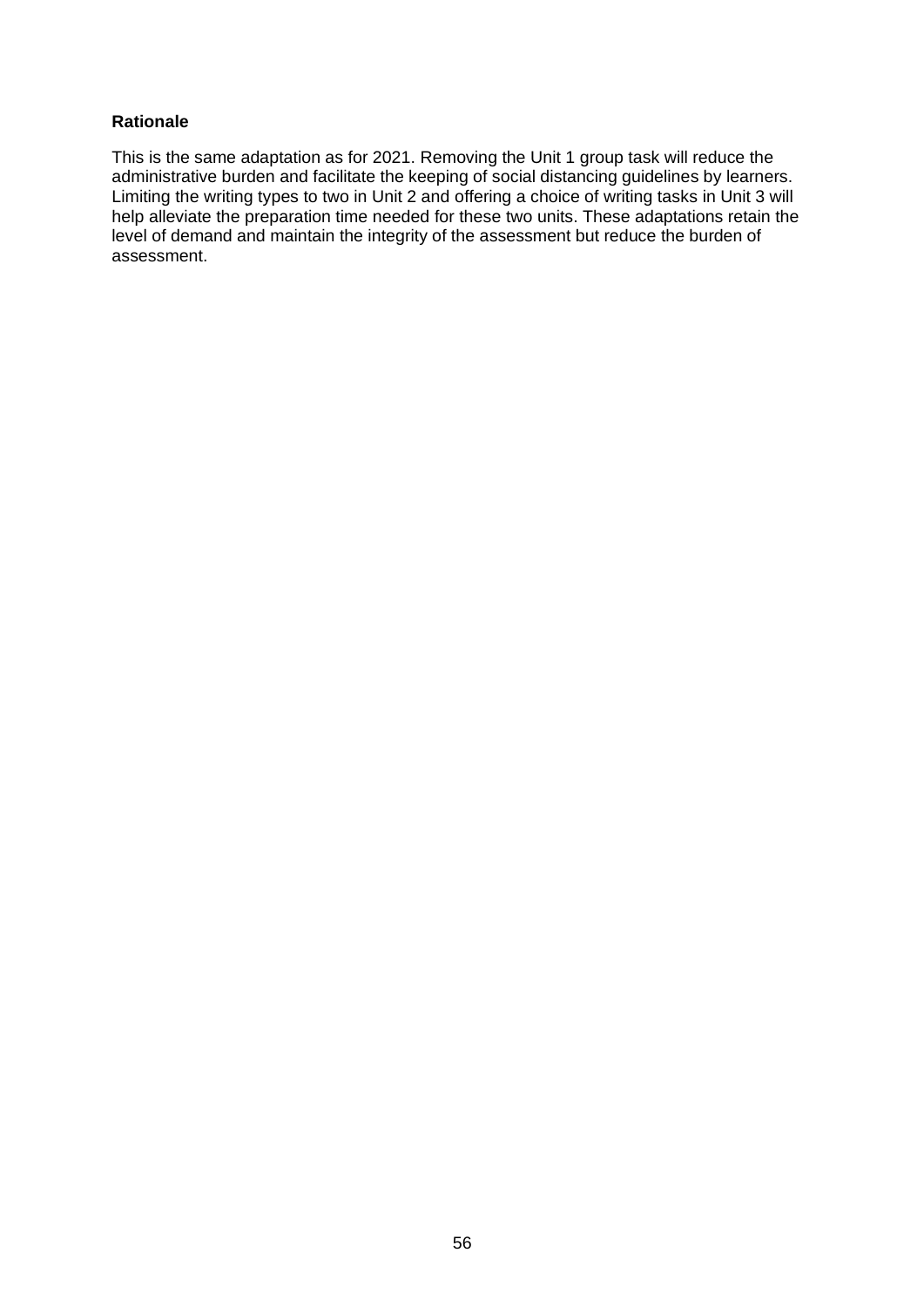#### **Welsh Literature**

#### **Unit 1: Poetry Written Examination (25%)**

There are no changes to this unit.

#### **Unit 2: Novel Written Examination (25%)**

There are no changes to this unit.

# **Unit 3: Visual Literature Oral Examination (25%)**

Film study only – remove the printed text from the assessment and reduce the length of the examination to 15 minutes instead of 20 minutes.

# **Unit 4: NEA – Written Tasks (25%)**

There are no changes to this unit.

#### **Changes to entry requirements/cash-in**

Unit 4 NEA remains in its entirety and is compulsory.

Every learner is required to sit **one** of the **two** written examination units (Unit 1 **or** Unit 2). The choice of which unit to sit is a decision for the individual centre or learner and could vary within a centre. **This arrangement is for cash-in in 2022 only**. Please note, it is **not** possible for learners to choose to sit both Unit 1 and Unit 2 in 2022.

Learners can sit the Unit 1 examination (if they opt to do so) in either January 2022, summer 2022 or both.

#### **Summary of survey outcomes**

There were 12 responses to the GCSE Welsh Literature survey. Thank you to all who participated.

Responses to questions are summarised in the table below. 'N' shows the number of respondents to each question and percentages are rounded to whole numbers.

| Question                                                                                                         |    | Percentages       |                  |                                         |                     |                      |
|------------------------------------------------------------------------------------------------------------------|----|-------------------|------------------|-----------------------------------------|---------------------|----------------------|
| To what extent do you agree<br>that:                                                                             | N  | Strongly<br>agree | Tend to<br>agree | <b>Neither</b><br>agree nor<br>disagree | Tend to<br>disagree | Strongly<br>disagree |
| the proposal is appropriate to<br>mitigate lost teaching and<br>learning time?                                   | 11 | 45%               | 18%              | $0\%$                                   | 36%                 | 0%                   |
| *the proposal helps alleviate<br>issues linked to social<br>distancing for practical work?                       | 11 | 55%               | 18%              | 0%                                      | 9%                  | 9%                   |
| the adapted qualification<br>remains a valid and reliable<br>measure of learners'<br>attainment in this subject? | 11 | 55%               | 36%              | 0%                                      | 9%                  | 0%                   |
| the proposed adaptations will<br>allow learners to progress to<br>GCE in this subject?                           | 11 | 45%               | 27%              | 9%                                      | 18%                 | $0\%$                |

**\***9% of respondents answered 'not applicable' to this question.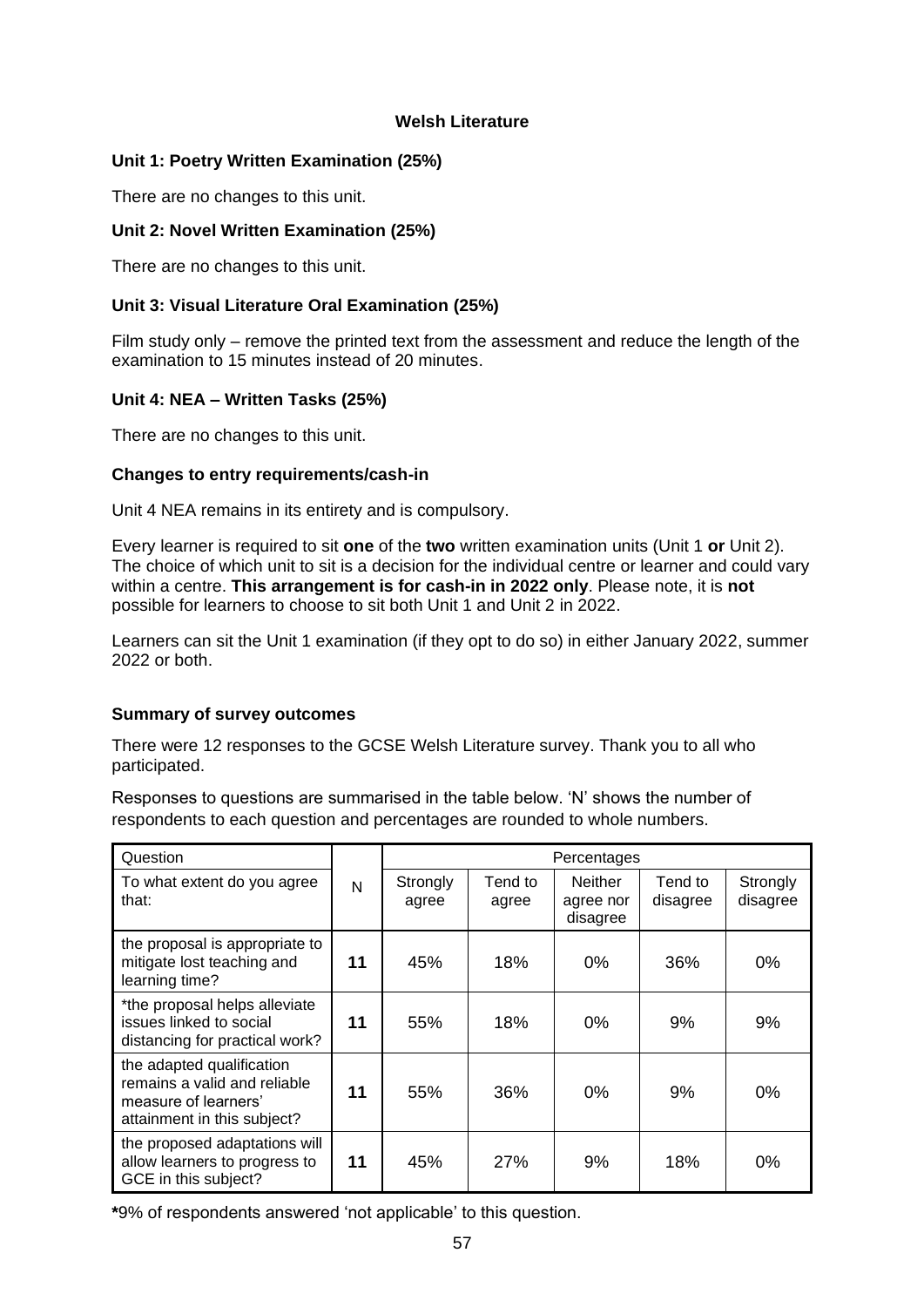Whilst the number of respondents is low, the majority agreed with the proposals. Three respondents provided additional comments. On the basis of these outcomes the adaptation will be implemented as originally proposed.

#### **Rationale**

The adaptation is the same as in 2021. The removal of an entire unit mitigates lost teaching and learning time, and this will help centres to decide on the approach that suits their learners and entry patterns. Learners sitting three out of four units still address all three Assessment Objectives.

Keeping the oral examination (assessed by teachers) and the NEA means that all learners will be assessed through written examination(s) and teacher assessment moderated by WJEC. There will be no changes to the Unit 1 and Unit 2 question papers or to the Unit 4 tasks or the mark schemes. Unit 3 papers and mark schemes will be revised to reflect that no comparison or reference to the written text is needed and therefore mitigates lost teaching and learning time. Learners are still required to compare in Unit 4 and also in Unit 1 (if centres decide to opt for Unit 1 as a written examination). This adaptation retains the level of demand and maintains the integrity of the assessment but reduces the burden of assessment.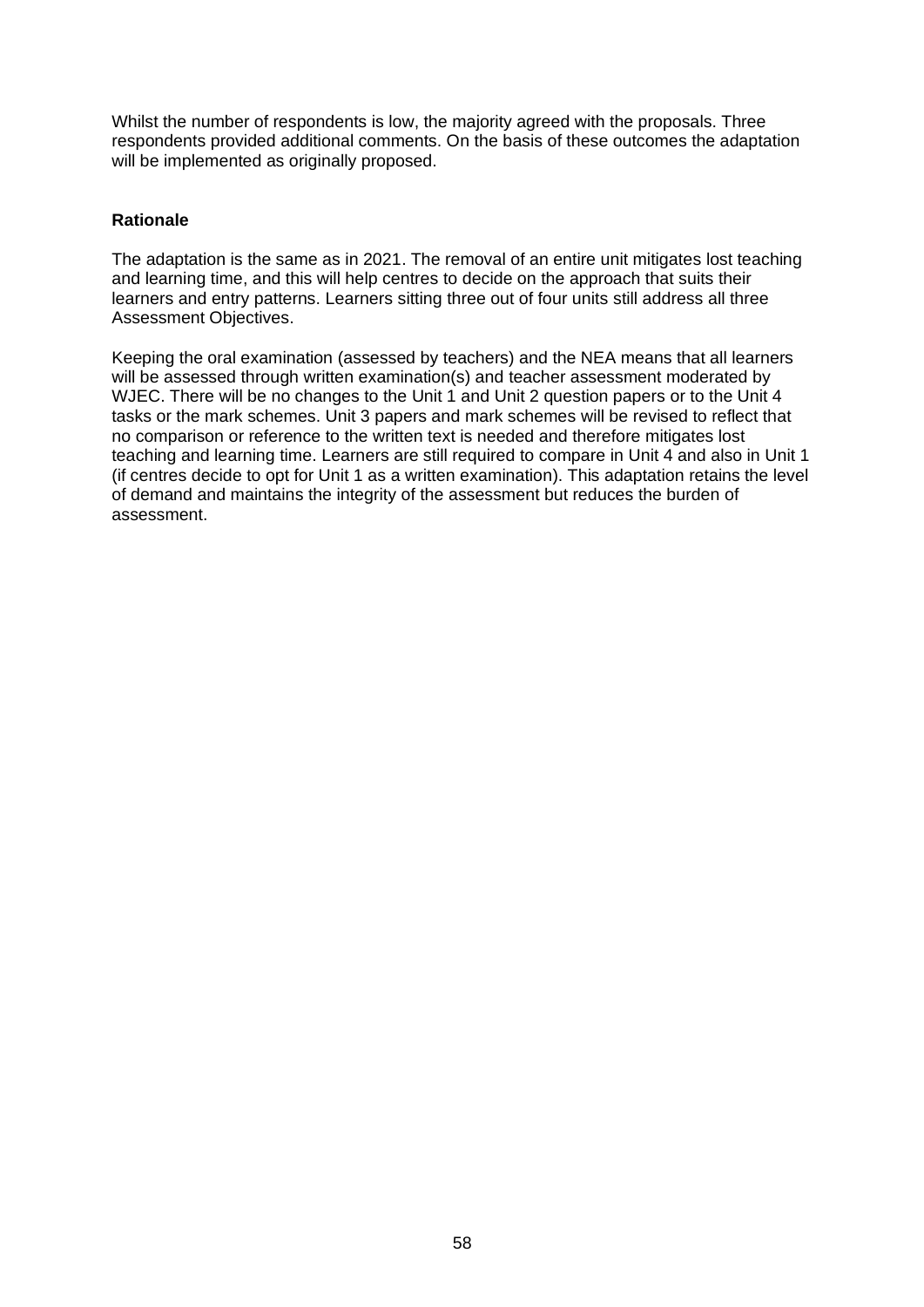#### **Welsh Second Language**

#### **Unit 1: Oracy response to visual stimulus (NEA but administered as an exam) 25%**

The requirement to sit two oral assessments is adapted giving centres the option to enter learners for either Unit 1 **or** Unit 2.

or

#### **Unit 2: Communicating with other people (NEA administered as an exam) 25%**

The requirement to sit two oral assessments is adapted giving centres the option to enter learners for either Unit 1 **or** Unit 2.

Taking lost teaching and learning time into consideration the timings of the speaking and listening NEA assessments (Unit 1 or Unit 2) is reduced as follows:

Pair: 4-8 minutes; Group of 3: 6-10 minutes. The 8 minutes (pair) and 10 minutes (group of 3) remain to challenge those learners in the higher bands.

#### **Unit 3: Narrative, specific and instructional (Written exam) 25%**

There are no changes to the assessment of this unit. We will provide additional support in the form of an advance notice in September/October of the broad themes and written forms for the extended writing question in Section C.

#### **Unit 4: Descriptive, creative and imaginative (Written exam) 25%**

There are no changes to the assessment of this unit. We will provide additional support in the form of an advance notice in September/October of the broad themes and written forms for the extended writing question in Section C.

#### **Changes to entry requirements/cash-in**

Every learner is required to sit **one** of the **two** oral units (Unit 1 **or** Unit 2). The choice of which unit to sit would be a decision for the individual centre or learner and could vary within a centre. **This arrangement is for cash-in in 2022 only**. Please note that it is **not** possible to choose to sit both Unit 1 and Unit 2 for cash-in in 2022. Learners sit only one of the two.